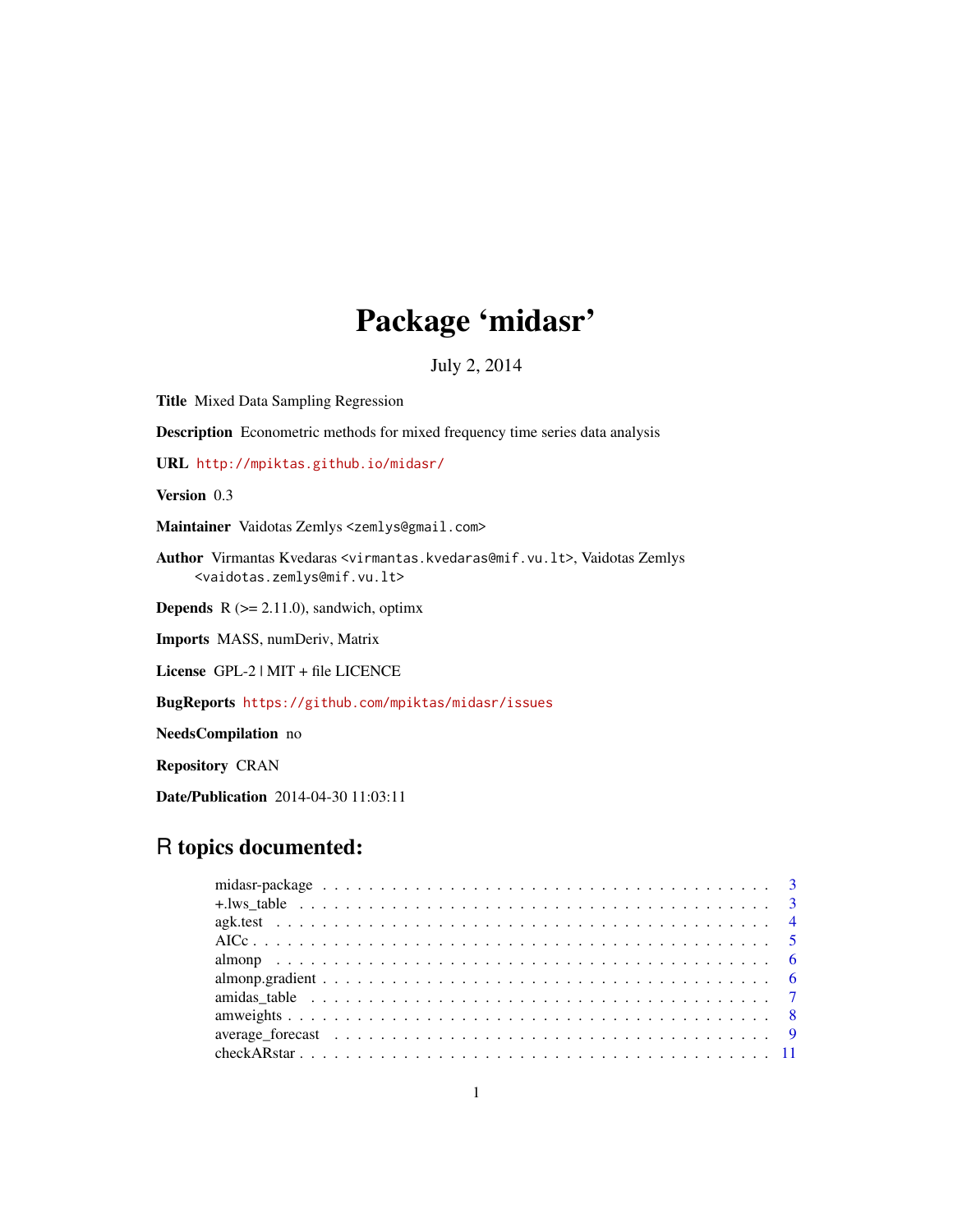|                                                                                                              | 11 |
|--------------------------------------------------------------------------------------------------------------|----|
|                                                                                                              | 12 |
|                                                                                                              | 13 |
|                                                                                                              | 13 |
|                                                                                                              | 14 |
|                                                                                                              | 15 |
|                                                                                                              | 16 |
|                                                                                                              | 16 |
|                                                                                                              | 18 |
|                                                                                                              | 18 |
|                                                                                                              | 19 |
|                                                                                                              | 20 |
|                                                                                                              | 21 |
|                                                                                                              | 23 |
|                                                                                                              | 24 |
|                                                                                                              | 25 |
|                                                                                                              | 26 |
|                                                                                                              | 29 |
|                                                                                                              | 29 |
|                                                                                                              | 30 |
|                                                                                                              | 31 |
|                                                                                                              | 32 |
|                                                                                                              | 33 |
|                                                                                                              | 35 |
|                                                                                                              | 35 |
|                                                                                                              | 38 |
|                                                                                                              | 39 |
|                                                                                                              | 40 |
|                                                                                                              | 41 |
|                                                                                                              | 42 |
|                                                                                                              | 43 |
|                                                                                                              | 45 |
|                                                                                                              | 46 |
|                                                                                                              | 46 |
|                                                                                                              | 47 |
|                                                                                                              | 48 |
|                                                                                                              | 49 |
|                                                                                                              | 49 |
|                                                                                                              | 50 |
|                                                                                                              | 51 |
|                                                                                                              | 51 |
|                                                                                                              | 53 |
|                                                                                                              | 53 |
|                                                                                                              | 55 |
|                                                                                                              | 56 |
| $predict.midas_r \ldots \ldots \ldots \ldots \ldots \ldots \ldots \ldots \ldots \ldots \ldots \ldots \ldots$ | 56 |
|                                                                                                              | 57 |
|                                                                                                              | 58 |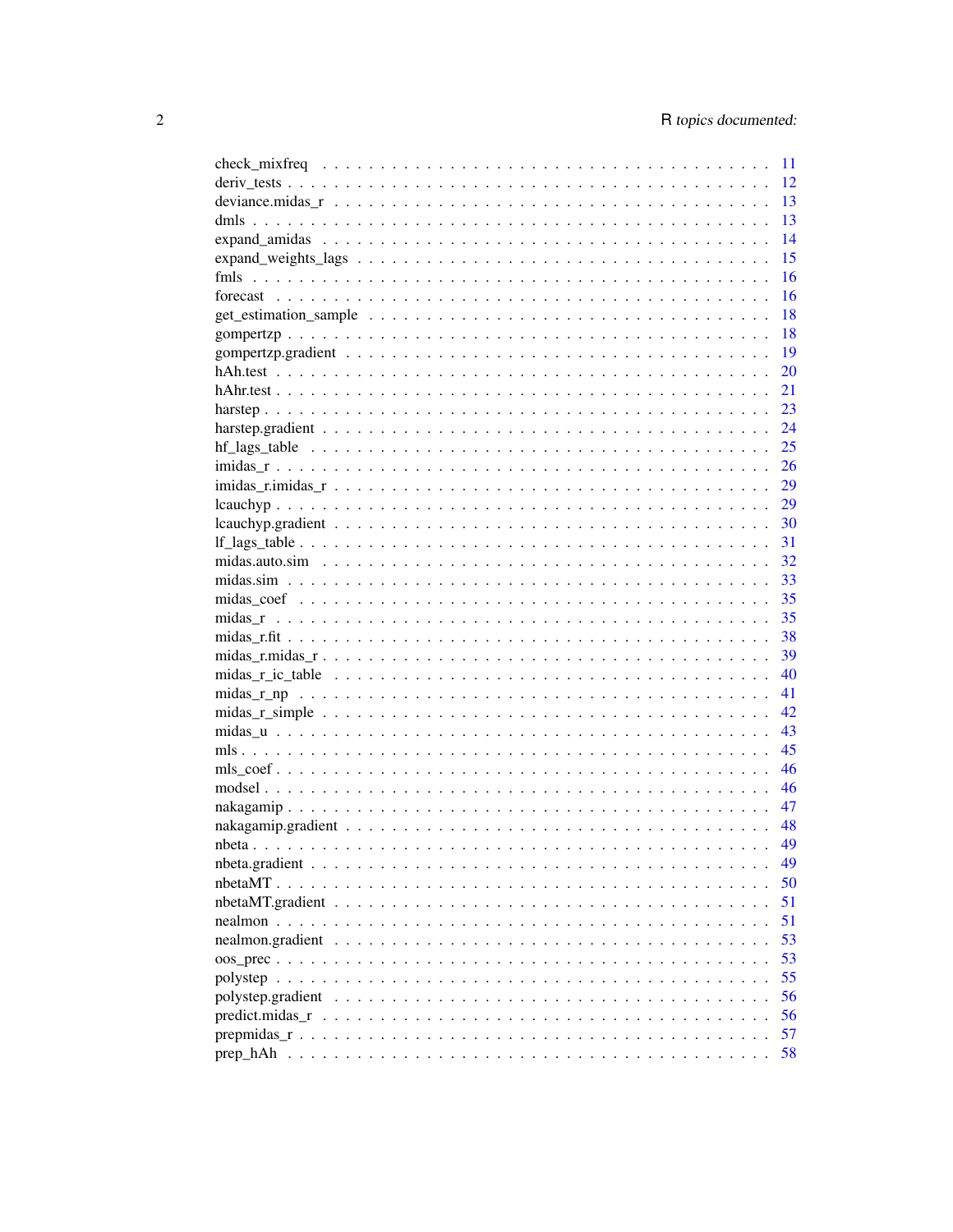### <span id="page-2-0"></span>midasr-package 3

| Index | 68 |
|-------|----|

midasr-package *Estimating and testing MIDAS regression*

### <span id="page-2-1"></span>Description

Package for estimating and testing MIDAS regression.

#### Details

The main feature of this package is function hAh. test which performs test whether coefficients of MIDAS regression have certain functional form

#### Author(s)

Virmantas Kvedaras <virmantas.kvedaras@mif.vu.lt>, Vaidotas Zemlys (maintainer) <zemlys@gmail.com>

+.lws\_table *Combine* lws\_table *objects*

#### Description

Combines lws\_table objects

#### Usage

## S3 method for class 'lws\_table'  $\ldots$  + check = TRUE

#### Arguments

| $\cdots$ | lws_table object                                                            |
|----------|-----------------------------------------------------------------------------|
| check    | logical, if TRUE checks that the each lws_table object is named a list with |
|          | names c("weights","lags","starts")                                          |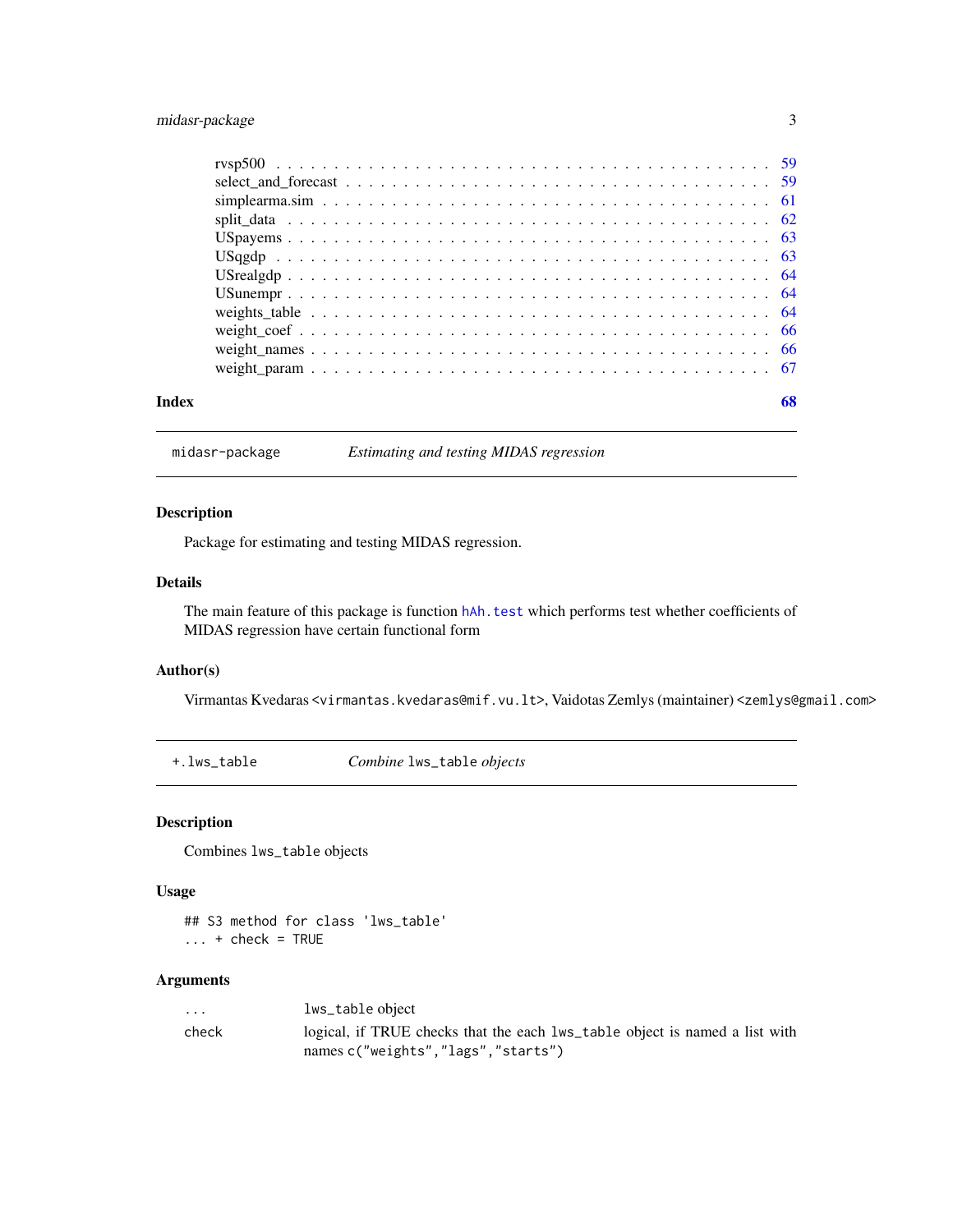#### <span id="page-3-0"></span>Details

The lws\_table objects have similar structure to table, i.e. it is a list with 3 elements which are the lists with the same number of elements. The base function c would cbind such tables. This function rbinds them.

#### Value

lws\_table object

#### Author(s)

Virmantas Kvedaras, Vaidotas Zemlys

#### Examples

```
nlmn <- expand_weights_lags("nealmon",0,c(4,8),1,start=list(nealmon=rep(0,3)))
nbt <- expand_weights_lags("nbeta",0,c(4,8),1,start=list(nbeta=rep(0,4)))
```
nlmn+nbt

agk.test *Andreou, Ghysels, Kourtellos LM test*

#### Description

Perform the test whether hyperparameters of normalized exponential Almon lag weights are zero

#### Usage

```
agk.test(x)
```
#### Arguments

x MIDAS regression object of class [midas\\_r](#page-34-1)

#### Value

a htest object

#### Author(s)

Virmantas Kvedaras, Vaidotas Zemlys

#### References

Andreou E., Ghysels E., Kourtellos A. *Regression models with mixed sampling frequencies* Journal of Econometrics 158 (2010) 246-261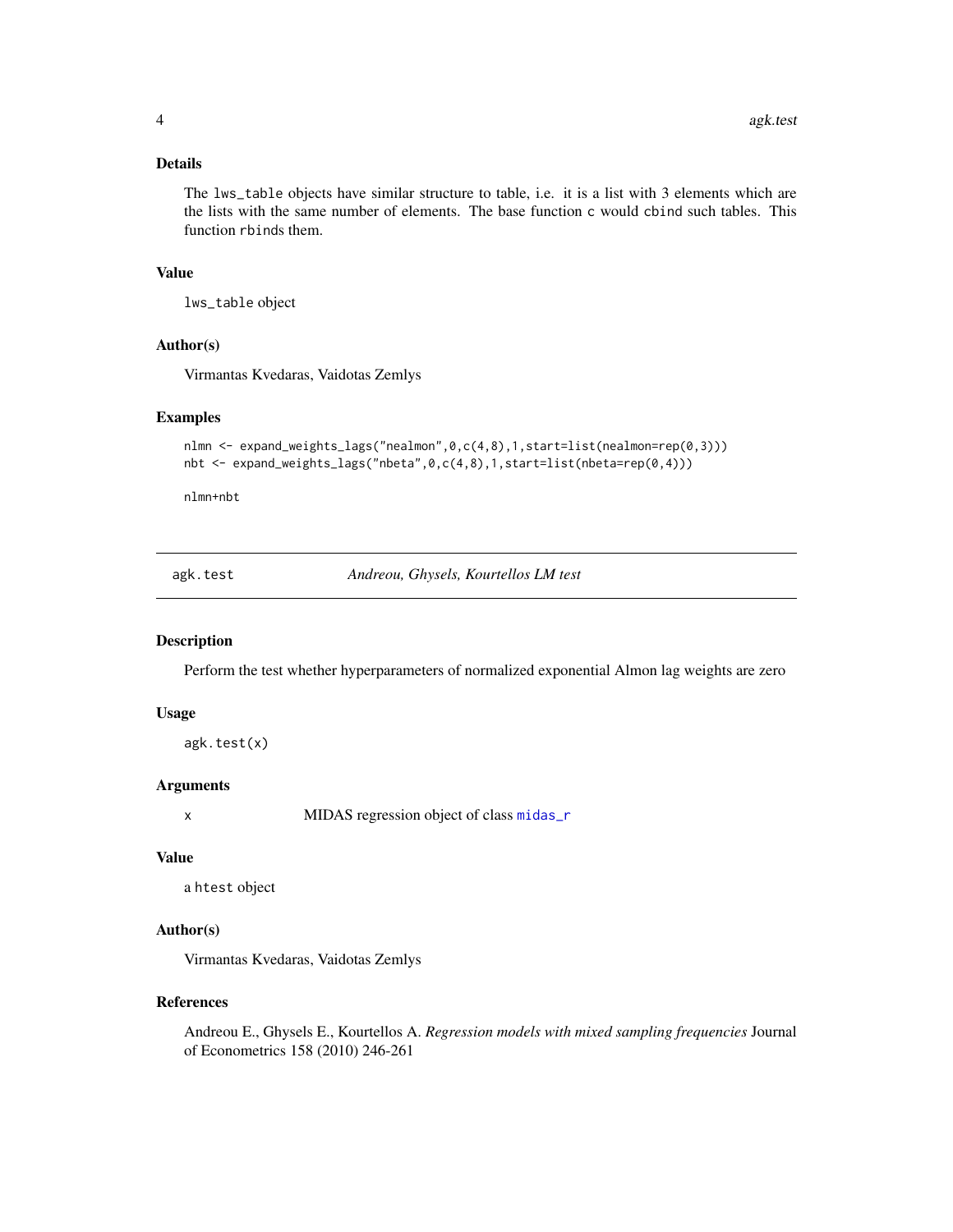#### <span id="page-4-0"></span> $\angle$  AICc  $\frac{1}{2}$  5

### Examples

```
##' ##Load data
data("USunempr")
data("USrealgdp")
y <- diff(log(USrealgdp))
x <- window(diff(USunempr),start=1949)
t <- 1:length(y)
mr \leftarrow midas_r(y^{\sim}t+fmls(x,11,12,nealmon), start=list(x=c(0,0,0)))agk.test(mr)
```
### AICc *Compute AICc*

### Description

Function to compute AICc information criteria for a given model

#### Usage

AICc(mod, ...)

### Arguments

| mod     | midas r model         |
|---------|-----------------------|
| $\cdot$ | additional parameters |

### Details

A generic function for calculating AICc. It is implemented for [midas\\_r](#page-34-1) package. For more examples see package AICcmodavg.

### Value

a computed AICc value, a number.

### Author(s)

Vaidotas Zemlys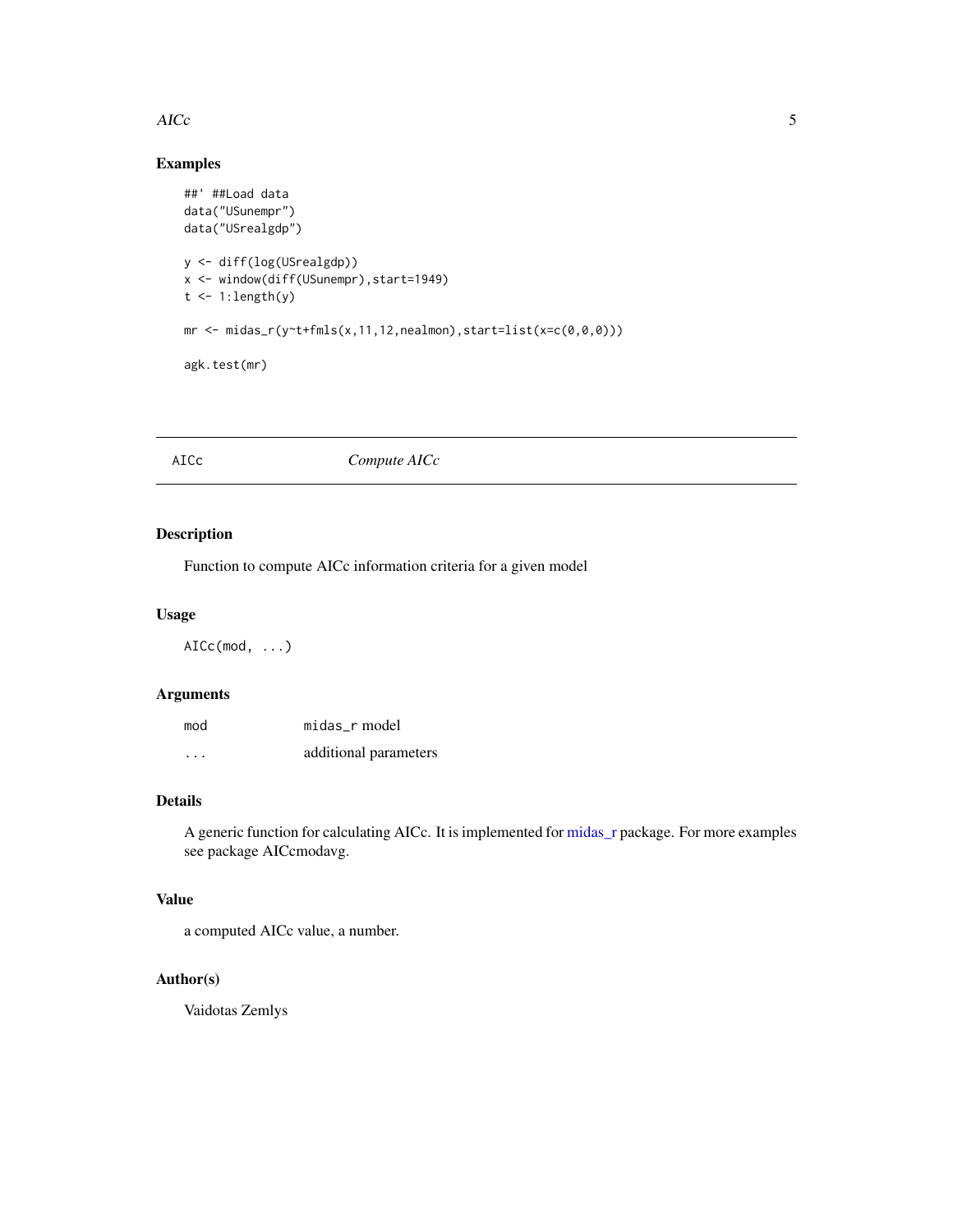<span id="page-5-0"></span>

Calculate Almon polynomial MIDAS weights

### Usage

almonp(p, d, m)

### Arguments

| p | parameters for Almon polynomial weights |
|---|-----------------------------------------|
| d | number of coefficients                  |
| m | the frequency ratio, currently ignored  |

#### Value

vector of coefficients

### Author(s)

Virmantas Kvedaras, Vaidotas Zemlys

almonp.gradient *Gradient function for Almon polynomial MIDAS weights*

### Description

Calculate gradient for Almon polynomial MIDAS weights specification

### Usage

```
almonp.gradient(p, d, m)
```
### Arguments

| p | vector of parameters for Almon polynomial specification |
|---|---------------------------------------------------------|
| d | number of coefficients                                  |
| m | the frequency ratio, currently ignored                  |

### Value

vector of coefficients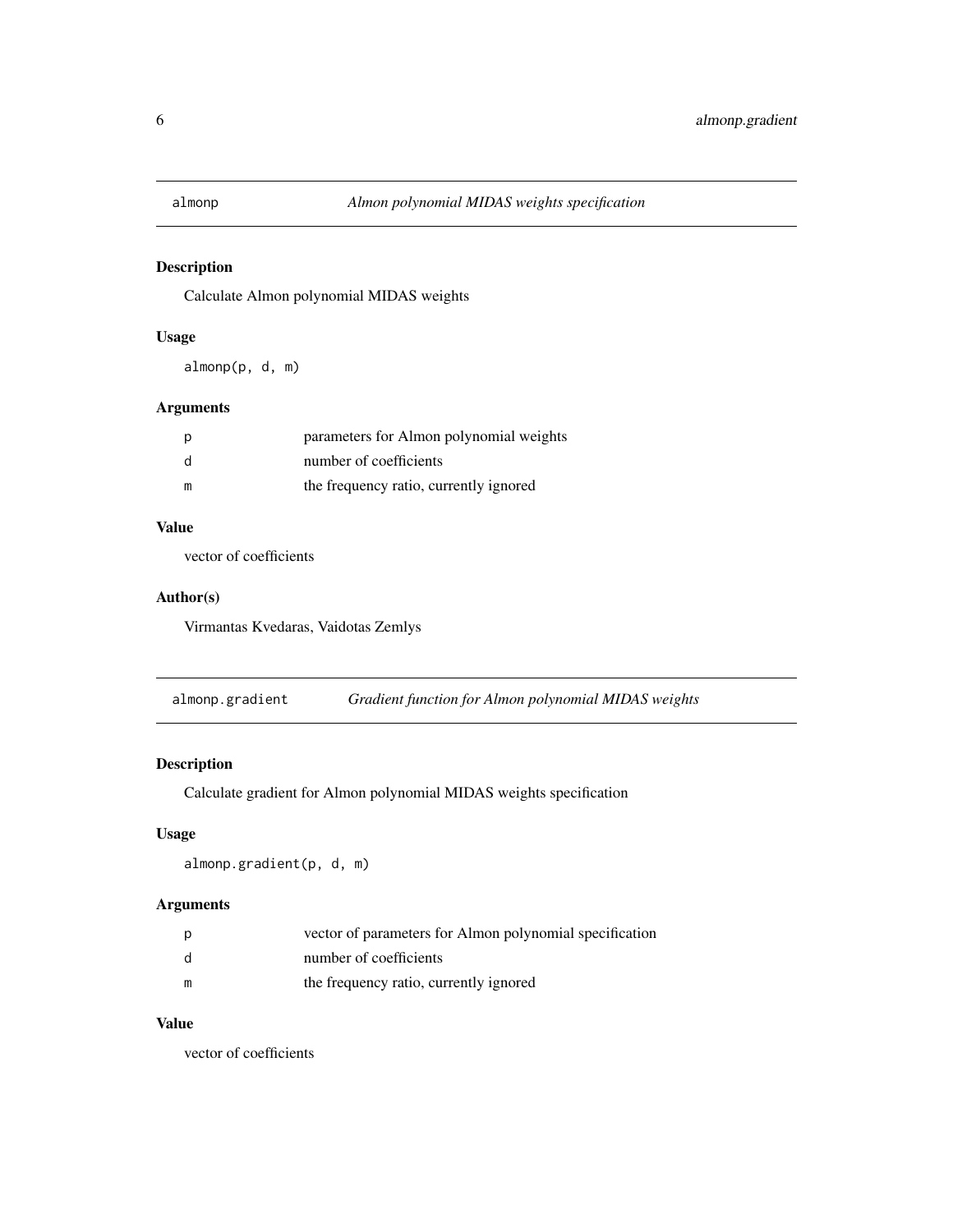### <span id="page-6-0"></span>amidas\_table 7

### Author(s)

Vaidotas Zemlys

<span id="page-6-1"></span>

| amidas table | Weight and lag selection table for aggregates based MIDAS regression |
|--------------|----------------------------------------------------------------------|
|              | model                                                                |

### Description

Create weight and lag selection table for the aggregates based MIDAS regression model

### Usage

```
amidas_table(formula, data, weights, wstart, type, start = NULL, from, to,
  IC = c("AIC", "BIC"), test = c("hAh.test"), Ofunction = "optim",
 user.gradient = FALSE, ...)
```
### Arguments

| formula       | the formula for MIDAS regression, the lag selection is performed for the last<br>MIDAS lag term in the formula                                                                                                                                                                                    |
|---------------|---------------------------------------------------------------------------------------------------------------------------------------------------------------------------------------------------------------------------------------------------------------------------------------------------|
| data          | a list containing data with mixed frequencies                                                                                                                                                                                                                                                     |
| weights       | the names of weights used in Ghysels schema                                                                                                                                                                                                                                                       |
| wstart        | the starting values for the weights of the firs low frequency lag                                                                                                                                                                                                                                 |
| type          | the type of Ghysels schema see amweights, can be a vector of types                                                                                                                                                                                                                                |
| start         | the starting values for optimisation excluding the starting values for the last term                                                                                                                                                                                                              |
| from          | a named list, or named vector with high frequency (NB!) lag numbers which are<br>the beginnings of MIDAS lag structures. The names should correspond to the<br>MIDAS lag terms in the formula for which to do the lag selection. Value NA<br>indicates lag start at zero                          |
| to            | to a named list where each element is a vector with two elements. The first<br>element is the low frequency lag number from which the lag selection starts, the<br>second is the low frequency lag number at which the lag selection ends. NA<br>indicates lowest (highest) lag numbers possible. |
| IC            | the names of information criteria which should be calculated                                                                                                                                                                                                                                      |
| test          | the names of statistical tests to perform on restricted model, p-values are re-<br>ported in the columns of model selection table                                                                                                                                                                 |
| Ofunction     | see midasr                                                                                                                                                                                                                                                                                        |
| user.gradient | see midas_r                                                                                                                                                                                                                                                                                       |
| $\cdots$      | additional parameters to optimisation function, see midas_r                                                                                                                                                                                                                                       |
|               |                                                                                                                                                                                                                                                                                                   |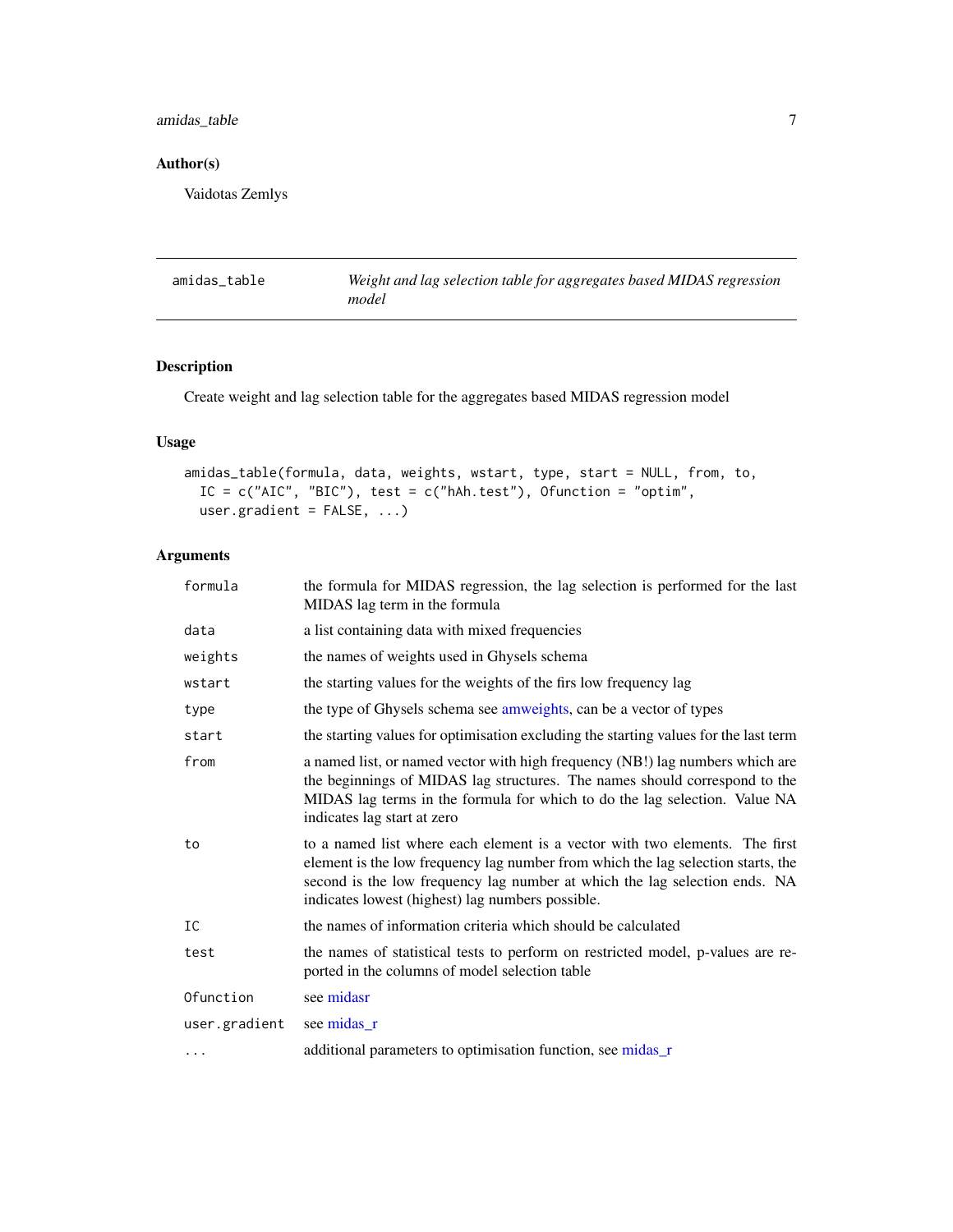#### <span id="page-7-0"></span>Details

This function estimates models sequentialy increasing the midas lag from kmin to kmax and varying the weights of the last term of the given formula

This function estimates models sequentially increasing the midas lag from kmin to kmax and varying the weights of the last term of the given formula

#### Value

a midas\_r\_ic\_table object which is the list with the following elements:

| table    | the table where each row contains calculated information criteria for both re-<br>stricted and unrestricted MIDAS regression model with given lag structure |
|----------|-------------------------------------------------------------------------------------------------------------------------------------------------------------|
| candlist | the list containing fitted models                                                                                                                           |
| IC       | the argument IC                                                                                                                                             |
| test     | the argument test                                                                                                                                           |
| weights  | the names of weight functions                                                                                                                               |
| lags     | the lags used in models                                                                                                                                     |
|          |                                                                                                                                                             |

### Author(s)

Virmantas Kvedaras, Vaidotas Zemlys

#### Examples

```
data("USunempr")
data("USrealgdp")
y <- diff(log(USrealgdp))
x <- window(diff(USunempr),start=1949)
trend \leq -1: length(y)
tb <- amidas_table(y~trend+fmls(x,12,12,nealmon),
                   data=list(y=y,x=x,trend=trend),
                   weights=c("nealmon"),wstart=list(nealmon=c(0,0,0)),
                   start=list(trend=1),type=c("A"),
                   from=0,to=c(1,2))
```
<span id="page-7-1"></span>

| amweights |  |  |
|-----------|--|--|
|           |  |  |
|           |  |  |
|           |  |  |

Weights for aggregates based MIDAS regressions

### Description

Produces weights for aggregates based MIDAS regression

#### Usage

```
amweights(p, d, m, weight = nealmon, type = c("A", "B", "C"))
```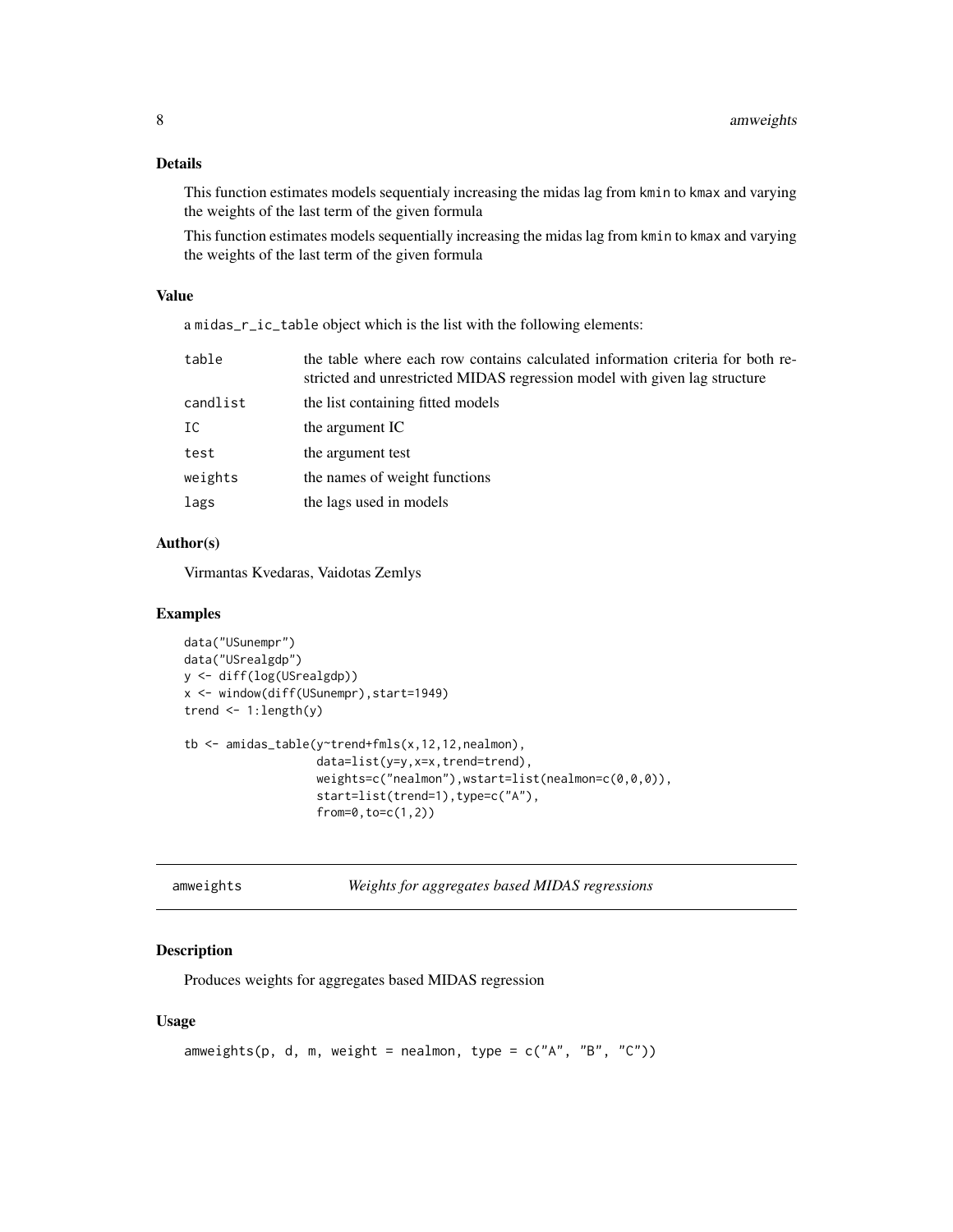### <span id="page-8-0"></span>average\_forecast 9

#### Arguments

| p      | parameters for weight functions, see details.  |
|--------|------------------------------------------------|
|        | number of lags                                 |
| m      | the frequency                                  |
| weight | the weight function                            |
| type   | type of structure, a string, one of A, B or C. |

#### Details

Given a weight function  $w(\beta, \theta)$  which has a property of being defined as  $\beta g(\theta)$  the following combinations are defined, corresponding to structure types A, B and C respectively:

$$
(w(\beta_1, \theta_1), ..., w(\beta_k, \theta_k))
$$
  

$$
(w(\beta_1, \theta), ..., w(\beta_k, \theta))
$$
  

$$
\beta(w(1, \theta_1), ..., w(1, \theta_k))
$$

The starting values  $p$  should be supplied then as follows:

$$
(\beta_1, \theta_1, ..., \beta_k, \theta_k)
$$

$$
(\beta_1, ..., \beta_k, \theta)
$$

$$
(\beta, \theta_1, ..., \theta_k)
$$

#### Value

a vector of weights

#### Author(s)

Virmantas Kvedaras, Vaidotas Zemlys

average\_forecast *Average forecasts of MIDAS models*

#### Description

Average MIDAS model forecasts using specified weighting scheme. Produce in-sample and out-ofsample accuracy measures.

#### Usage

```
average_forecast(modlist, data, insample, outsample, type = c("fixed",
  "recursive", "rolling"), fweights = c("EW", "BICW", "MSFE", "DMSFE"),
 measures = c("MSE", "MAPE", "MASE"), showprogress = TRUE)
```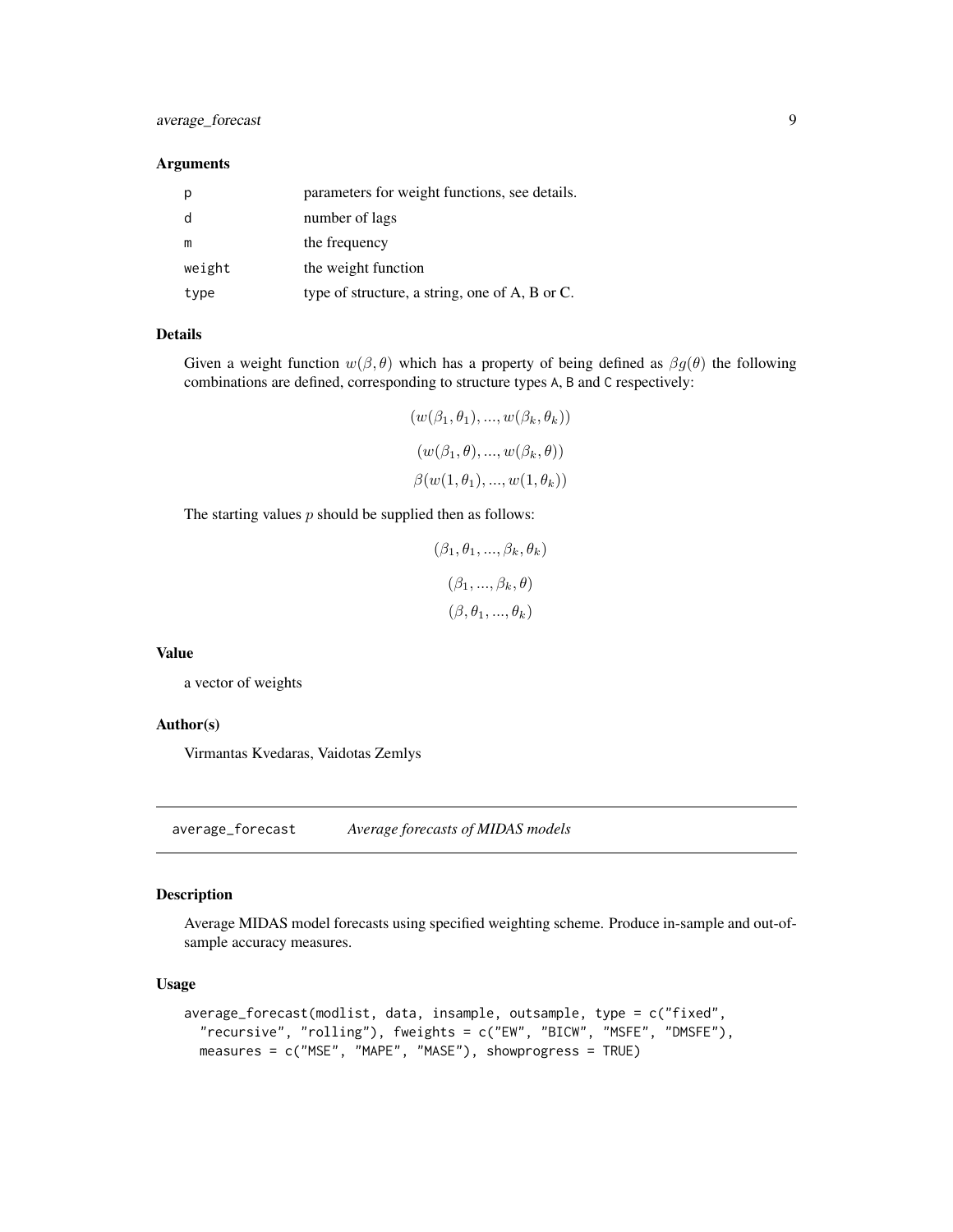#### Arguments

| modlist      | a list of midas_r objects                                       |
|--------------|-----------------------------------------------------------------|
| data         | a list with mixed frequency data                                |
| insample     | the low frequency indexes for in-sample data                    |
| outsample    | the low frequency indexes for out-of-sample data                |
| type         | a string indicating which type of forecast to use.              |
| fweights     | names of weighting schemes                                      |
| measures     | names of accuracy measures                                      |
| showprogress | logical, TRUE to show progress bar, FALSE for silent evaluation |

#### Details

Given the data, split it to in-sample and out-of-sample data. Then given the list of models, reestimate each model with in-sample data and produce out-of-sample forecast. Given the forecasts average them with the specified weighting scheme. Then calculate the accuracy measures for individual and average forecasts.

The forecasts can be produced in 3 ways. The "fixed" forecast uses model estimated with insample data. The "rolling" forecast reestimates model each time by increasing the in-sample by one low frequency observation and dropping the first low frequency observation. These reestimated models then are used to produce out-of-sample forecasts. The "recursive" forecast differs from "rolling" that it does not drop observations from the beginning of data.

#### Value

a list containing forecasts and tables of accuracy measures

#### Author(s)

Virmantas Kvedaras, Vaidotas Zemlys

```
set.seed(1001)
## Number of low-frequency observations
n<-250
## Linear trend and higher-frequency explanatory variables (e.g. quarterly and monthly)
trend<-c(1:n)x<-rnorm(4*n)
z<-rnorm(12*n)
## Exponential Almon polynomial constraint-consistent coefficients
fn.x \leq nealmon(p=c(1,-0.5),d=8)
fn.z <- nealmon(p=c(2, 0.5, -0.1), d=17)## Simulated low-frequency series (e.g. yearly)
y<-2+0.1*trend+mls(x,0:7,4)%*%fn.x+mls(z,0:16,12)%*%fn.z+rnorm(n)
mod1 <- midas_r(y \sim trend + mls(x, 4:14, 4, nealmon) + mls(z, 12:22, 12, nealmon),
                start=list(x=c(10,1,-0.1),z=c(2,-0.1)))
mod2 <- midas_r(y ~ trend + mls(x, 4:20, 4, nealmon) + mls(z, 12:25, 12, nealmon),
                start=list(x=c(10,1,-0.1),z=c(2,-0.1)))
```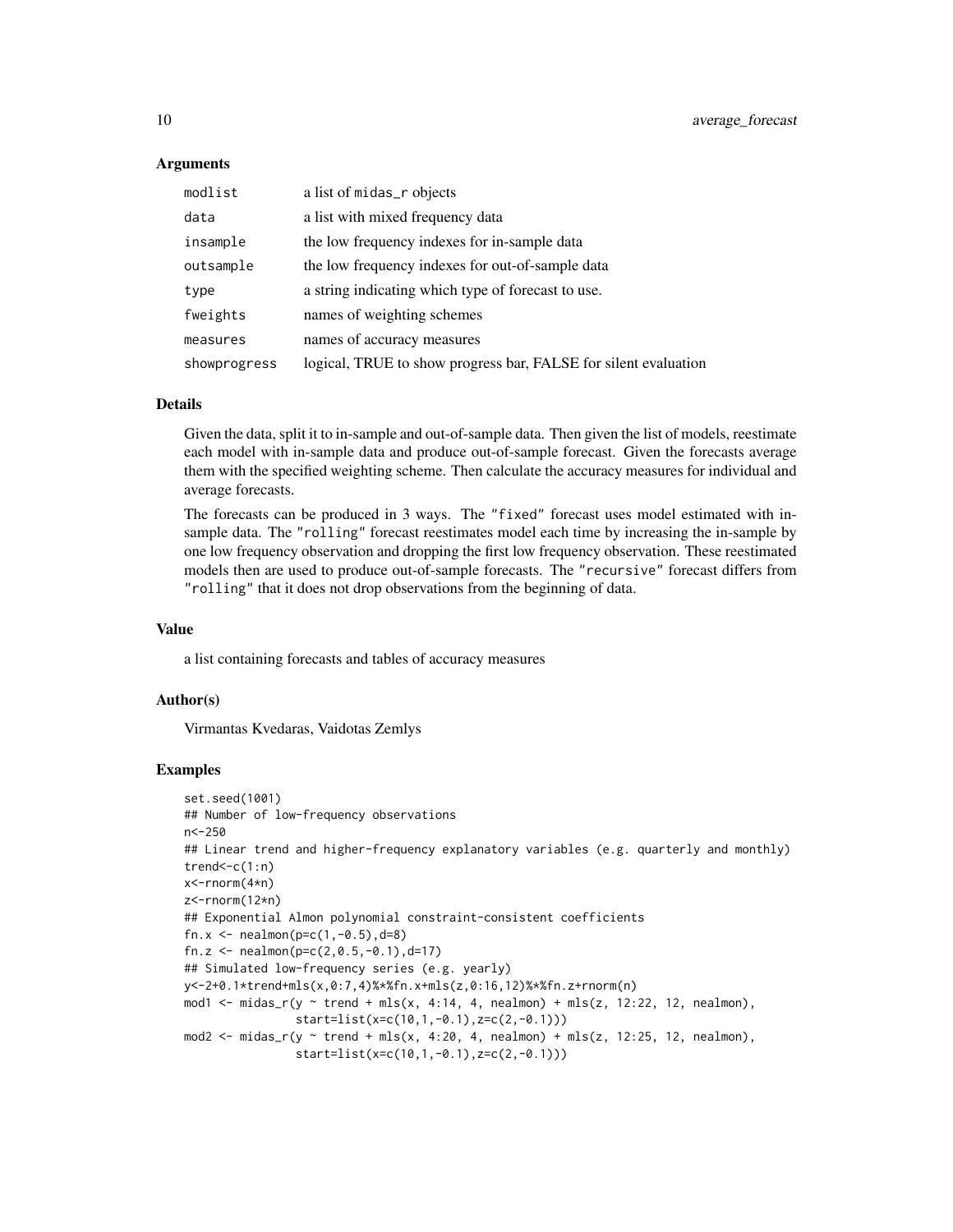```
##Calculate average forecasts
avgf <- average_forecast(list(mod1,mod2),
                       data=list(y=y,x=x,z=z,trend=trend),
                        insample=1:200,outsample=201:250,
                        type="fixed",
                        measures=c("MSE","MAPE","MASE"),
                        fweights=c("EW","BICW","MSFE","DMSFE"))
```
<span id="page-10-1"></span>checkARstar *Check whether the MIDAS model is MIDAS-AR\* model*

### Description

Checks whether the MIDAS model is MIDAS-AR\* model and provides necessary modifications

#### Usage

checkARstar(trms)

#### Arguments

trms terms of the model formula

### Author(s)

Julius Vainora

check\_mixfreq *Check data for MIDAS regression*

### Description

Given mixed frequency data check whether higher frequency data can be converted to the lowest frequency.

#### Usage

check\_mixfreq(data)

#### Arguments

data a list containing mixed frequency data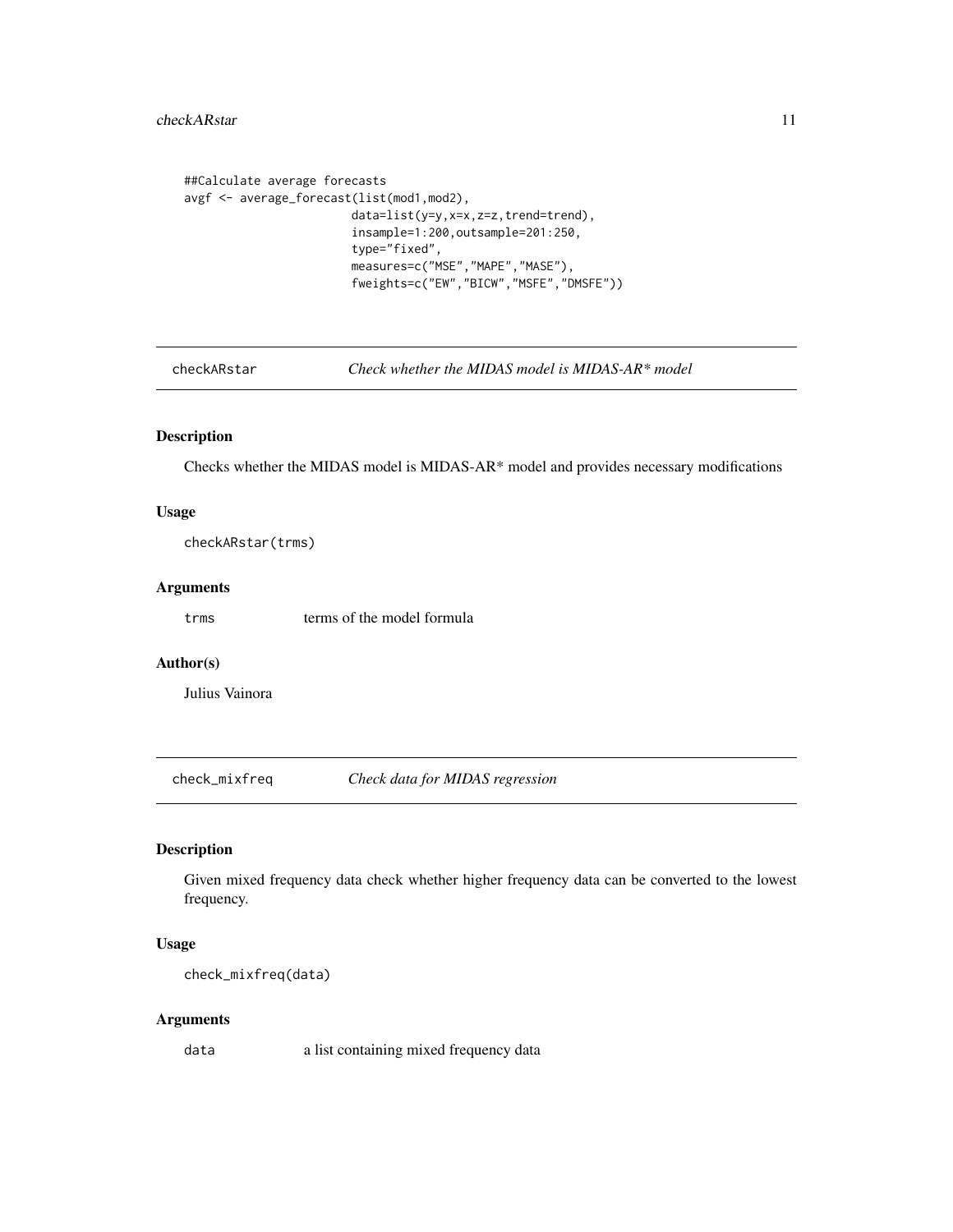#### <span id="page-11-0"></span>Details

The number of observations in higher frequency data elements should have a common divisor with the number of observations in response variable. It is always assumed that the response variable is of the lowest frequency.

#### Value

a boolean TRUE, if mixed frequency data is conformable, FALSE if it is not.

#### Author(s)

Virmantas Kvedaras, Vaidotas Zemlys

| deriv tests | Check whether non-linear least squares restricted MIDAS regression |
|-------------|--------------------------------------------------------------------|
|             | problem has converged                                              |

### Description

Computes the gradient and hessian of the optimisation function of restricted MIDAS regression and checks whether the conditions of local optimum are met. Numerical estimates are used.

#### Usage

 $deriv\_tests(x, tol = 1e-06)$ 

## S3 method for class 'midas\_r'  $deriv\_tests(x, tol = 1e-06)$ 

### Arguments

|     | midas_r object                                              |
|-----|-------------------------------------------------------------|
| tol | a tolerance, values below the tolerance are considered zero |

#### Value

a list with gradient, hessian of optimisation function and convergence message

#### Author(s)

Vaidotas Zemlys

#### See Also

midas\_r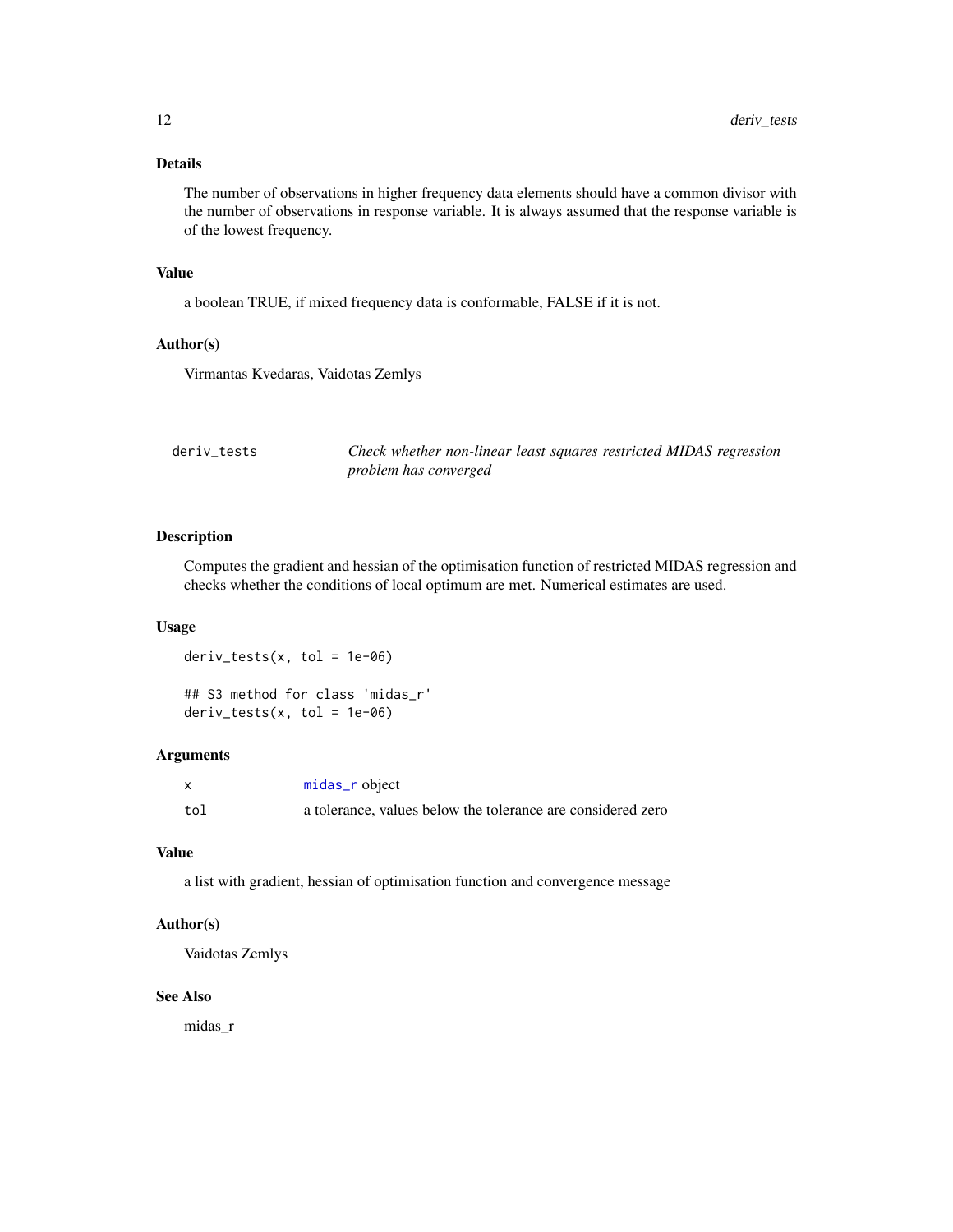<span id="page-12-0"></span>deviance.midas\_r *MIDAS regression model deviance*

### Description

Returns the deviance of a fitted MIDAS regression object

#### Usage

```
## S3 method for class 'midas_r'
deviance(object, ...)
```
### Arguments

| object   | a midas_r object  |
|----------|-------------------|
| $\cdots$ | currently nothing |

### Value

The sum of squared residuals

#### Author(s)

Virmantas Kvedaras, Vaidotas Zemlys

### dmls *MIDAS lag structure for unit root processes*

### Description

Prepares MIDAS lag structure for unit root processes

### Usage

dmls $(x, k, m, \ldots)$ 

### Arguments

| X | a vector                                           |
|---|----------------------------------------------------|
|   | maximal lag order                                  |
| m | frequency ratio                                    |
|   | further arguments used in fitting MIDAS regression |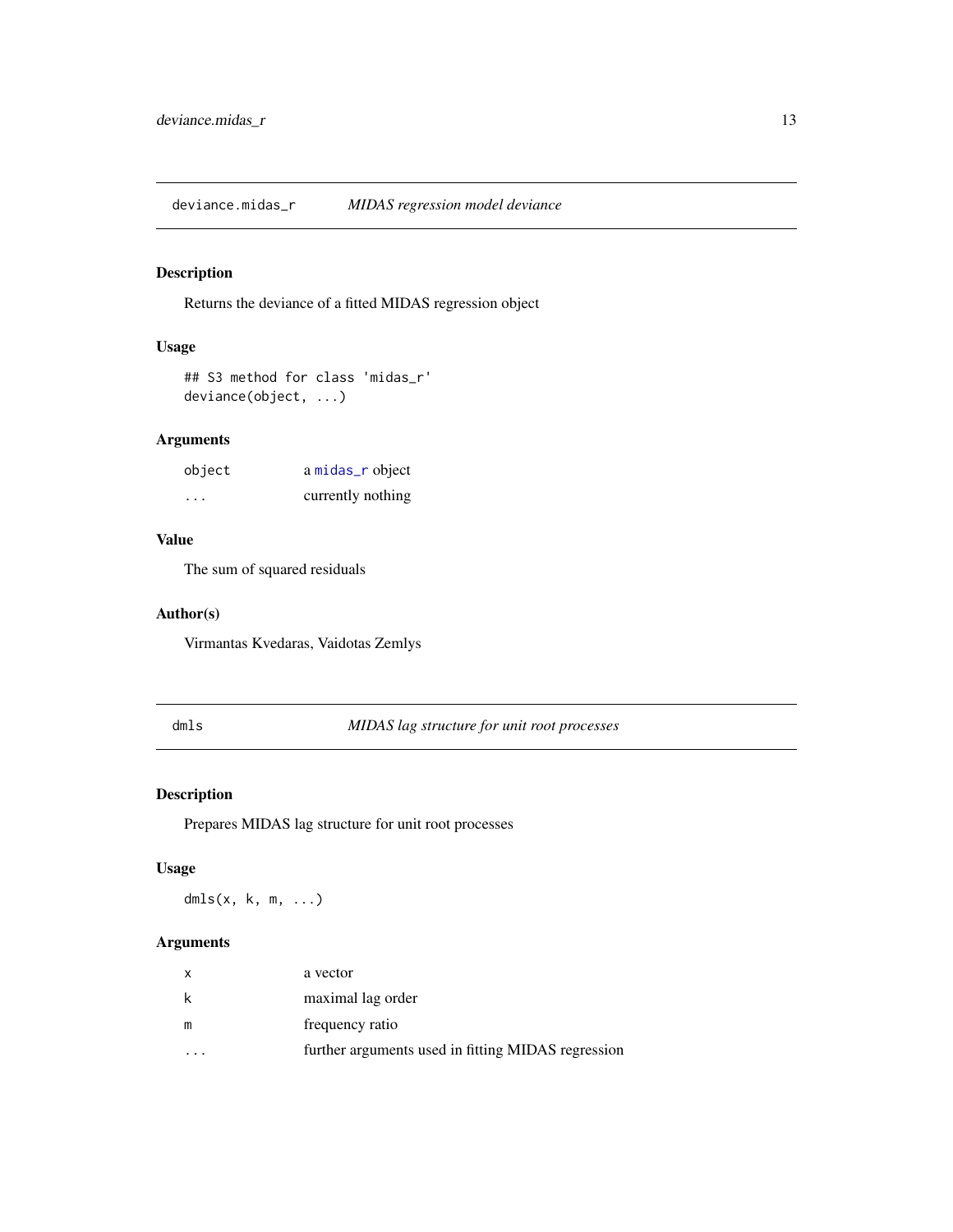### <span id="page-13-0"></span>Value

a matrix containing the first differences and the lag k+1.

### Author(s)

Virmantas Kvedaras, Vaidotas Zemlys

| expand_amidas | Create table of weights, lags and starting values for Ghysels weight |
|---------------|----------------------------------------------------------------------|
|               | schema                                                               |

### Description

Create table of weights, lags and starting values for Ghysels weight schema, see [amweights](#page-7-1)

### Usage

expand\_amidas(weight, type =  $c("A", "B", "C")$ , from = 0, to, m, start)

#### Arguments

| weight | the names of weight functions                                                                                           |
|--------|-------------------------------------------------------------------------------------------------------------------------|
| type   | the type of Ghysels schema, "A", "B" or "C"                                                                             |
| from   | the high frequency lags from which to start the fitting                                                                 |
| to     | to a vector of length two, containing minimum and maximum lags, high fre-<br>quency if $m=1$ , low frequency otherwise. |
| m      | the frequency ratio                                                                                                     |
| start  | the starting values for the weights of the one low frequency lag                                                        |

### Details

Given weight function creates lags starting from kmin to kmax and replicates starting values for each low frequency lag.

### Value

a lws\_table object, a list with elements weights, lags and starts

### Author(s)

Virmantas Kvedaras, Vaidotas Zemlys

### Examples

expand\_amidas("nealmon","A",0,c(1,2),12,c(0,0,0))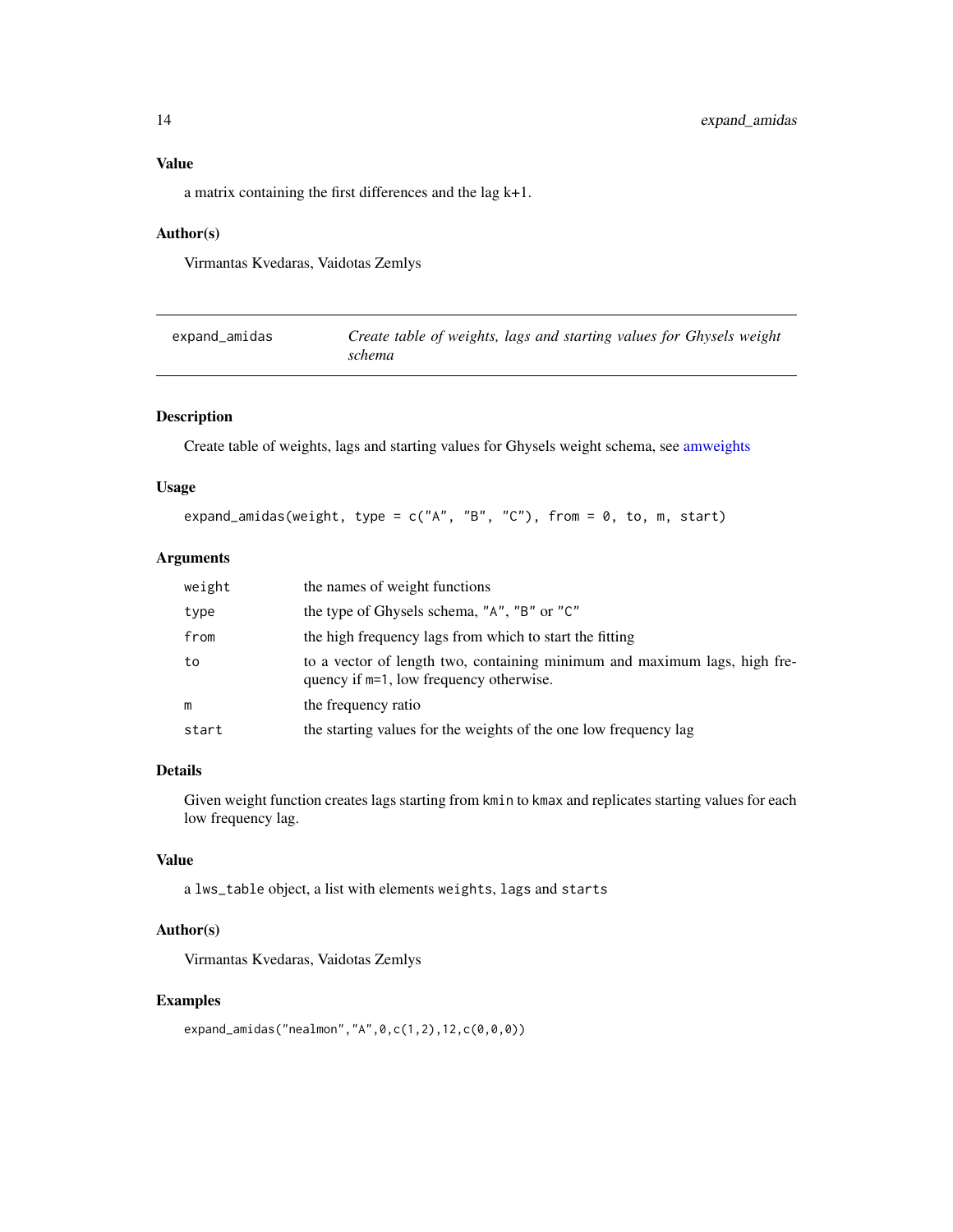<span id="page-14-1"></span><span id="page-14-0"></span>expand\_weights\_lags *Create table of weights, lags and starting values*

### Description

Creates table of weights, lags and starting values

#### Usage

```
expand_weights_lags(weights, from = 0, to, m = 1, start)
```
### Arguments

| weights | either a vector with names of the weight functions or a named list of weight<br>functions                       |
|---------|-----------------------------------------------------------------------------------------------------------------|
| from    | the high frequency lags from which to start the fitting                                                         |
| to      | a vector of length two, containing minimum and maximum lags, high frequency<br>if m=1, low frequency otherwise. |
| m       | the frequency ratio                                                                                             |
| start   | a named list with the starting values for weight functions                                                      |

#### Details

For each weight function creates lags starting from kmin to kmax. This is a convenience function for easier work with the function [midas\\_r\\_ic\\_table.](#page-39-1)

### Value

a lws\_table object, a list with elements weights, lags and starts.

### Author(s)

Virmantas Kvedaras, Vaidotas Zemlys

#### Examples

```
expand_weights_lags(c("nealmon","nbeta"),0,c(4,8),1,start=list(nealmon=rep(0,3),nbeta=rep(0,4)))
nlmn <- expand_weights_lags("nealmon",0,c(4,8),1,start=list(nealmon=rep(0,3)))
nbt <- expand_weights_lags("nbeta",0,c(4,8),1,start=list(nbeta=rep(0,4)))
```
nlmn+nbt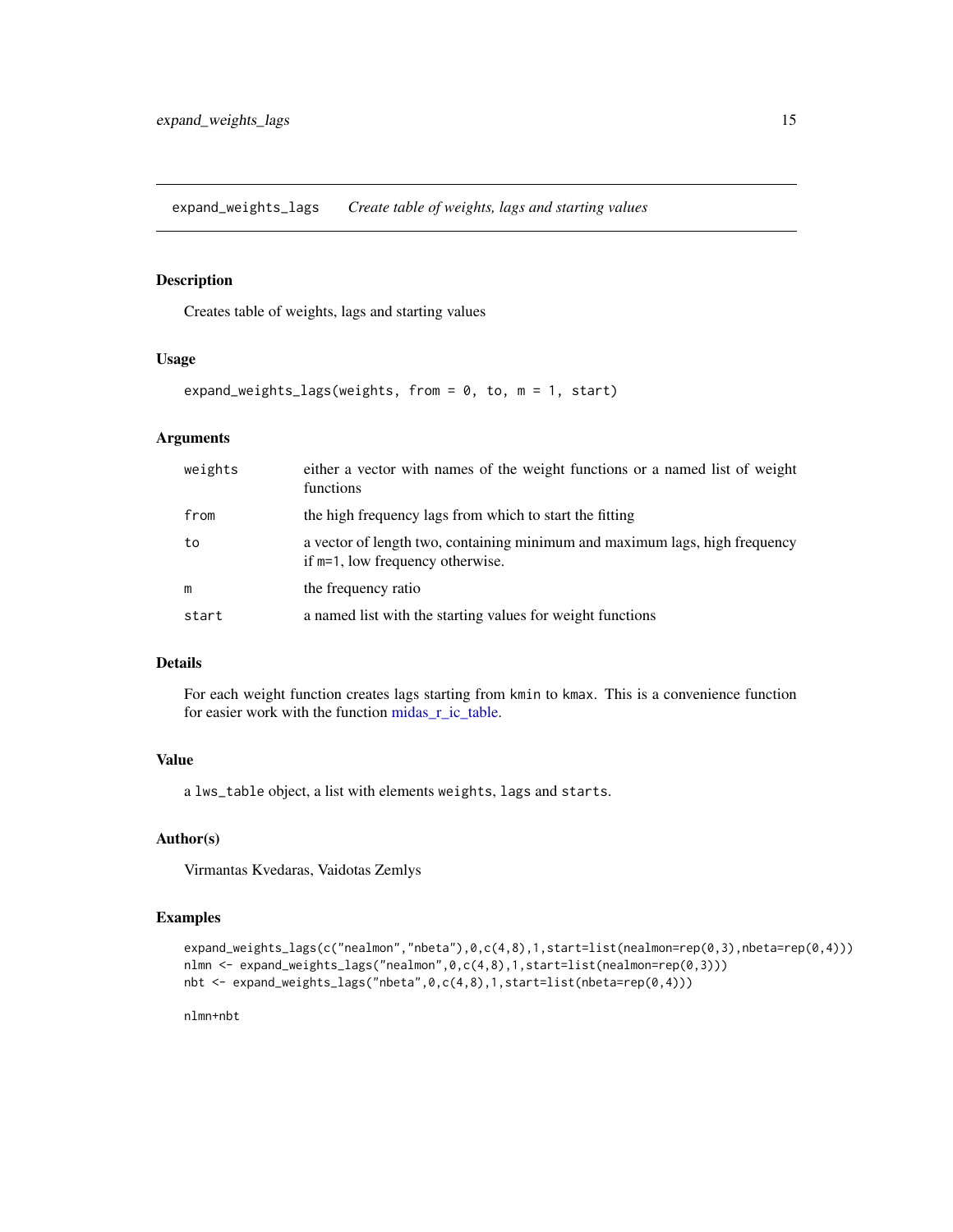<span id="page-15-1"></span><span id="page-15-0"></span>

Create a matrix of MIDAS lags, including contemporaneous lag up to selected order.

#### Usage

 $fmls(x, k, m, ...)$ 

### Arguments

| x | a vector          |
|---|-------------------|
| k | maximum lag order |
| m | frequency ratio   |
|   | further arguments |
|   |                   |

### Details

This is a convenience function, it calls link{msl} to perform actual calculations.

### Value

a matrix containing the lags

#### Author(s)

Virmantas Kvedaras, Vaidotas Zemlys

#### See Also

mls

forecast *Forecast MIDAS regression*

#### <span id="page-15-2"></span>Description

Forecasts MIDAS regression given the future values of regressors. For dynamic models (with lagged response variable) there is an option to calculate dynamic forecast, when forecasted values of response variable are substituted into the lags of response variable.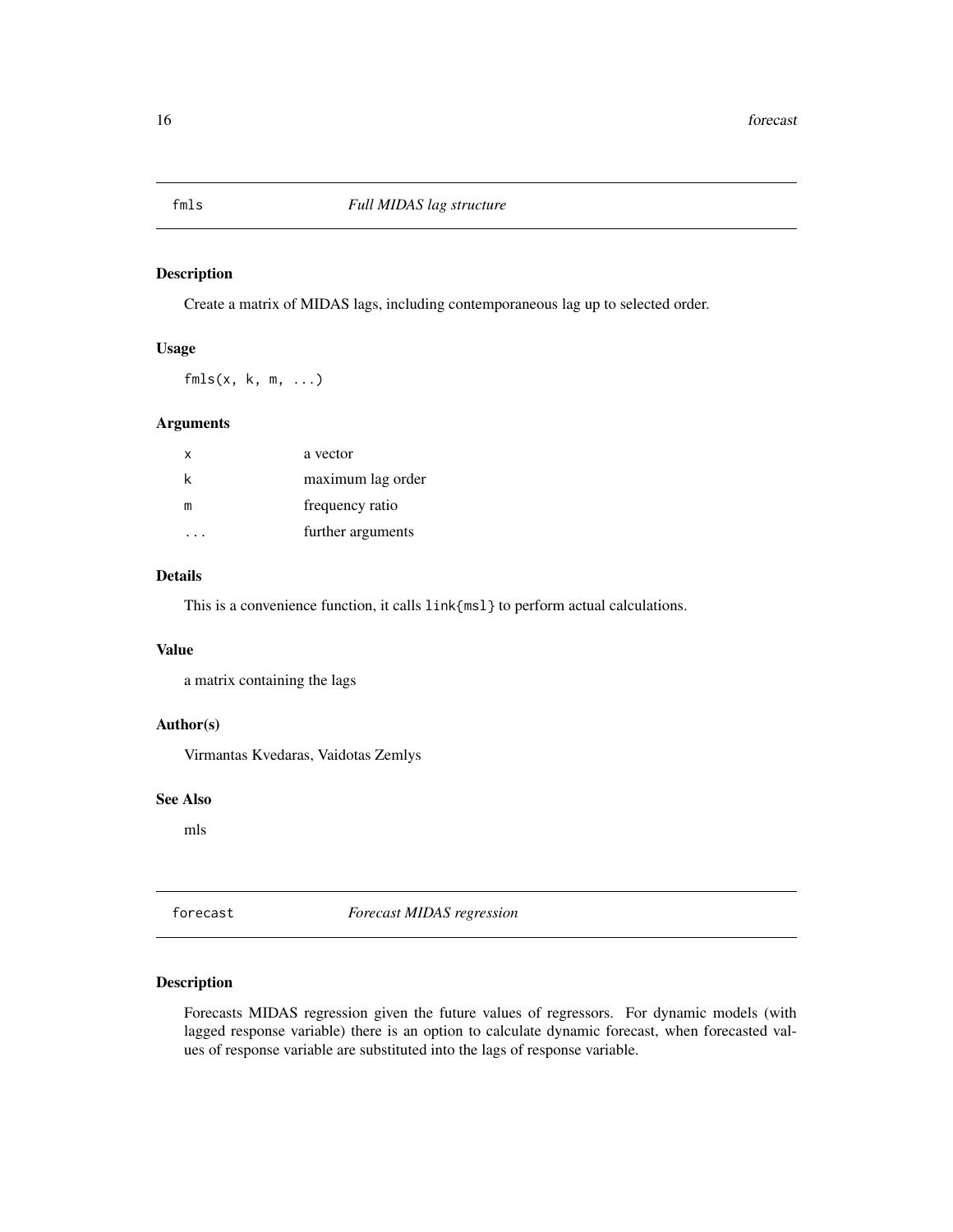#### forecast 17

### Usage

```
forecast(object, ...)
## S3 method for class 'midas_r'
forecast(object, newdata = NULL, method = c("static","dynamic"), insample = get_estimation_sample(object), ...)
```
### Arguments

| object   | midas_r object                                       |
|----------|------------------------------------------------------|
| newdata  | newdata                                              |
| method   | the forecasting method, either "static" or "dynamic" |
| insample | a list containing the historic mixed frequency data  |
|          | additional arguments, not used                       |

#### Details

Given future values of regressors this function combines the historical values used in the fitting the MIDAS regression model and calculates the forecasts.

### Value

a vector of forecasts

#### Author(s)

Vaidotas Zemlys

### Examples

```
data("USrealgdp")
data("USunempr")
y <- diff(log(USrealgdp))
x <- window(diff(USunempr), start = 1949)
trend <- 1:length(y)
##24 high frequency lags of x included
mr \le - midas_r(y \sim trend + fmls(x, 23, 12, melanon), start = list(x = rep(0, 3)))##Forecast horizon
h < -3##Declining unemployment
xn < - rep(-0.1, 12*3)##New trend values
trendn \leq length(y) + 1:h
##Static forecasts combining historic and new high frequency data
```
forecast(mr, list(trend = trendn,  $x = xn$ ), method = "static")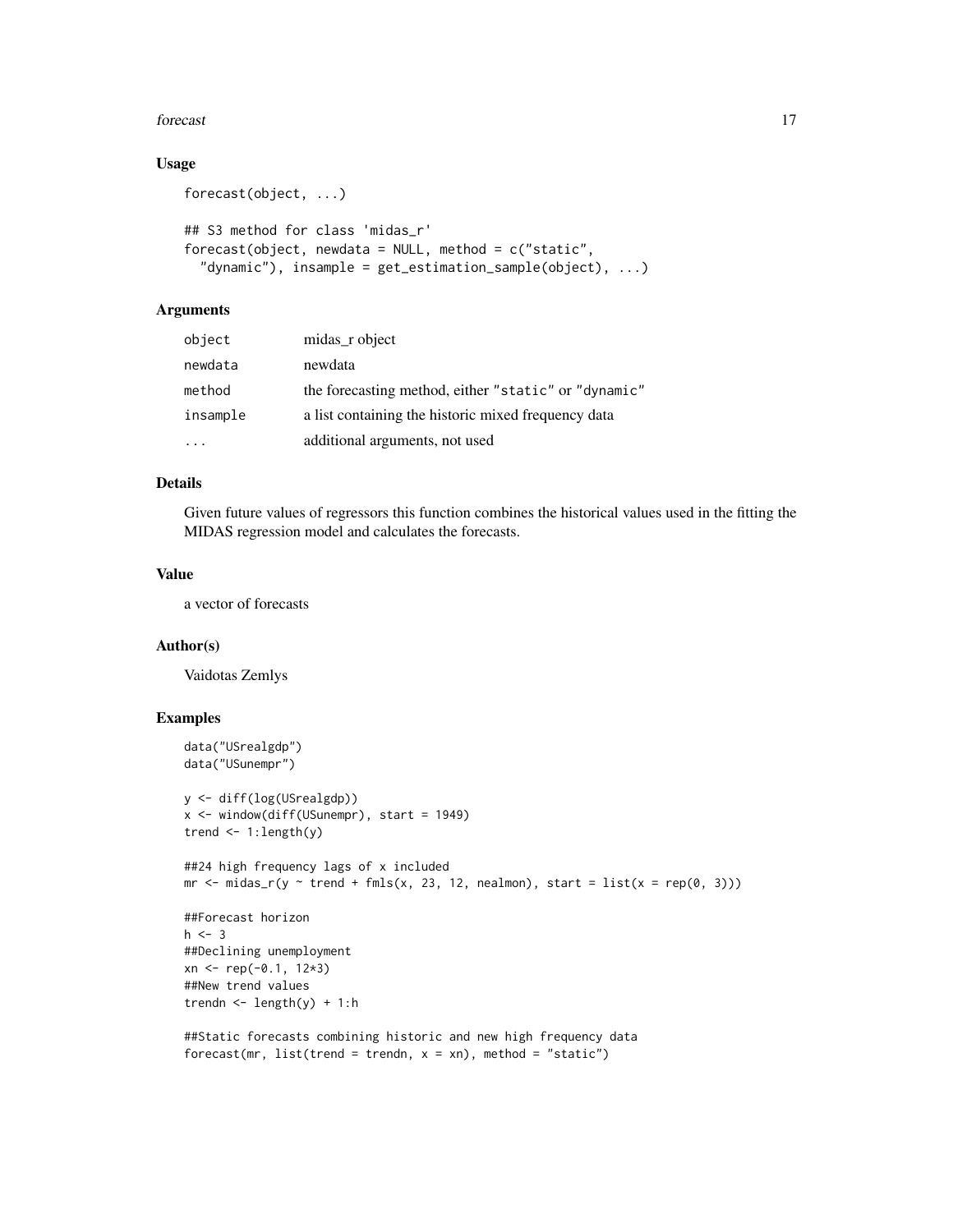```
##Dynamic AR* model
mr.dyn \leftarrow midas_r(y \sim trend + mls(y, 1:2, 1, "**")+ fmls(x, 11, 12, nealmon),
                   start = list(x = rep(0, 3)))forecast(mr.dyn, list(trend = trendn, x = xn), method = "dynamic")
```
get\_estimation\_sample *Get the data which was used to etimate MIDAS regression*

#### Description

Gets the data which was used to estimate MIDAS regression

### Usage

get\_estimation\_sample(object)

### Arguments

object midas\_r object

#### Details

A helper function.

#### Value

a named list with mixed frequency data

#### Author(s)

Vaidotas Zemlys

| gompertzp | Normalized Gompertz probability density function MIDAS weights     |
|-----------|--------------------------------------------------------------------|
|           | specification Calculate MIDAS weights according to normalized Gom- |
|           | pertz probability density function specification                   |

#### Description

Normalized Gompertz probability density function MIDAS weights specification Calculate MIDAS weights according to normalized Gompertz probability density function specification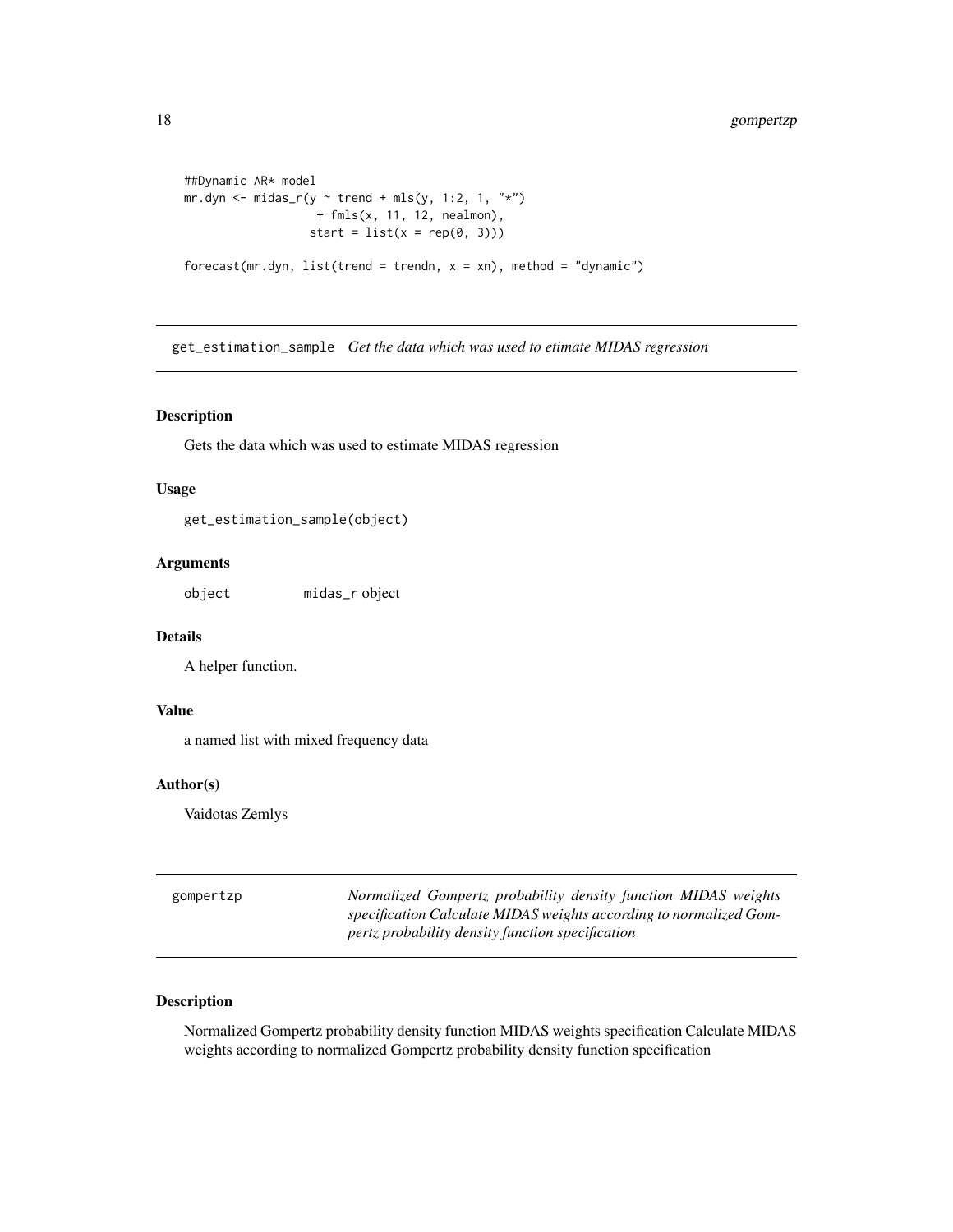### <span id="page-18-0"></span>gompertzp.gradient 19

#### Usage

gompertzp(p, d, m)

### Arguments

| p            | parameters for normalized Gompertz probability density function |
|--------------|-----------------------------------------------------------------|
| <sub>d</sub> | number of coefficients                                          |
| m            | the frequency ratio, currently ignored                          |

### Value

vector of coefficients

#### Author(s)

Julius Vainora

| gompertzp.gradient | Gradient function for normalized Gompertz probability density func-   |
|--------------------|-----------------------------------------------------------------------|
|                    | tion MIDAS weights specification Calculate gradient function for nor- |
|                    | malized Gompertz probability density function specification of MIDAS  |
|                    | <i>weights.</i>                                                       |

### Description

Gradient function for normalized Gompertz probability density function MIDAS weights specification Calculate gradient function for normalized Gompertz probability density function specification of MIDAS weights.

### Usage

gompertzp.gradient(p, d, m)

### Arguments

|              | parameters for normalized Gompertz probability density function |
|--------------|-----------------------------------------------------------------|
| <sub>d</sub> | number of coefficients                                          |
| m            | the frequency ratio, currently ignored                          |

### Value

vector of coefficients

### Author(s)

Julius Vainora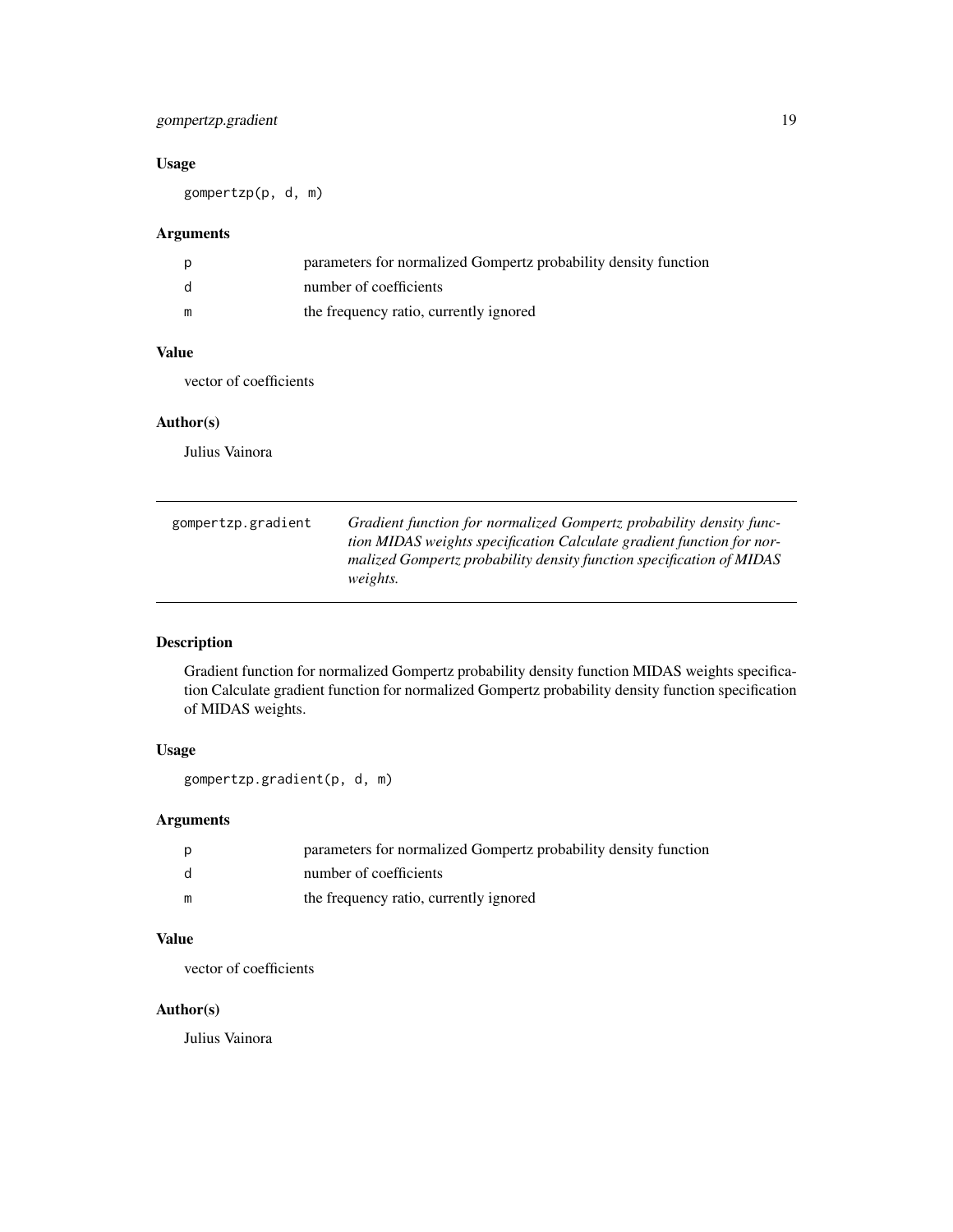<span id="page-19-1"></span><span id="page-19-0"></span>

Perform a test whether the restriction on MIDAS regression coefficients holds.

#### Usage

```
hAh.test(x)
```
### Arguments

x MIDAS regression model with restricted coefficients, estimated with [midas\\_r](#page-34-1)

#### Details

Given MIDAS regression:

$$
y_t = \sum_{j=0}^{k} \sum_{i=0}^{m-1} \theta_{jm+i} x_{(t-j)m-i} + u_t
$$

test the null hypothesis that the following restriction holds:

$$
\theta_h = g(h, \lambda),
$$

where  $h = 0, ..., (k + 1)m$ .

#### Value

a htest object

#### Author(s)

Virmantas Kvedaras, Vaidotas Zemlys

### References

Kvedaras V., Zemlys, V. *Testing the functional constraints on parameters in regressions with variables of different frequency* Economics Letters 116 (2012) 250-254

#### See Also

hAhr.test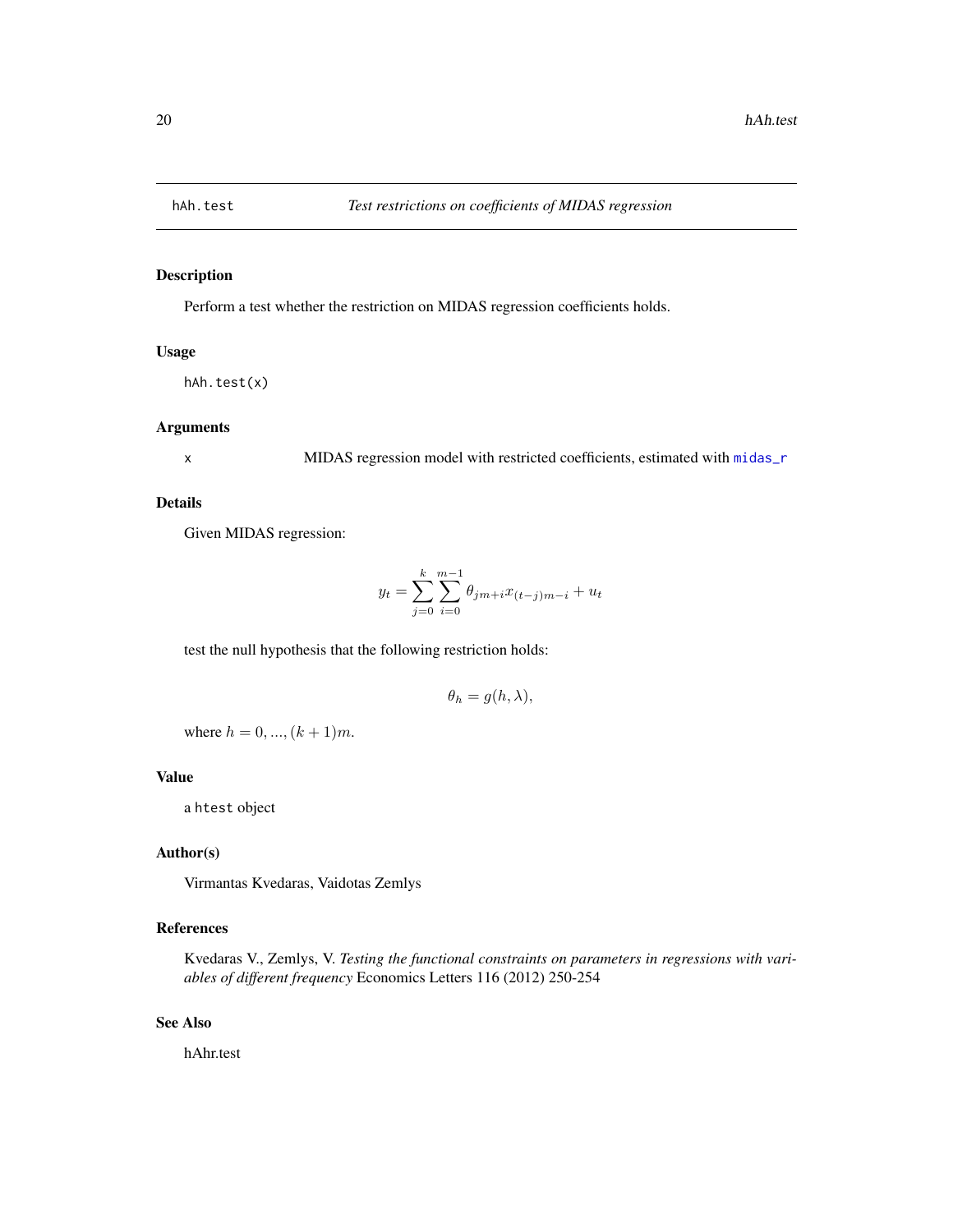#### <span id="page-20-0"></span>hAhr.test 21

#### Examples

<span id="page-20-1"></span>hAh.test(mr)

```
##The parameter function
theta.h0 \leq function(p, dk, ...) {
   i \leq (1:d-1)(p[1] + p[2]*i)*exp(p[3]*i + p[4]*i^2)}
##Generate coefficients
theta0 <- theta.h0(c(-0.1,0.1,-0.1,-0.001),4*12)
##Plot the coefficients
plot(theta0)
##Generate the predictor variable
set.seed(13)
x <- simplearma.sim(list(ar=0.6),1500*12,1,12)
##Simulate the response variable
y \leftarrow midas.sim(500, theta0, x, 1)
##Remove unnecessary history of x
x \leftarrow window(x, start=start(y))
##Fit restricted model
mr <- midas_r(y~fmls(x,4*12-1,12,theta.h0)-1,list(y=y,x=x),
              start=list(x=c(-0.1,0.1,-0.1,-0.001)))
##Perform test (the expected result should be the acceptance of null)
hAh.test(mr)
##Fit using gradient function
##The gradient function
theta.h0.gradient<-function(p, dk,...) {
   i \leq (1:d-1)a \leftarrow \exp(p[3] \star i + p[4] \star i^2)cbind(a, a*i, a*i*(p[1]+p[2]*i), a*i^2*(p[1]+p[2]*i))
}
mr <- midas_r(y~fmls(x,4*12-1,12,theta.h0)-1,list(y=y,x=x),
              start=list(x=c(-0.1,0.1,-0.1,-0.001)),
              user.gradient=TRUE)
##The test will use an user supplied gradient of weight function. See the
##help of midas_r on how to supply the gradient.
```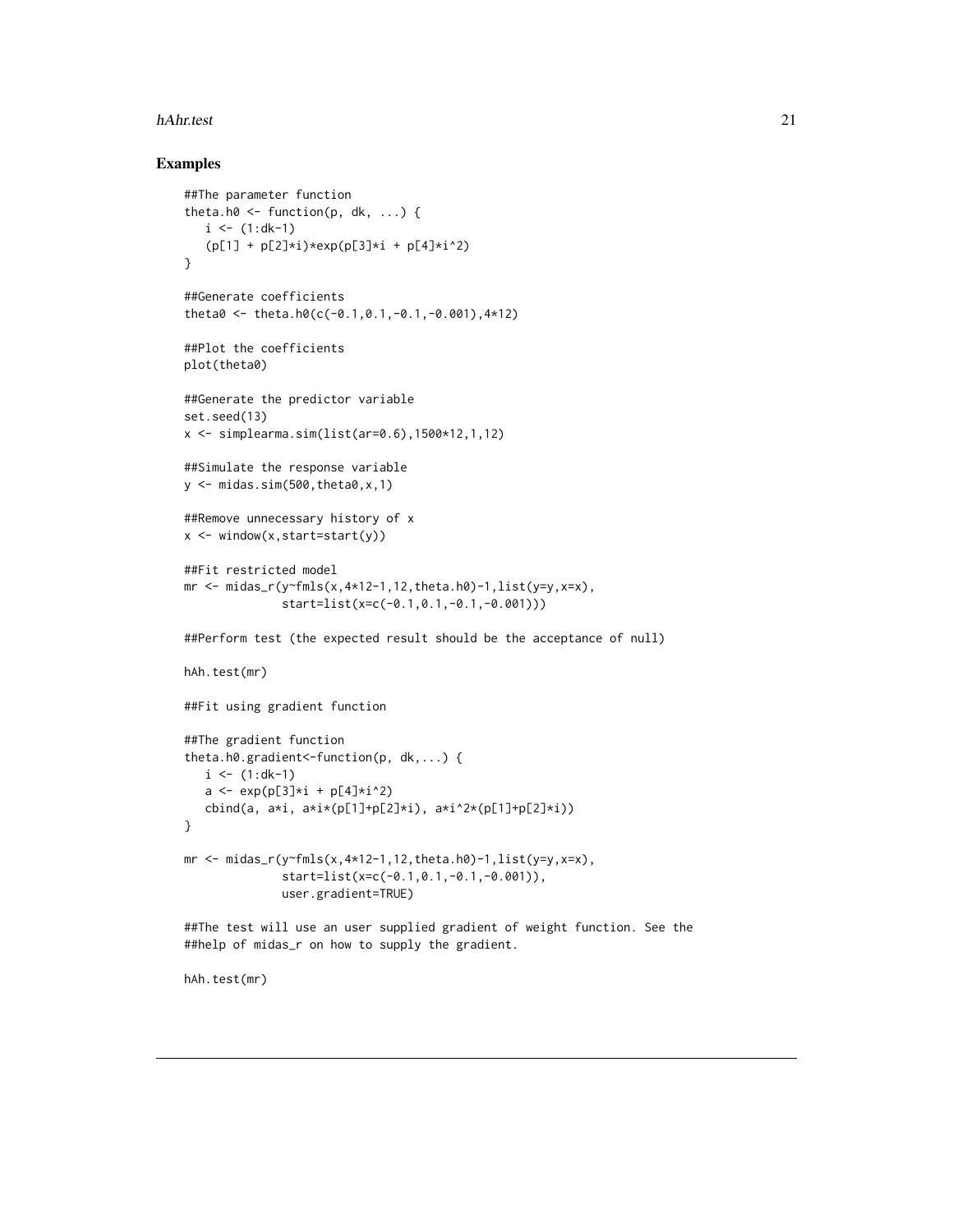<span id="page-21-0"></span>

Perform a test whether the restriction on MIDAS regression coefficients holds.

### Usage

```
hAhr.test(x, PHI = vcovHAC(x$unrestricted, sandwich = FALSE))
```
### Arguments

| $\mathbf{x}$ | MIDAS regression model with restricted coefficients, estimated with midas r        |
|--------------|------------------------------------------------------------------------------------|
| PHI          | the "meat" covariance matrix, defaults to vcovHAC(x\$unrestricted, sandwich=FALSE) |

#### Details

Given MIDAS regression:

$$
y_t = \sum_{j=0}^{k} \sum_{i=0}^{m-1} \theta_{jm+i} x_{(t-j)m-i} + u_t
$$

test the null hypothesis that the following restriction holds:

$$
\theta_h = g(h, \lambda),
$$

where  $h = 0, ..., (k + 1)m$ .

#### Value

a htest object

#### Author(s)

Virmantas Kvedaras, Vaidotas Zemlys

#### References

Kvedaras V., Zemlys, V. *The statistical content and empirical testing of the MIDAS restrictions*

### See Also

hAh.test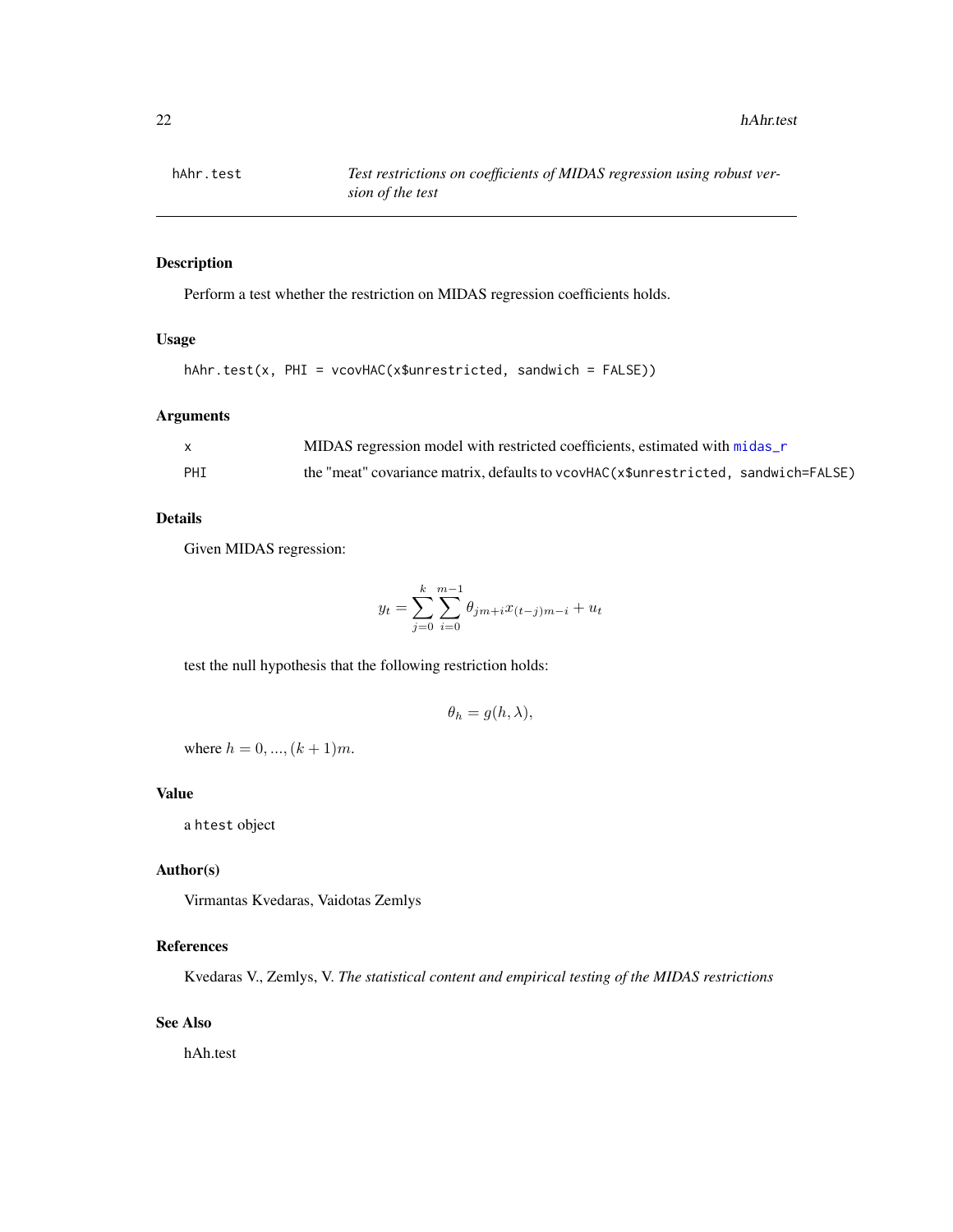#### <span id="page-22-0"></span>harstep 23

```
##The parameter function
theta.h0 \leq function(p, dk, ...) {
   i \leq (1:d-1)(p[1] + p[2]*i)*exp(p[3]*i + p[4]*i^2)}
##Generate coefficients
theta0 <- theta.h0(c(-0.1,0.1,-0.1,-0.001),4*12)
##Plot the coefficients
plot(theta0)
##Generate the predictor variable
set.seed(13)
x \le - simplearma.sim(list(ar=0.6),1500*12,1,12)
##Simulate the response variable
y \leftarrow midas.sim(500, theta0, x, 1)
##Remove unnecessary history of x
x \leftarrow window(x, start=start(y))
##Fit restricted model
mr <- midas_r(y~fmls(x,4*12-1,12,theta.h0)-1,
              list(y=y,x=x),
              start=list(x=c(-0.1,0.1,-0.1,-0.001)))
##The gradient function
theta.h0.gradient <-function(p, dk,...) {
   i \leq (1:d-1)a \leftarrow \exp(p[3] \times i + p[4] \times i^2)cbind(a, a*i, a*i*(p[1]+p[2]*i), a*i^2*(p[1]+p[2]*i))
}
##Perform test (the expected result should be the acceptance of null)
hAhr.test(mr)
mr <- midas_r(y~fmls(x,4*12-1,12,theta.h0)-1,
              list(y=y,x=x),
              start=list(x=c(-0.1,0.1,-0.1,-0.001)),
              user.gradient=TRUE)
##Use exact gradient. Note the
hAhr.test(mr)
```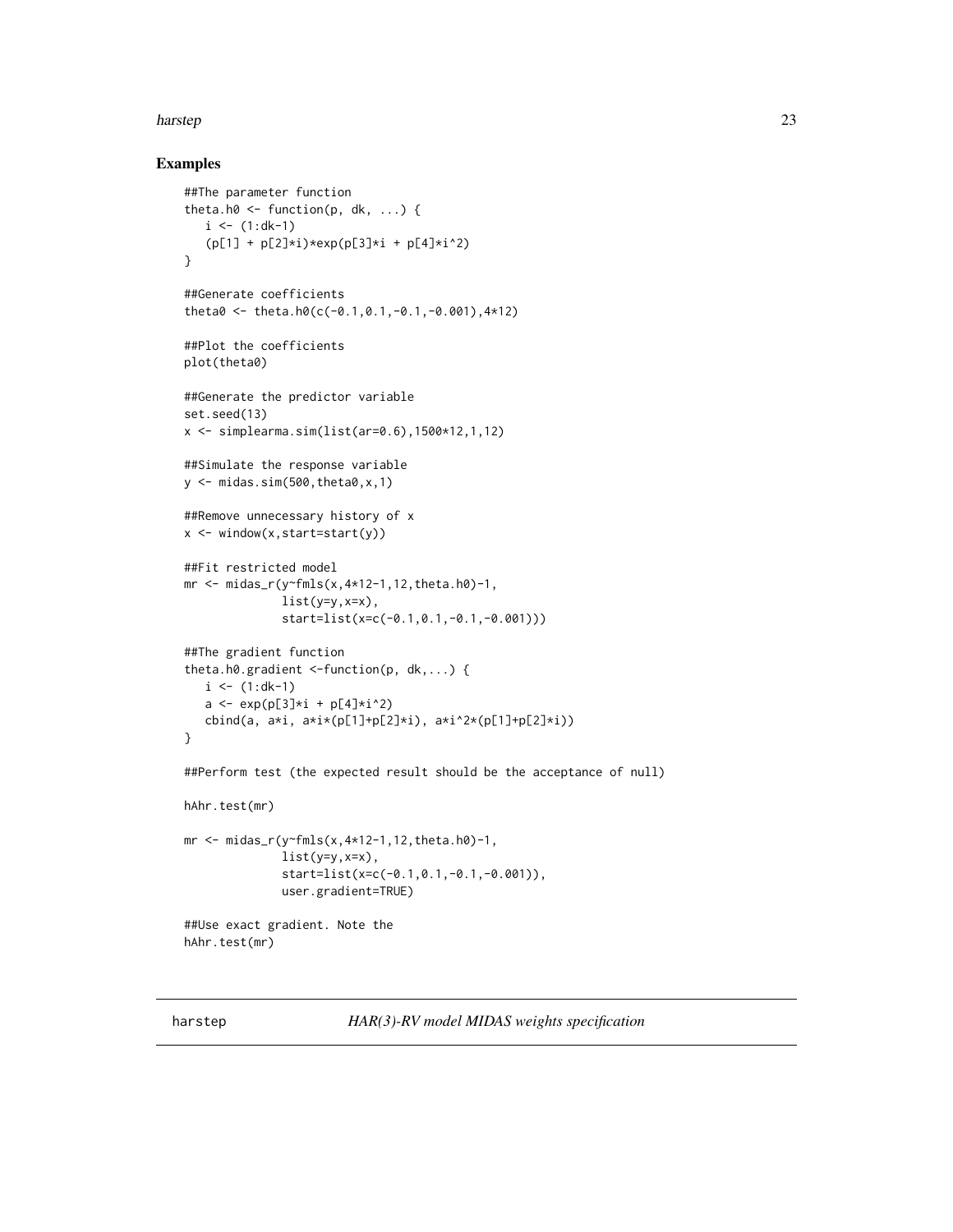HAR(3)-RV model MIDAS weights specification

#### Usage

harstep(p, d, m)

### Arguments

| p | parameters for Almon lag          |
|---|-----------------------------------|
| d | number of the coefficients        |
| m | the frequency, currently ignored. |

### Details

MIDAS weights for Heterogeneous Autoregressive model of Realized Volatilty (HAR-RV). It is assumed that month has 20 days.

#### Value

vector of coefficients

### Author(s)

Virmantas Kvedaras, Vaidotas Zemlys

### References

Corsi, F., *A Simple Approximate Long-Memory Model of Realized Volatility*, Journal of Financial Econometrics Vol. 7 No. 2 (2009) 174-196

harstep.gradient *Gradient function for HAR(3)-RV model MIDAS weights specification*

### Description

Gradient function for HAR(3)-RV model MIDAS weights specification

#### Usage

harstep.gradient(p, d, m)

#### Arguments

| p | parameters for Almon lag          |
|---|-----------------------------------|
| d | number of the coefficients        |
| m | the frequency, currently ignored. |

<span id="page-23-0"></span>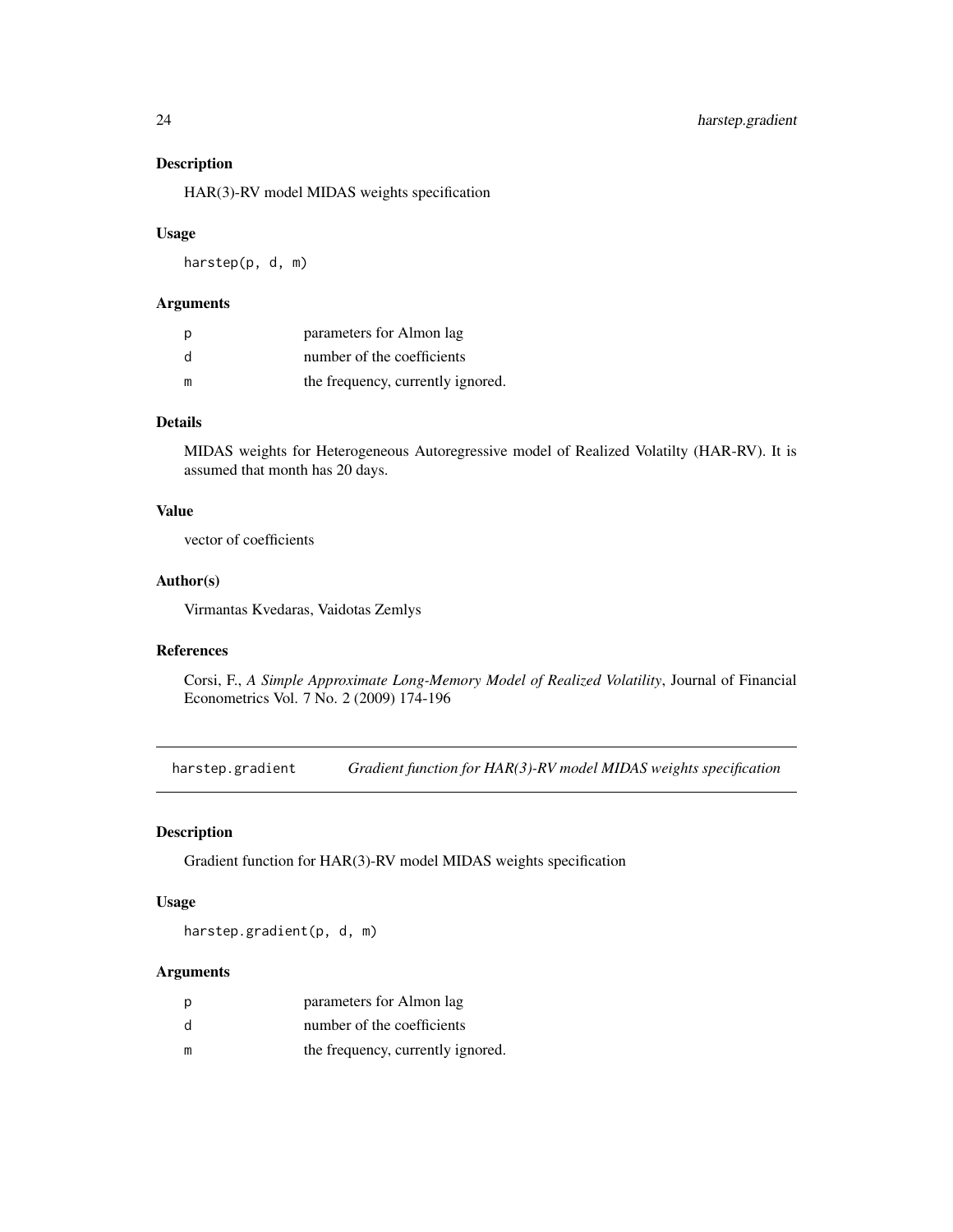### <span id="page-24-0"></span>hf\_lags\_table 25

### Details

MIDAS weights for Heterogeneous Autoregressive model of Realized Volatilty (HAR-RV). It is assumed that month has 20 days.

#### Value

vector of coefficients

#### Author(s)

Virmantas Kvedaras, Vaidotas Zemlys

### References

Corsi, F., *A Simple Approximate Long-Memory Model of Realized Volatility*, Journal of Financial Econometrics Vol. 7 No. 2 (2009) 174-196

<span id="page-24-1"></span>

| hf_lags_table | Create a high frequency lag selection table for MIDAS regression |  |
|---------------|------------------------------------------------------------------|--|
|               | model                                                            |  |

### Description

Creates a high frequency lag selection table for MIDAS regression model with given information criteria and minimum and maximum lags.

#### Usage

```
hf_lags_table(formula, data, start, from, to, IC = c("AIC", "BIC"),
  test = c("hAh.test"), Ofunction = "optim", user.gradient = FALSE, ...)
```
#### Arguments

| formula | the formula for MIDAS regression, the lag selection is performed for the last<br>MIDAS lag term in the formula                                                                                                                                                       |
|---------|----------------------------------------------------------------------------------------------------------------------------------------------------------------------------------------------------------------------------------------------------------------------|
| data    | a list containing data with mixed frequencies                                                                                                                                                                                                                        |
| start   | the starting values for optimisation                                                                                                                                                                                                                                 |
| from    | a named list, or named vector with lag numbers which are the beginings of<br>MIDAS lag structures. The names should correspond to the MIDAS lag terms<br>in the formula for which to do the lag selection. Value NA indicates lag start at<br>zero                   |
| to      | a named list where each element is a vector with two elements. The first element<br>is the lag number from which the lag selection starts, the second is the lag num-<br>ber at which the lag selection ends. NA indicates lowest (highest) lag numbers<br>possible. |
| IC      | the information criteria which to compute                                                                                                                                                                                                                            |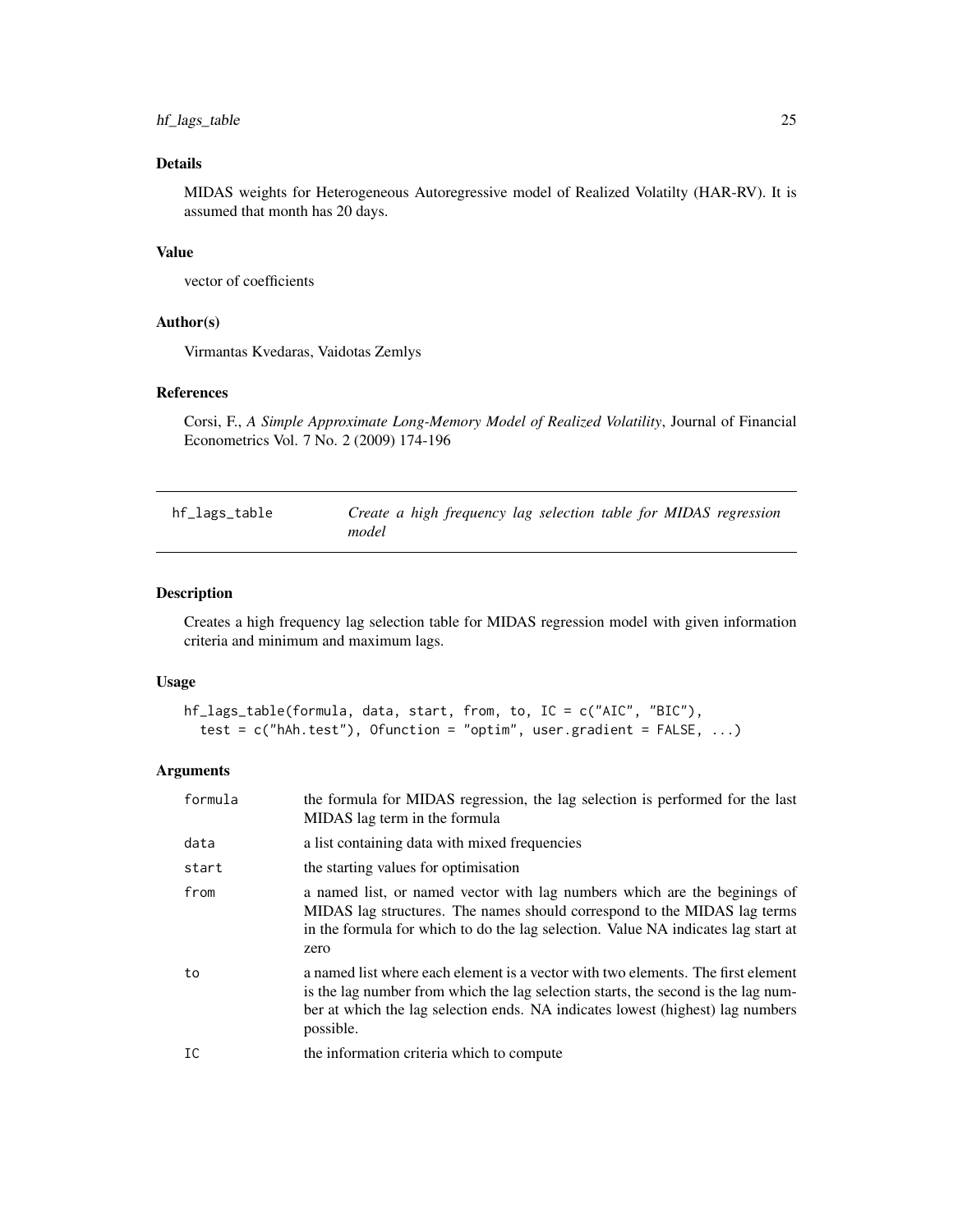<span id="page-25-0"></span> $26$  imidas\_ $r$ 

| test                      | the names of statistical tests to perform on restricted model, p-values are re-<br>ported in the columns of model selection table |
|---------------------------|-----------------------------------------------------------------------------------------------------------------------------------|
| Ofunction                 | see midasr                                                                                                                        |
| user.gradient see midas r |                                                                                                                                   |
| $\ddotsc$                 | additional parameters to optimisation function, see midas_r                                                                       |

### Details

This function estimates models sequentially increasing the midas lag from kmin to kmax of the last term of the given formula

#### Value

a midas\_r\_iclagtab object which is the list with the following elements:

| table    | the table where each row contains calculated information criteria for both re-<br>stricted and unrestricted MIDAS regression model with given lag structure |
|----------|-------------------------------------------------------------------------------------------------------------------------------------------------------------|
| candlist | the list containing fitted models                                                                                                                           |
| IC       | the argument IC                                                                                                                                             |

#### Author(s)

Virmantas Kvedaras, Vaidotas Zemlys

#### Examples

```
data("USunempr")
data("USrealgdp")
y <- diff(log(USrealgdp))
x <- window(diff(USunempr),start=1949)
trend <- 1:length(y)
mlr <- hf_lags_table(y~trend+fmls(x,12,12,nealmon),
                     start=list(x=rep(0,3)),
                     from=c(x=0),to=list(x=c(4,4)))mlr
```
imidas\_r *Restricted MIDAS regression with I(1) regressors*

#### Description

Estimate restricted MIDAS regression using non-linear least squares, when the regressor is I(1)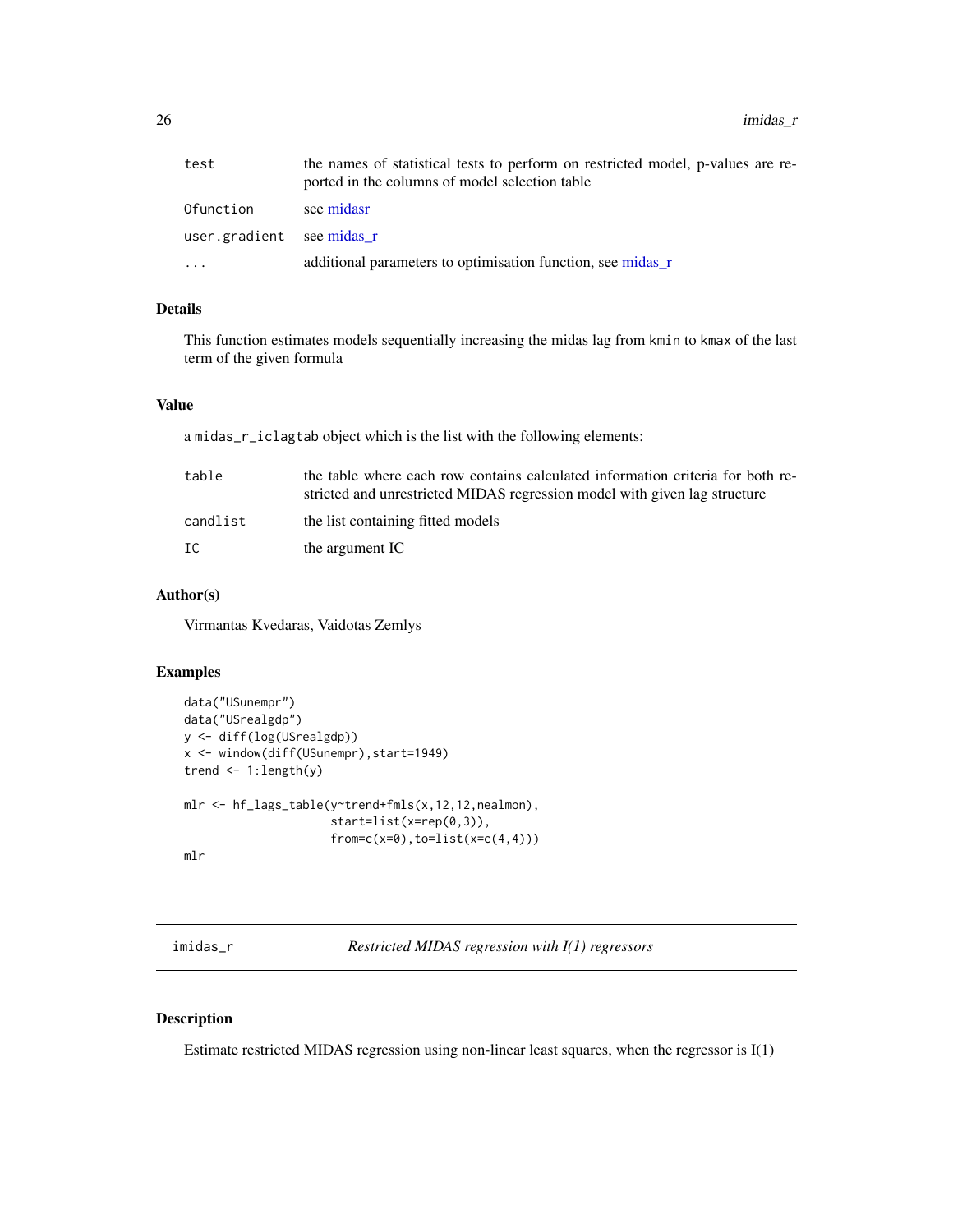#### <span id="page-26-0"></span>imidas\_r 27

### Usage

```
imidas_r(x, \ldots)## Default S3 method:
imidas_r(x, data, start, Ofunction = "optim",
 user.gradient = FALSE, ...)
```
### Arguments

| X             | either formula for restricted MIDAS regression or midas_r object. Formula<br>must include fmls function                                                                                                                                                                                                                                                                                                                                                    |  |
|---------------|------------------------------------------------------------------------------------------------------------------------------------------------------------------------------------------------------------------------------------------------------------------------------------------------------------------------------------------------------------------------------------------------------------------------------------------------------------|--|
| data          | a named list containing data with mixed frequencies                                                                                                                                                                                                                                                                                                                                                                                                        |  |
| start         | the starting values for optimisation. Must be a list with named elements.                                                                                                                                                                                                                                                                                                                                                                                  |  |
| Ofunction     | the list with information which R function to use for optimisation. The list<br>must have element named Of unction which contains character string of chosen<br>R function. Other elements of the list are the arguments passed to this func-<br>tion. The default optimisation function is optim with argument method="BFGS".<br>Other supported functions are nls                                                                                        |  |
| user.gradient | the default value is FALSE, which means that the numeric approximation of<br>weight function gradient is calculated. If TRUE it is assumed that the R func-<br>tion for weight function gradient has the name of the weight function appended<br>with .gradient. This function must return the matrix with dimensions $d_k \times q$ ,<br>where $d_k$ and q are the numbers of coefficients in unrestricted and restricted<br>regressions correspondingly. |  |
|               | additional arguments supplied to optimisation function                                                                                                                                                                                                                                                                                                                                                                                                     |  |
|               |                                                                                                                                                                                                                                                                                                                                                                                                                                                            |  |

### Details

Given MIDAS regression:

$$
y_t = \sum_{j=0}^{k} \sum_{i=0}^{m-1} \theta_{jm+i} x_{(t-j)m-i} + \mathbf{z_t} \beta + u_t
$$

estimate the parameters of the restriction

$$
\theta_h = g(h, \lambda),
$$

where  $h = 0, ..., (k + 1)m$ , together with coefficients  $\beta$  corresponding to additional low frequency regressors.

It is assumed that  $x$  is a I(1) process, hence the special transformation is made. After the transformation [midas\\_r](#page-34-1) is used for estimation.

MIDAS regression involves times series with different frequencies.

The restriction function must return the restricted coefficients of the MIDAS regression.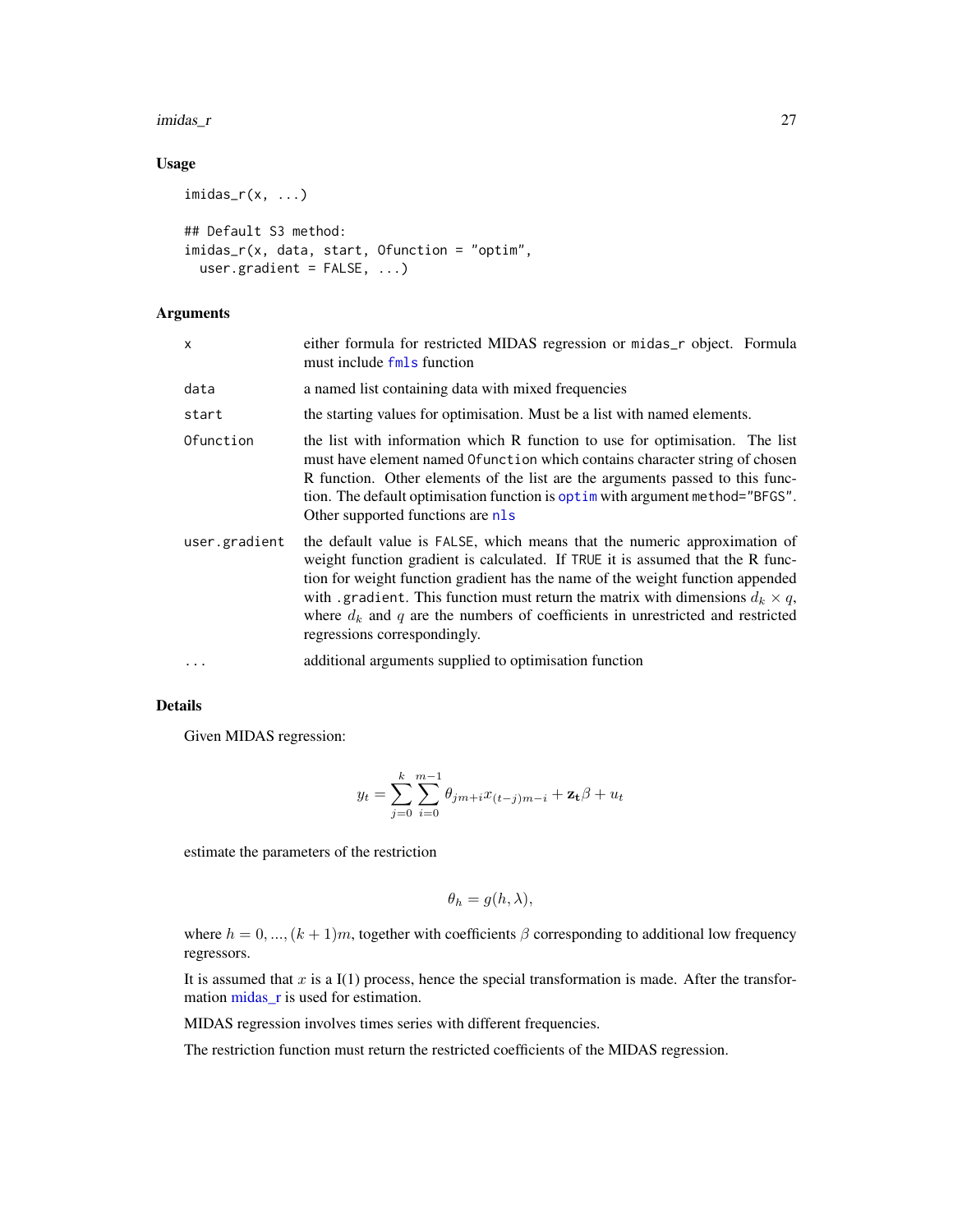### <span id="page-27-0"></span>Value

a midas\_r object which is the list with the following elements:

| coefficients        | the estimates of parameters of restrictions                                                                |  |
|---------------------|------------------------------------------------------------------------------------------------------------|--|
| midas.coefficientas |                                                                                                            |  |
|                     | the estimates of restricted coefficients of MIDAS regression                                               |  |
| model               | model data                                                                                                 |  |
| weights             | the restriction function( $s$ ) used in estimation.                                                        |  |
| unrestricted        | unrestricted regression estimated using midas_u                                                            |  |
| param.map           | parameter map for optimisation function                                                                    |  |
| fn0                 | optimisation function for non-linear least squares problem solved in restricted<br>MIDAS regression        |  |
| rhs                 | the function which evaluates the right-hand side of the MIDAS regression                                   |  |
| allcoef             | the function which evaluates the restricted coefficients of MIDAS regression                               |  |
| opt                 | the output of optimisation procedure                                                                       |  |
| argmap.opt          | the list containing the name of optimisation function together with arguments<br>for optimisation function |  |
| start.opt           | the starting values used in optimisation                                                                   |  |

#### Author(s)

Virmantas Kvedaras, Vaidotas Zemlys

### See Also

midas\_r.midas\_r

#### Examples

```
theta.h0 <- function(p, dk) {
  i \leq (1:d-1)/100pol <- p[3]*i + p[4]*i^2
 (p[1] + p[2]*i)*exp(pol)}
theta0 <- theta.h0(c(-0.1,10,-10,-10),4*12)
xx <- simplearma.sim(list(ar=1),1500*12,1,12)
y <- midas.sim(500,theta0,xx,1)
x <- window(xx,start=start(y))
```
imr <- imidas\_r(y~fmls(x,4\*12-1,12,theta.h0)-1,start=list(x=c(-0.1,10,-10,-10)))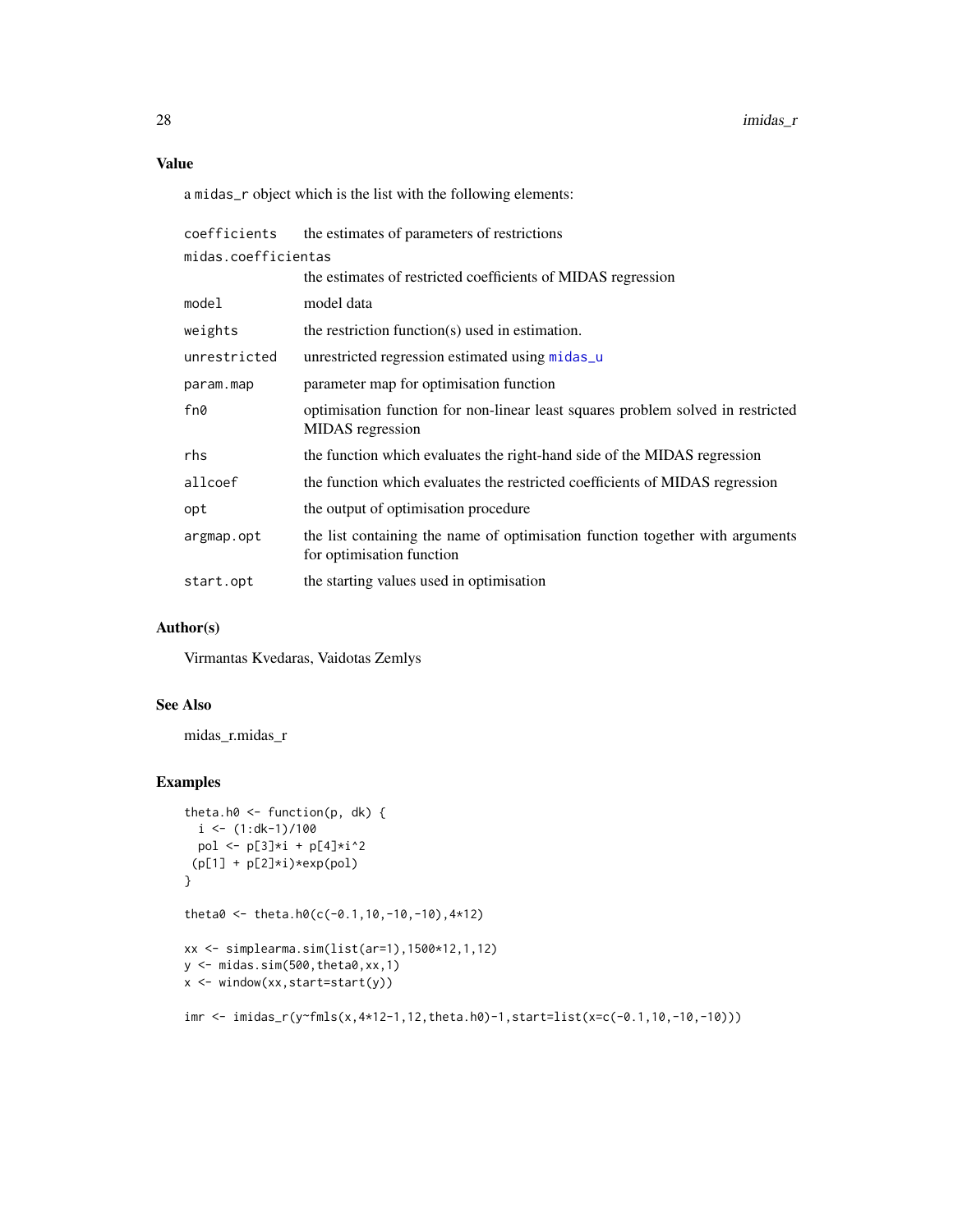<span id="page-28-0"></span>imidas\_r.imidas\_r *Restricted MIDAS regression with I(1) regressors*

#### Description

Reestimate the MIDAS regression with I(1) regressors with different starting values

#### Usage

```
## S3 method for class 'imidas_r'
imidas_r(x, start = coef(x),Ofunction = x$argmap.opt$Ofunction, ...)
```
### Arguments

| x         | imidas_r object                                                                                                               |
|-----------|-------------------------------------------------------------------------------------------------------------------------------|
| start     | the starting values                                                                                                           |
| Ofunction | a character string of the optimisation function to use. The default value is to use<br>the function of previous optimisation. |
| $\cdots$  | further arguments to optimisation function. If none are supplied, the arguments<br>of previous optimisation are used.         |

### Value

imidas\_r object

#### Author(s)

Virmantas Kvedaras, Vaidotas Zemlys

#### See Also

imidas\_r

| lcauchyp | Normalized log-Cauchy probability density function MIDAS weights   |
|----------|--------------------------------------------------------------------|
|          | specification Calculate MIDAS weights according to normalized log- |
|          | Cauchy probability density function specification                  |

### Description

Normalized log-Cauchy probability density function MIDAS weights specification Calculate MI-DAS weights according to normalized log-Cauchy probability density function specification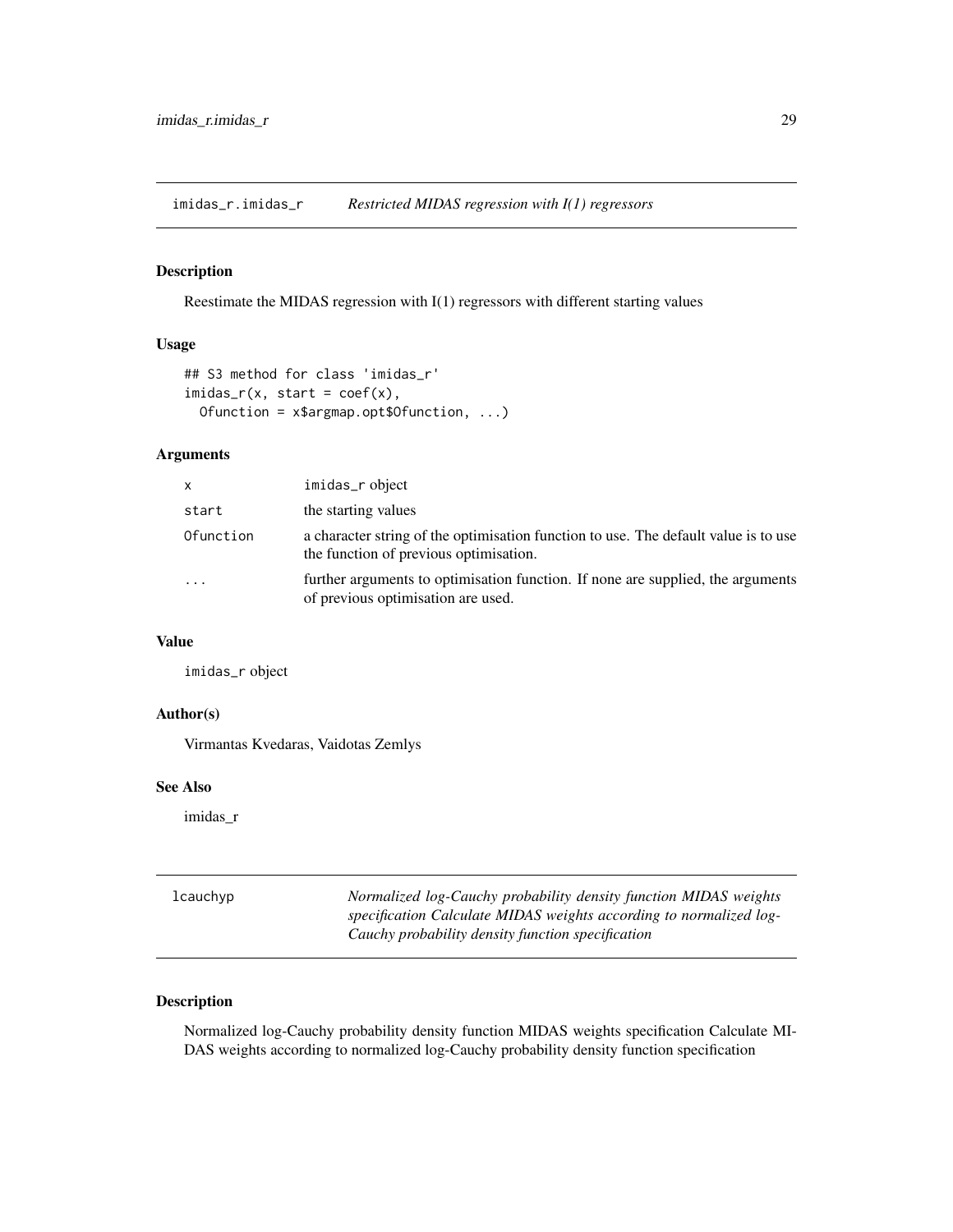### <span id="page-29-0"></span>Usage

lcauchyp(p, d, m)

### Arguments

| p  | parameters for normalized log-Cauchy probability density function |
|----|-------------------------------------------------------------------|
| -d | number of coefficients                                            |
| m  | the frequency ratio, currently ignored                            |

### Value

vector of coefficients

#### Author(s)

Julius Vainora

| lcauchyp.gradient | Gradient function for normalized log-Cauchy probability density func- |
|-------------------|-----------------------------------------------------------------------|
|                   | tion MIDAS weights specification Calculate gradient function for nor- |
|                   | malized log-Cauchy probability density function specification of MI-  |
|                   | DAS weights.                                                          |

### Description

Gradient function for normalized log-Cauchy probability density function MIDAS weights specification Calculate gradient function for normalized log-Cauchy probability density function specification of MIDAS weights.

### Usage

lcauchyp.gradient(p, d, m)

### Arguments

| p            | parameters for normalized log-Cauchy probability density function |
|--------------|-------------------------------------------------------------------|
| <sub>d</sub> | number of coefficients                                            |
| m            | the frequency ratio, currently ignored                            |

#### Value

vector of coefficients

### Author(s)

Julius Vainora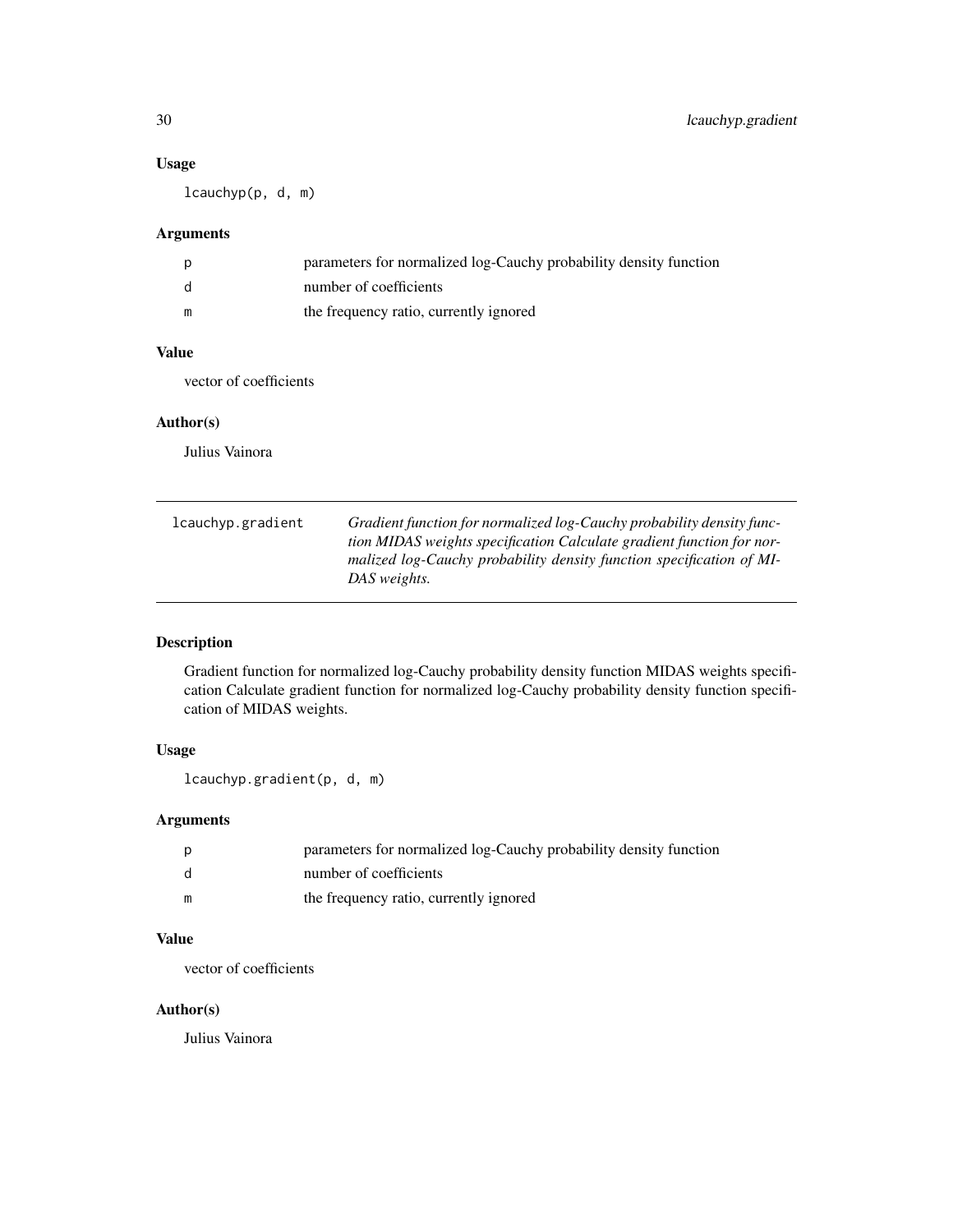<span id="page-30-1"></span><span id="page-30-0"></span>Creates a low frequency lag selection table for MIDAS regression model with given information criteria and minimum and maximum lags.

### Usage

```
lf_lags_table(formula, data, start, from, to, IC = c("AIC", "BIC"),
  test = c("hAh.test"), Ofunction = "optim", user.gradient = FALSE, ...)
```
### Arguments

| the formula for MIDAS regression, the lag selection is performed for the last<br>MIDAS lag term in the formula                                                                                                                                                                                 |
|------------------------------------------------------------------------------------------------------------------------------------------------------------------------------------------------------------------------------------------------------------------------------------------------|
| a list containing data with mixed frequencies                                                                                                                                                                                                                                                  |
| the starting values for optimisation                                                                                                                                                                                                                                                           |
| a named list, or named vector with high frequency (NB!) lag numbers which are<br>the beginnings of MIDAS lag structures. The names should correspond to the<br>MIDAS lag terms in the formula for which to do the lag selection. Value NA<br>indicates lag start at zero                       |
| a named list where each element is a vector with two elements. The first element<br>is the low frequency lag number from which the lag selection starts, the second<br>is the low frequency lag number at which the lag selection ends. NA indicates<br>lowest (highest) lag numbers possible. |
| the information criteria which to compute                                                                                                                                                                                                                                                      |
| the names of statistical tests to perform on restricted model, p-values are re-<br>ported in the columns of model selection table                                                                                                                                                              |
| see midasr                                                                                                                                                                                                                                                                                     |
| see midas_r                                                                                                                                                                                                                                                                                    |
| additional parameters to optimisation function, see midas r                                                                                                                                                                                                                                    |
|                                                                                                                                                                                                                                                                                                |

#### Details

This function estimates models sequentially increasing the midas lag from kmin to kmax of the last term of the given formula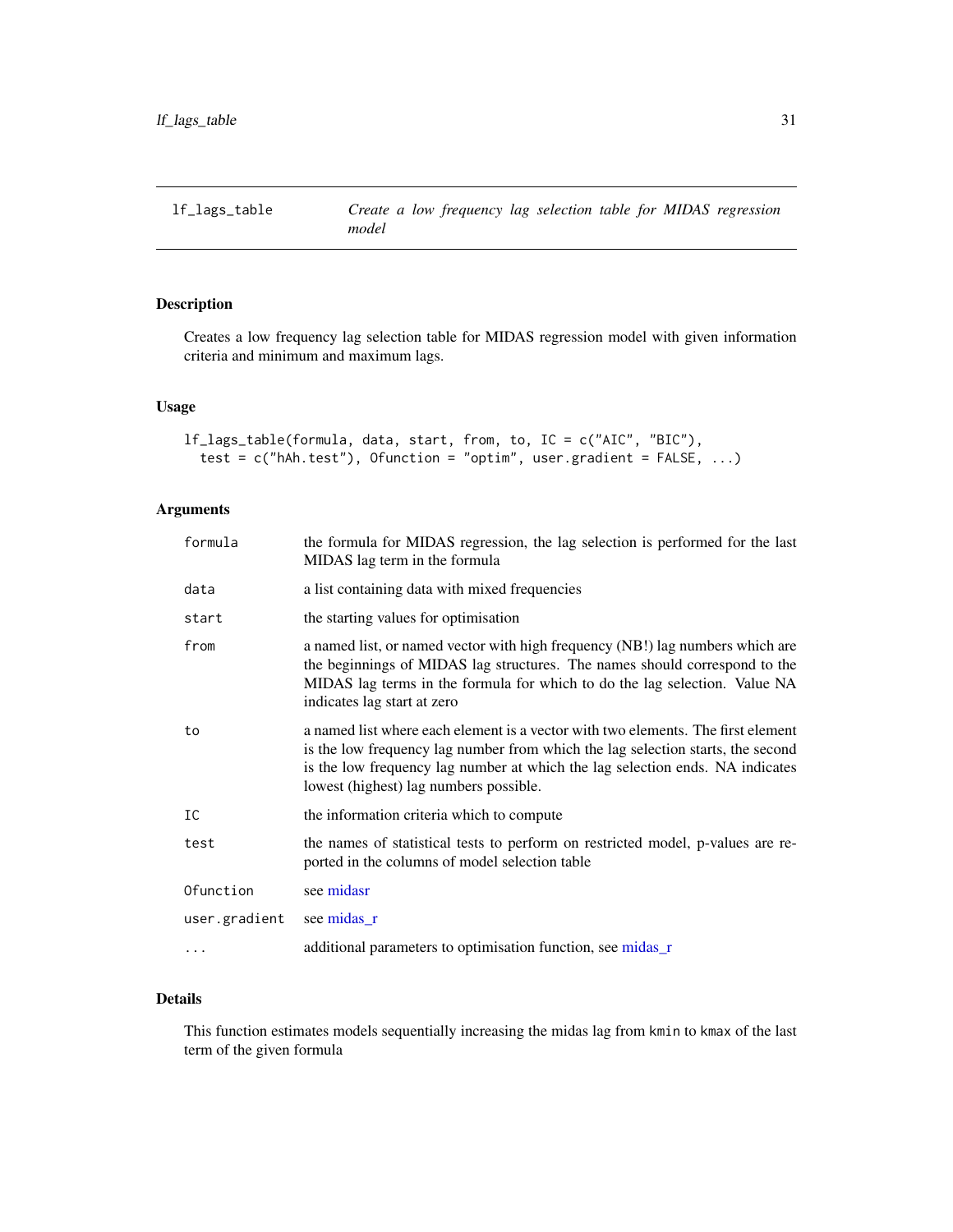### <span id="page-31-0"></span>Value

a midas\_r\_ic\_table object which is the list with the following elements:

| table    | the table where each row contains calculated information criteria for both re-<br>stricted and unrestricted MIDAS regression model with given lag structure |
|----------|-------------------------------------------------------------------------------------------------------------------------------------------------------------|
| candlist | the list containing fitted models                                                                                                                           |
| IC       | the argument IC                                                                                                                                             |

#### Author(s)

Virmantas Kvedaras, Vaidotas Zemlys

#### Examples

```
data("USunempr")
data("USrealgdp")
y <- diff(log(USrealgdp))
x <- window(diff(USunempr),start=1949)
trend \leq -1: length(y)
mlr <- lf_lags_table(y~trend+fmls(x,12,12,nealmon),
                     start=list(x=rep(0,3)),
                     from=c(x=0),to=list(x=c(3,4)))mlr
```
midas.auto.sim *Simulate autoregressive MIDAS model*

#### Description

Given the predictor variable, the weights and autoregressive coefficients calculate MIDAS regression response variable.

### Usage

```
midas.auto.sim(n, theta, alpha, x, eps.sd, n.start = NA)
```
#### Arguments

| n       | sample size                                                                                                                   |
|---------|-------------------------------------------------------------------------------------------------------------------------------|
| theta   | a vector with MIDAS weights for predictor variable                                                                            |
| alpha   | autoregressive coefficients                                                                                                   |
| x       | a high frequency predictor variable                                                                                           |
| eps.sd  | the standard error of the regression disturbances, which are assumed to be inde-<br>pendent normal zero mean random variables |
| n.start | number of observations to omit for the burn.in                                                                                |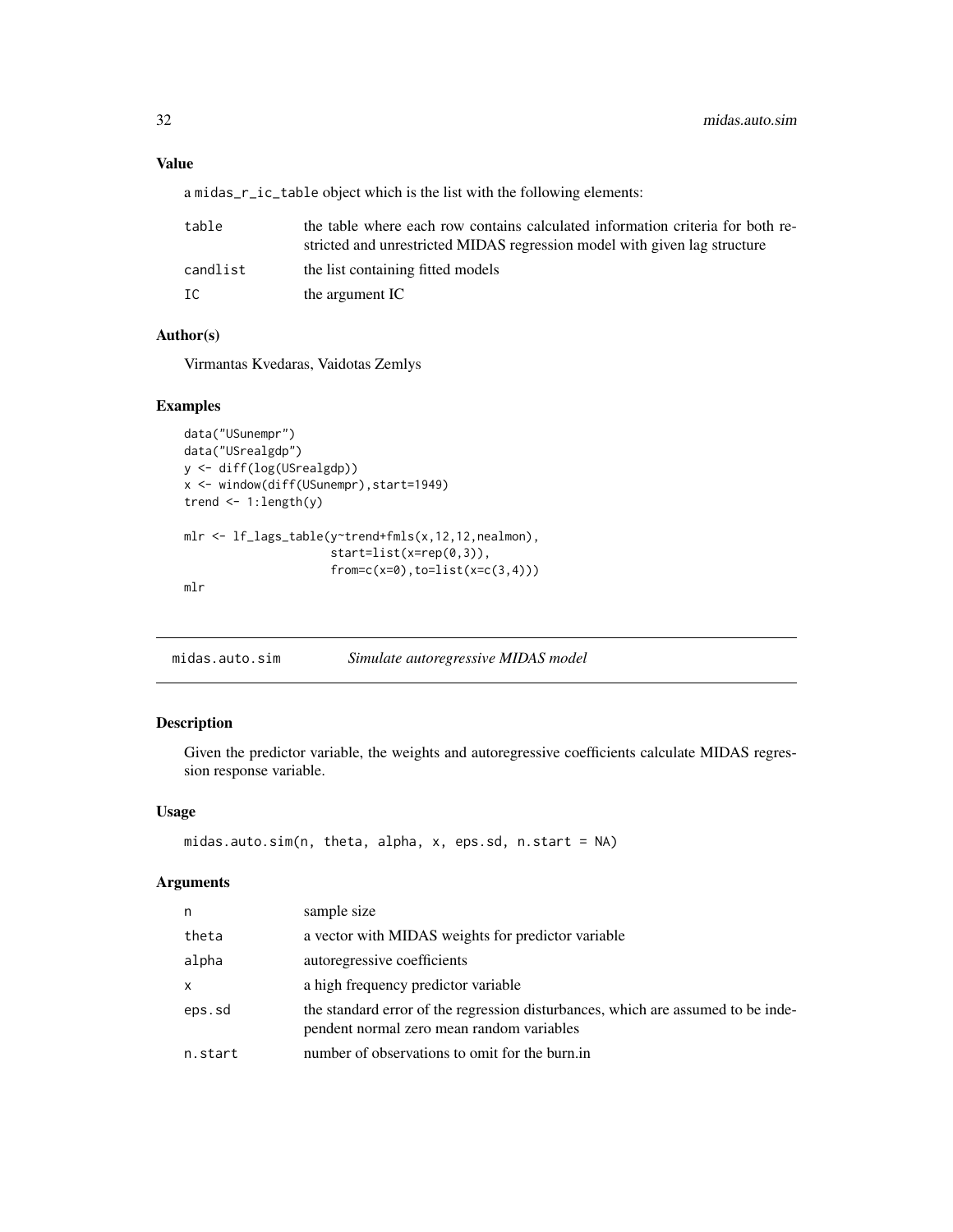#### <span id="page-32-0"></span>midas.sim 33

#### Value

a ts object

#### Author(s)

Virmantas Kvedaras, Vaidotas Zemlys

### Examples

```
theta.h0 \le function(p, dk) {
  i \leq (1:d-1)/100pol <- p[3]*i + p[4]*i^2
  (p[1] + p[2]*i)*exp(pol)}
##Generate coefficients
theta0 <- theta.h0(c(-0.1,10,-10,-10),4*12)
##Generate the predictor variable
xx <- simplearma.sim(list(ar=0.6),3000*12,1,12)
y <- midas.auto.sim(500,theta0,c(0.5),xx,1,n.start=100)
x <- window(xx,start=start(y))
```

```
midas_r(y~mls(y,1,1)+fmls(x,4*12-1,12,theta.h0),start=list(x=c(-0.1,10,-10,-10)))
```
midas.sim *Simulate MIDAS regression response variable*

#### Description

Given the predictor variable and the coefficients calculate MIDAS regression response variable.

#### Usage

```
midas.sim(n, theta, x, eps.sd)
```
#### Arguments

| n      | The sample size                                                                                                               |
|--------|-------------------------------------------------------------------------------------------------------------------------------|
| theta  | a vector with MIDAS regression coefficients                                                                                   |
| x      | a ts object with MIDAS regression predictor variable                                                                          |
| eps.sd | the standard error of the regression disturbances, which are assumed to be inde-<br>pendent normal zero mean random variables |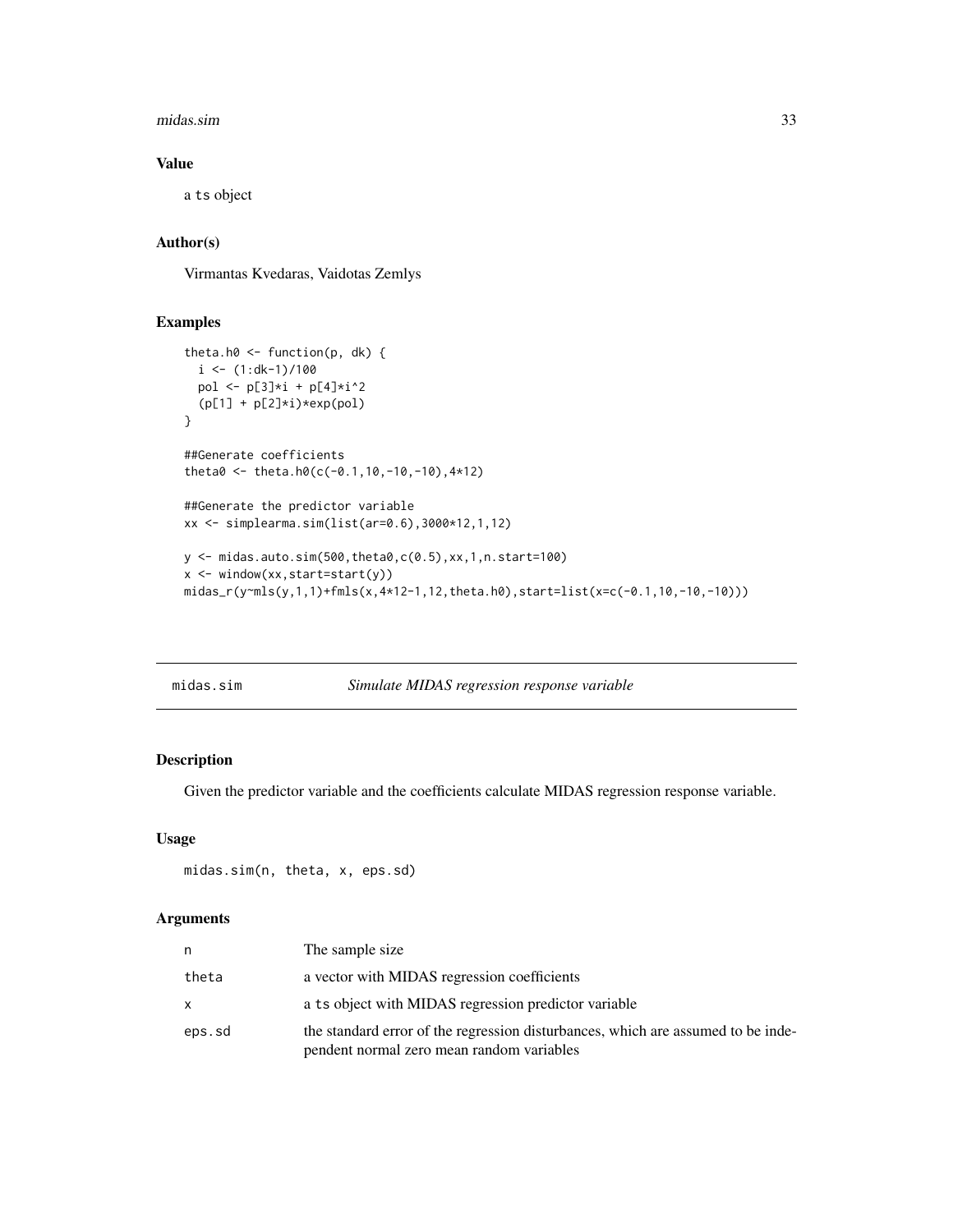#### <span id="page-33-0"></span>Details

MIDAS regression has the following form:

$$
y_t = \sum_{j=0}^{k} \sum_{i=0}^{m-1} \theta_{jm+i} x_{(t-j)m-i} + u_t
$$

or alternatively

$$
y_t = \sum_{h=0}^{(k+1)m} \theta_h x_{tm-h} + u_t,
$$

where  $m$  is the frequency ratio and  $k$  is the number of lags included in the regression.

MIDAS regression involves times series with different frequencies. In R the frequency property is set when creating time series objec[ts](#page-0-0) ts. Hence the frequency ratio  $m$  which figures in MIDAS regression is calculated from frequency property of time series objects supplied.

#### Value

a ts object

#### Author(s)

Virmantas Kvedaras, Vaidotas Zemlys

```
##The parameter function
theta.h0 \leq function(p, dk) {
  i \leq (1:d-1)/100pol <- p[3]*i + p[4]*i^2(p[1] + p[2]*i)*exp(pol)}
##Generate coefficients
theta0 <- theta.h0(c(-0.1,10,-10,-10),4*12)
##Plot the coefficients
plot(theta0)
##Generate the predictor variable
x <- simplearma.sim(list(ar=0.6),1500*12,1,12)
##Simulate the response variable
y \leftarrow midas.sim(500, theta0, x, 1)
```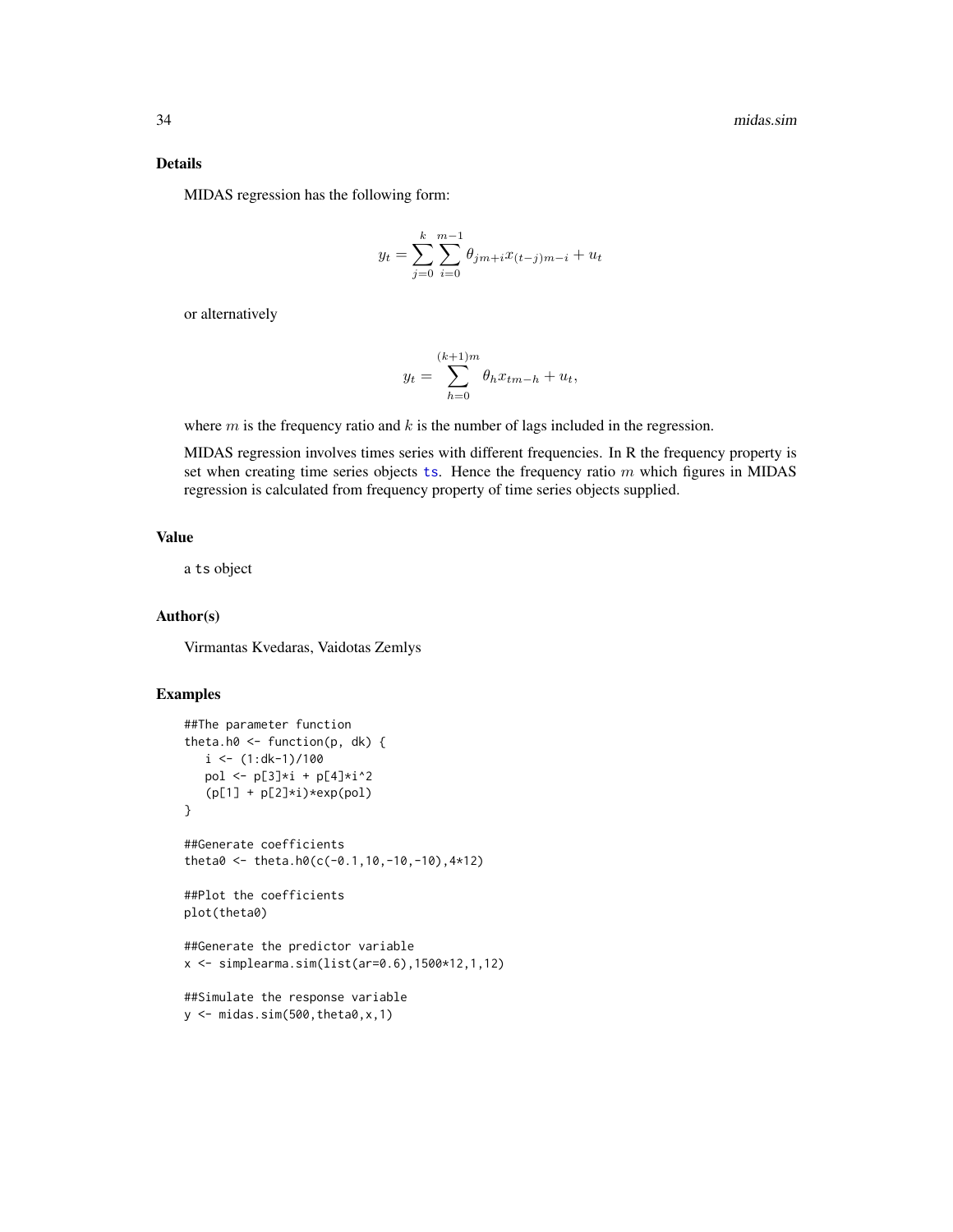<span id="page-34-0"></span>

A helper function for working with output of [midas\\_r](#page-34-1). Returns the regression coefficients.

#### Usage

midas\_coef(x)

#### Arguments

x an output from [midas\\_r](#page-34-1)

### Value

vector with coefficients of MIDAS regression

### Author(s)

Vaidotas Zemlys

<span id="page-34-1"></span>midas\_r *Restricted MIDAS regression*

### Description

Estimate restricted MIDAS regression using non-linear least squares.

#### Usage

```
midas_r(x, \ldots)## Default S3 method:
midas_r(x, data, start, Ofunction = "optim",
 user.gradient = FALSE, ...)
```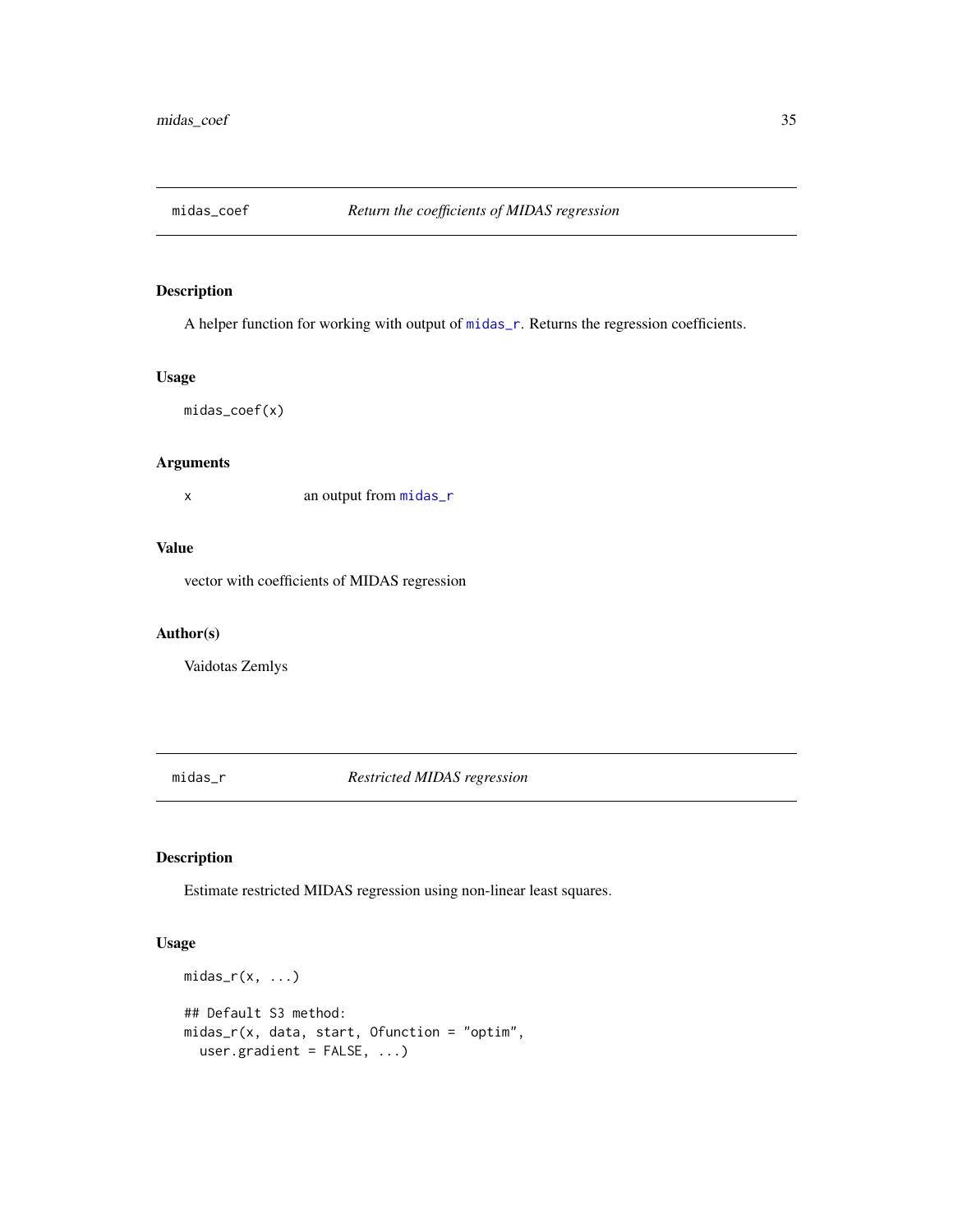#### <span id="page-35-0"></span>Arguments

| $\mathsf{x}$  | either formula for restricted MIDAS regression or midas_r object. Formula<br>must include fmls function                                                                                                                                                                                                                                                                                                                                                 |
|---------------|---------------------------------------------------------------------------------------------------------------------------------------------------------------------------------------------------------------------------------------------------------------------------------------------------------------------------------------------------------------------------------------------------------------------------------------------------------|
| data          | a named list containing data with mixed frequencies                                                                                                                                                                                                                                                                                                                                                                                                     |
| start         | the starting values for optimisation. Must be a list with named elements.                                                                                                                                                                                                                                                                                                                                                                               |
| Ofunction     | the list with information which R function to use for optimisation. The list<br>must have element named Of unction which contains character string of chosen<br>R function. Other elements of the list are the arguments passed to this func-<br>tion. The default optimisation function is optim with argument method="BFGS".<br>Other supported functions are nls                                                                                     |
| user.gradient | the default value is FALSE, which means that the numeric approximation of<br>weight function gradient is calculated. If TRUE it is assumed that the R function<br>for weight function gradient has the name of the weight function appended with<br>gradient. This function must return the matrix with dimensions $d_k \times q$ , where<br>$d_k$ and q are the numbers of coefficients in unrestricted and restricted regressions<br>correspondingly. |
| $\ddots$      | additional arguments supplied to optimisation function                                                                                                                                                                                                                                                                                                                                                                                                  |

#### Details

Given MIDAS regression:

$$
y_t = \sum_{j=0}^{k} \sum_{i=0}^{m-1} \theta_{jm+i} x_{(t-j)m-i} + \mathbf{z_t} \beta + u_t
$$

estimate the parameters of the restriction

$$
\theta_h = g(h, \lambda),
$$

where  $h = 0, ..., (k + 1)m$ , together with coefficients  $\beta$  corresponding to additional low frequency regressors.

MIDAS regression involves times series with different frequencies.

MIDAS-AR\* (a model with a common factor, see (Clements and Galvao, 2008)) can be estimated by specifying additional argument, see an example.

The restriction function must return the restricted coefficients of the MIDAS regression.

#### Value

a midas\_r object which is the list with the following elements:

coefficients the estimates of parameters of restrictions midas.coefficientas the estimates of restricted coefficients of MIDAS regression model model data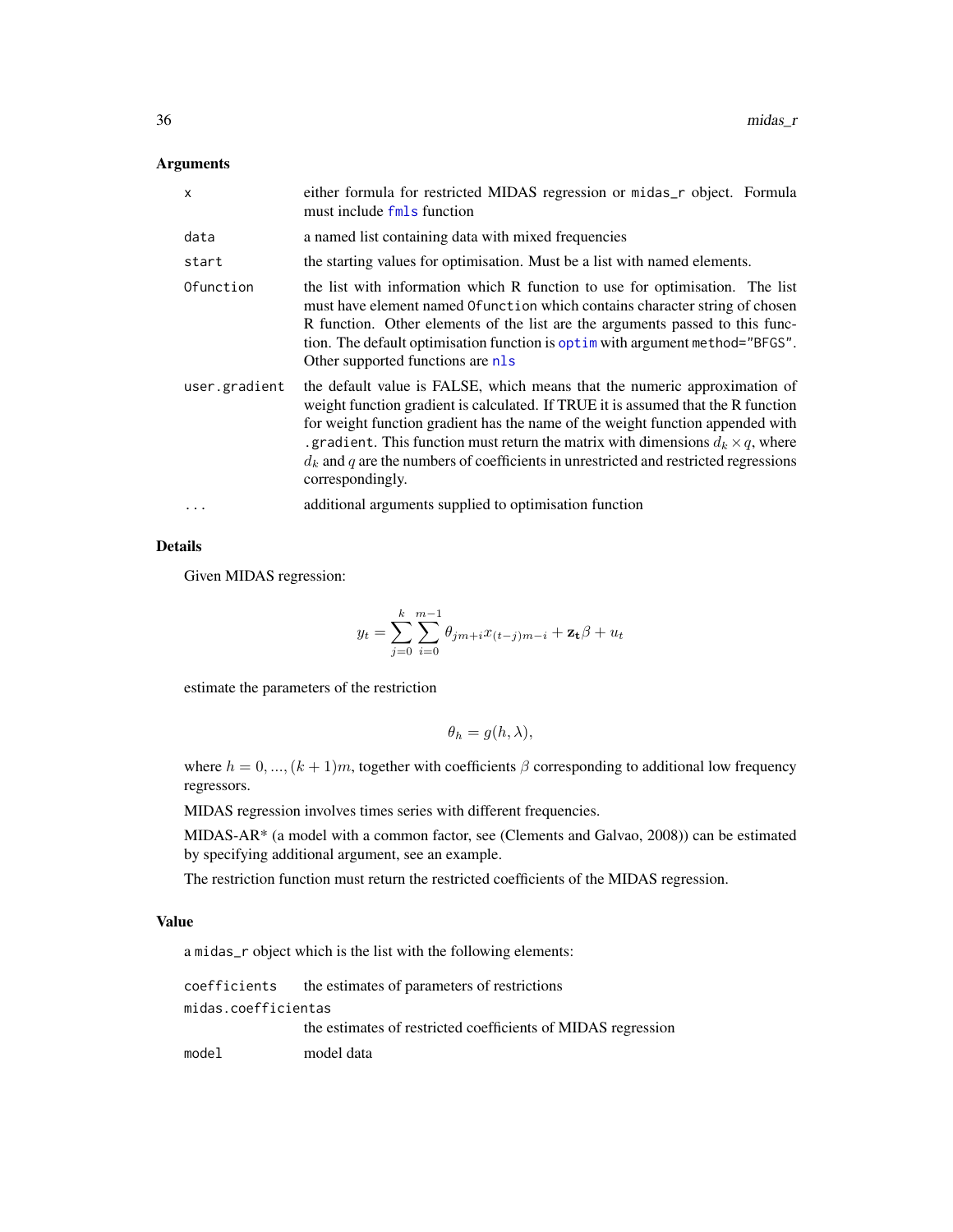#### <span id="page-36-0"></span> $midas_r$  37

| weights       | the MIDAS weights used in estimation.                                                                      |
|---------------|------------------------------------------------------------------------------------------------------------|
| unrestricted  | unrestricted regression estimated using midas_u                                                            |
| param.map     | parameter map for optimisation function                                                                    |
| fn0           | optimisation function for non-linear least squares problem solved in restricted<br>MIDAS regression        |
| rhs           | the function which evaluates the right-hand side of the MIDAS regression                                   |
| allcoef       | the function which evaluates the restricted coefficients of MIDAS regression                               |
| opt           | the output of optimisation procedure                                                                       |
| argmap.opt    | the list containing the name of optimisation function together with arguments<br>for optimisation function |
| start.opt     | the starting values used in optimisation                                                                   |
| call          | the call to the function                                                                                   |
| terms         | terms object                                                                                               |
| gradient      | gradient of NLS objective function                                                                         |
| hessian       | hessian of NLS objective function                                                                          |
| Zenv          | the environment in which data is placed                                                                    |
| user.gradient | the value of supplied argument user gradient                                                               |

#### Author(s)

Virmantas Kvedaras, Vaidotas Zemlys

### References

Clements, M. and Galvao, A., *Macroeconomic Forecasting With Mixed-Frequency Data: Forecasting Output Growth in the United States*, Journal of Business and Economic Statistics, Vol.26 (No.4), (2008) 546-554

### See Also

midas\_r.midas\_r

```
##The parameter function
theta.h0 \leq function(p, dk, ...) {
  i \leq (1:d-1)/100pol <- p[3]*i + p[4]*i^2
   (p[1] + p[2]*i)*exp(pol)}
##Generate coefficients
theta0 <- theta.h0(c(-0.1,10,-10,-10),4*12)
##Plot the coefficients
plot(theta0)
```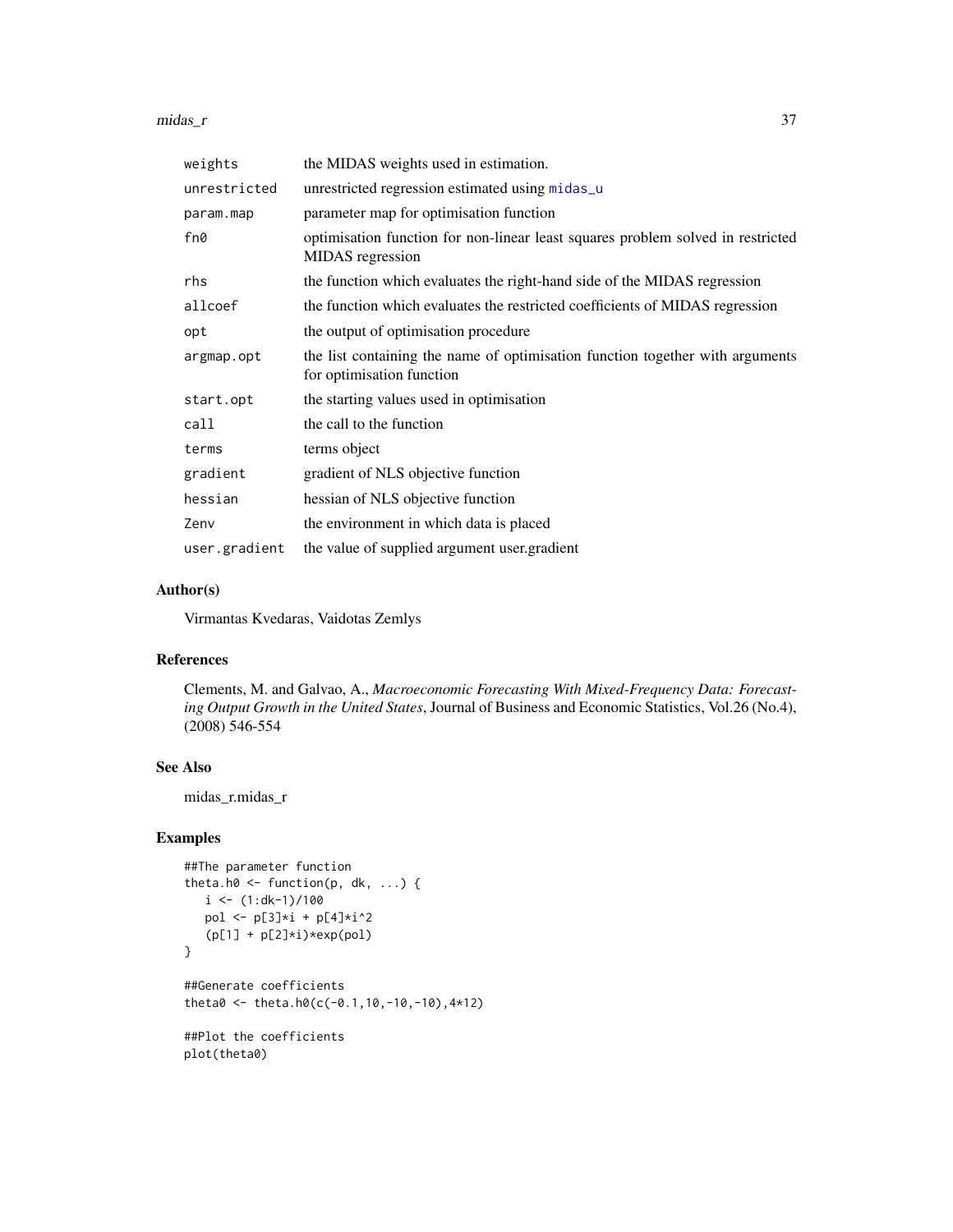```
##Generate the predictor variable
x <- simplearma.sim(list(ar=0.6),1500*12,1,12)
##Simulate the response variable
y \leftarrow midas.sim(500, theta0, x, 1)
##Remove unnecessary history of x
x <- window(x,start=start(y))
##Fit restricted model
mr <- midas_r(y~fmls(x,4*12-1,12,theta.h0)-1,
              list(y=y, x=x),
              start=list(x=c(-0.1,10,-10,-10)))
##Include intercept and trend in regression
mr.it <- midas_r(y~fmls(x,4*12-1,12,theta.h0)+trend,
                 list(data.frame(y=y,trend=1:500),x=x),
                 start=list(x=c(-0.1,10,-10,-10)))
data("USrealgdp")
data("USunempr")
y.ar <- diff(log(USrealgdp))
xx <- window(diff(USunempr), start = 1949)
trend \leq 1: length(y.ar)
##Fit AR(1) model
mr.ar < -mid midas_r(y.ar - trend + mls(y.ar, 1, 1) +fmls(xx, 11, 12, nealmon),
                 start = list(xx = rep(0, 3)))##First order MIDAS-AR* restricted model
mrarstar < -midi> midas_r(y-ar \sim trend + mls(y-ar, 1, 1, "*")+ fmls(xx, 11, 12, nealmon),
                     start = list(xx = rep(0, 3)))
```
midas\_r.fit *Fit restricted MIDAS regression*

#### Description

Workhorse function for fitting restricted MIDAS regression

#### Usage

```
## S3 method for class 'fit'
midas_r(x)
```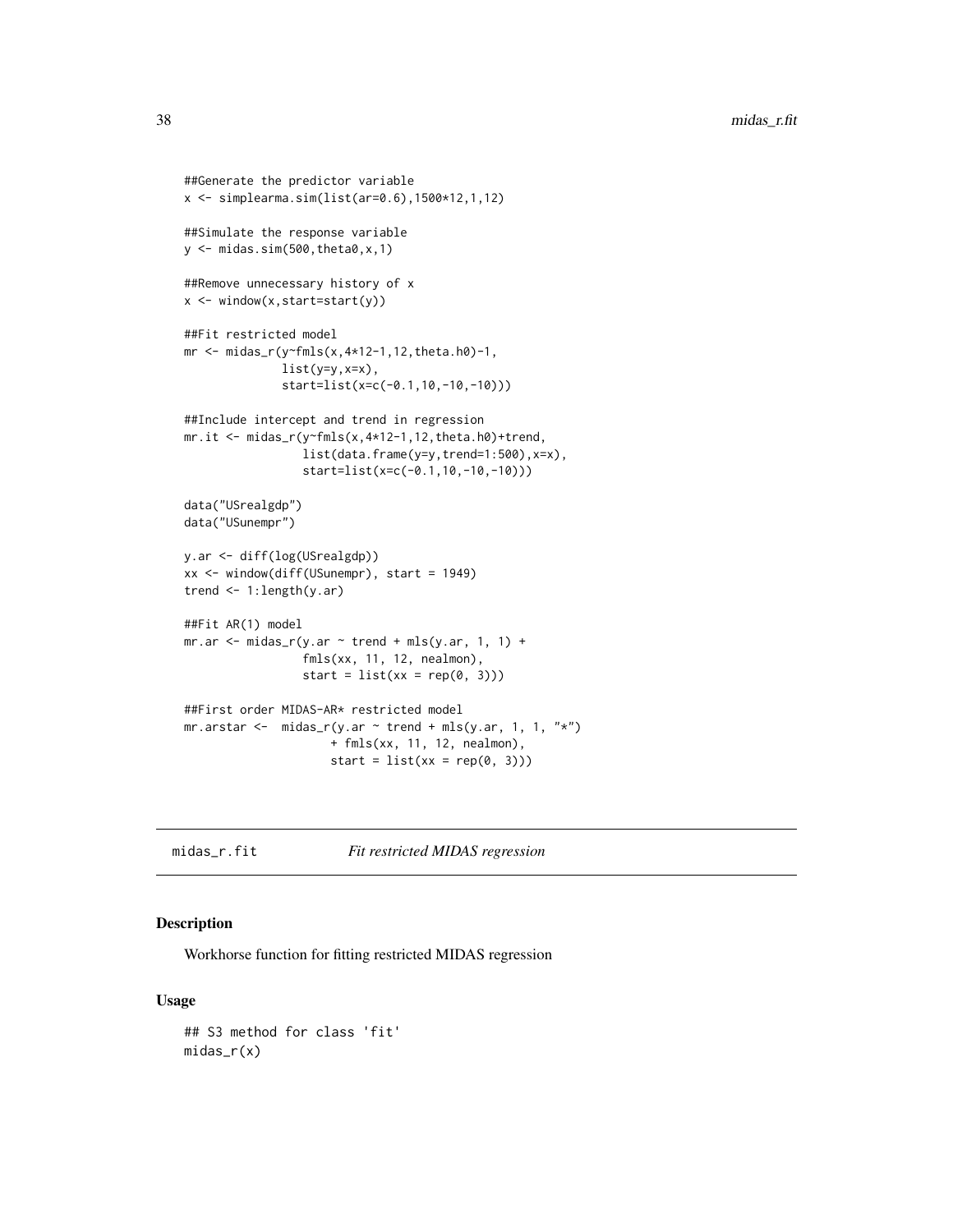### <span id="page-38-0"></span>midas\_r.midas\_r 39

### Arguments

x midas\_r object

#### Value

[midas\\_r](#page-34-1) object

### Author(s)

Vaidotas Zemlys

midas\_r.midas\_r *Restricted MIDAS regression*

### Description

Reestimate the MIDAS regression with different starting values

### Usage

```
## S3 method for class 'midas_r'
midas_r(x, start = coef(x),Ofunction = x$argmap.opt$Ofunction, ...)
```
#### Arguments

| $\mathsf{x}$            | midas_r object                                                                                                                |
|-------------------------|-------------------------------------------------------------------------------------------------------------------------------|
| start                   | the starting values                                                                                                           |
| Ofunction               | a character string of the optimisation function to use. The default value is to use<br>the function of previous optimisation. |
| $\cdot$ $\cdot$ $\cdot$ | further arguments to optimisation function. If none are supplied, the arguments<br>of previous optimisation are used.         |

#### Value

midas\_r object

### Author(s)

Vaidotas Zemlys

### See Also

midas\_r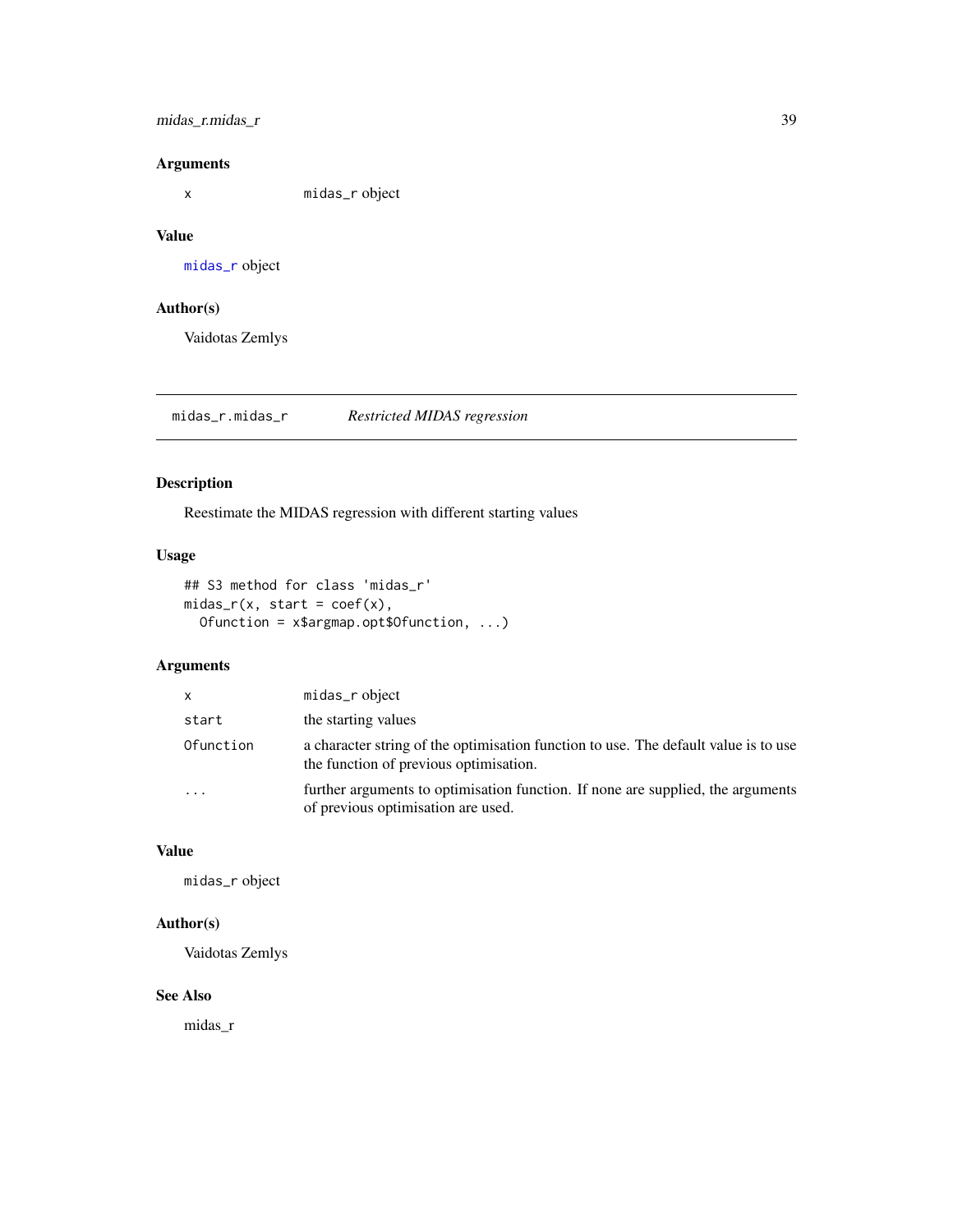<span id="page-39-1"></span><span id="page-39-0"></span>

Creates a weight and lag selection table for MIDAS regression model with given information criteria and minimum and maximum lags.

#### Usage

```
midas_r_ic_table(formula, ...)
```

```
## Default S3 method:
```

```
midas_r_ic_table(formula, data = NULL, start = NULL,
  table, IC = c("AIC", "BIC"), test = c("hAh.test"), Ofunction = "optim",
  user.gradient = FALSE, showprogress = TRUE, ...)
```
### Arguments

| formula       | the formula for MIDAS regression, the lag selection is performed for the last<br>MIDAS lag term in the formula                    |
|---------------|-----------------------------------------------------------------------------------------------------------------------------------|
| data          | a list containing data with mixed frequencies                                                                                     |
| start         | the starting values for optimisation excluding the starting values for the last term                                              |
| table         | an wls table object, see expand weights lags                                                                                      |
| IC            | the names of information criteria which to compute                                                                                |
| test          | the names of statistical tests to perform on restricted model, p-values are re-<br>ported in the columns of model selection table |
| Ofunction     | see midasr                                                                                                                        |
| user.gradient | see midas r                                                                                                                       |
| showprogress  | logical, TRUE to show progress bar, FALSE for silent evaluation                                                                   |
|               | additional parameters to optimisation function, see midas_r                                                                       |
|               |                                                                                                                                   |

### Details

This function estimates models sequentially increasing the midas lag from kmin to kmax and varying the weights of the last term of the given formula

#### Value

a midas\_r\_ic\_table object which is the list with the following elements:

| table    | the table where each row contains calculated information criteria for both re- |
|----------|--------------------------------------------------------------------------------|
|          | stricted and unrestricted MIDAS regression model with given lag structure      |
| candlist | the list containing fitted models                                              |
| IC       | the argument IC                                                                |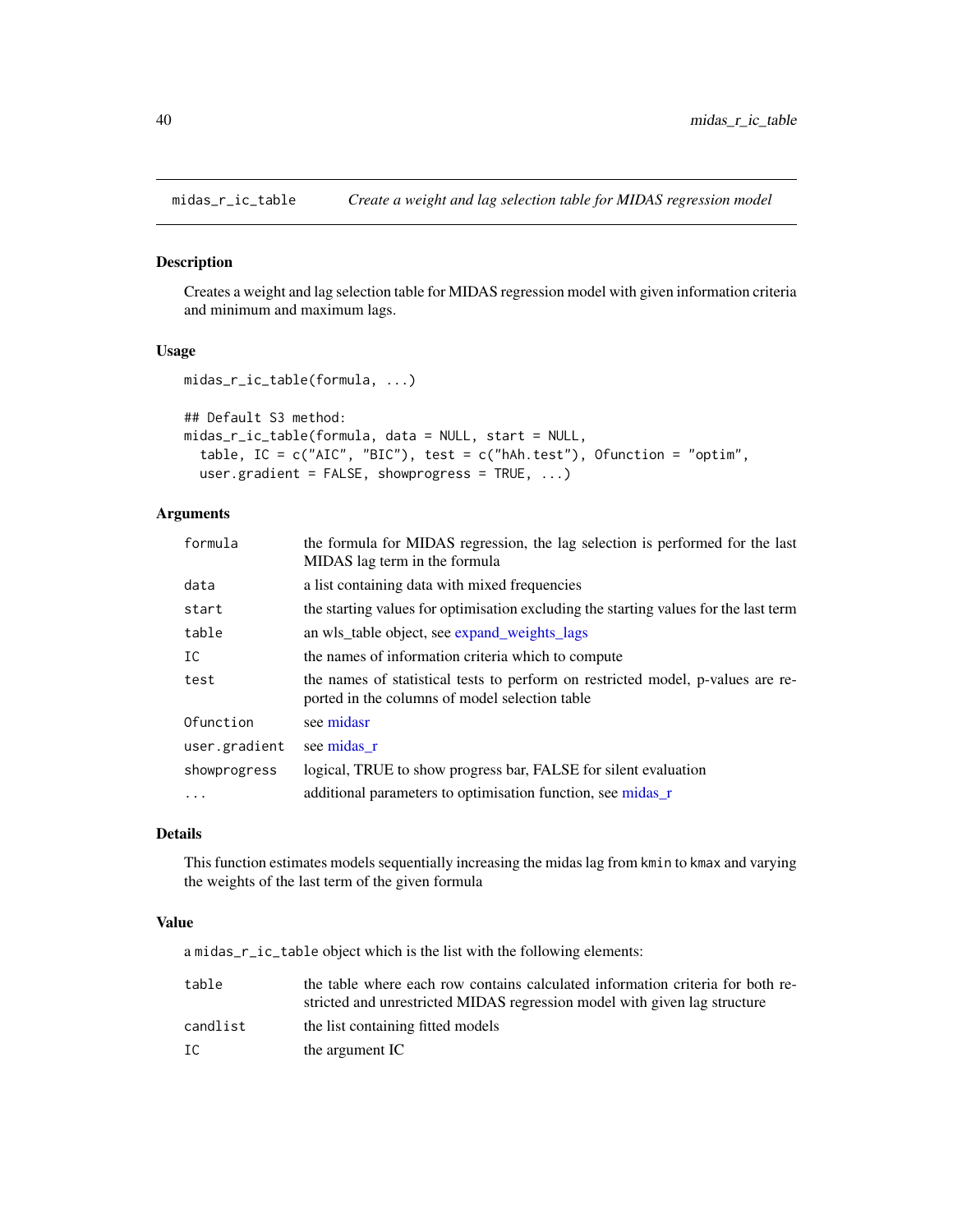### <span id="page-40-0"></span>midas\_r\_np 41

### Author(s)

Virmantas Kvedaras, Vaidotas Zemlys

#### Examples

```
data("USunempr")
data("USrealgdp")
y <- diff(log(USrealgdp))
x <- window(diff(USunempr),start=1949)
trend <- 1:length(y)
```

```
mwlr <- midas_r_ic_table(y~trend+fmls(x,12,12,nealmon),
                   table=list(x=list(weights=
                   as.list(c("nealmon","nealmon","nbeta")),
                   lags=list(0:4,0:5,0:6),
                   starts=list(rep(0,3),rep(0,3,),c(1,1,1,0)))))
```
mwlr

midas\_r\_np *Estimate non-parametric MIDAS regression*

### Description

Estimates non-parametric MIDAS regression

#### Usage

midas\_r\_np(x, data, lambda = NULL)

#### Arguments

| X      | formula specifying MIDAS regression                                                          |
|--------|----------------------------------------------------------------------------------------------|
| data   | a named list containing data with mixed frequencies                                          |
| lambda | smoothing parameter, defaults to NULL, which means that it is chosen by min-<br>imising AIC. |

### Details

Estimates non-parametric MIDAS regression accodring Breitung et al.

### Value

a midas\_r\_np object

#### Author(s)

Vaidotas Zemlys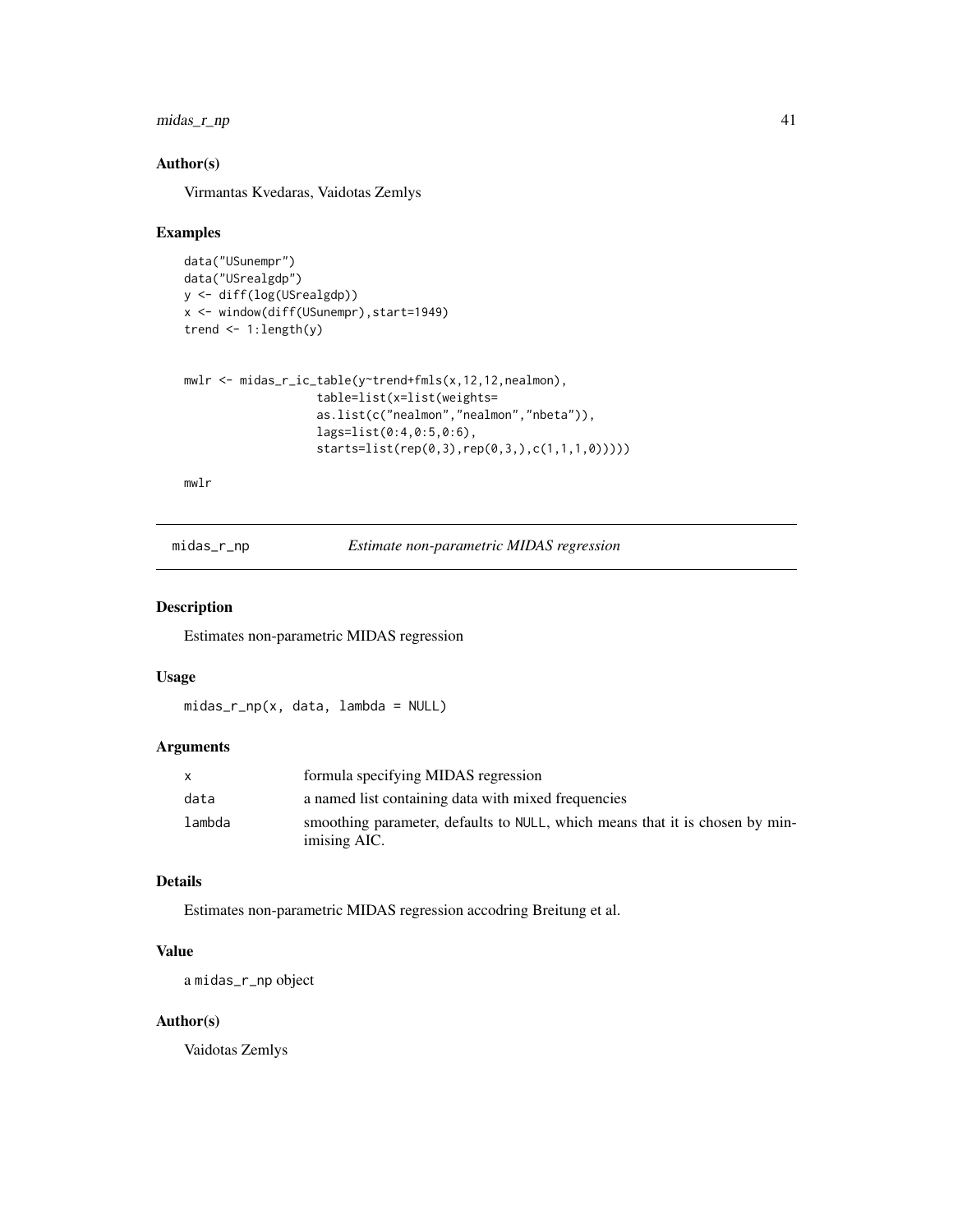#### References

Breitung J, Roling C, Elengikal S (2013). *Forecasting inflation rates using daily data: A nonparametric MIDAS approach* Working paper, URL http://www.ect.uni-bonn.de/mitarbeiter/joergbreitung/npmidas.

#### Examples

```
data("USunempr")
data("USrealgdp")
y <- diff(log(USrealgdp))
x <- window(diff(USunempr),start=1949)
trend <- 1:length(y)
midas_r_np(y~trend+fmls(x,12,12))
```
midas\_r\_simple *Restricted MIDAS regression*

### Description

Function for fitting MIDAS regression without the formula interface

### Usage

```
midas_r_simple(y, X, z = NULL, weight, grw = NULL, startx, startz = NULL,
 method = c("Nelder-Mead", "BFGS"), ...)
```
#### Arguments

| y      | model response                                             |
|--------|------------------------------------------------------------|
| X      | prepared matrix of high frequency variable lags            |
| z      | additional low frequency variables                         |
| weight | the weight function                                        |
| grw    | the gradient of weight function                            |
| startx | the starting values for weight function                    |
| startz | the starting values for additional low frequency variables |
| method | a method passed to optimx                                  |
|        | additional parameters to optimx                            |

### Value

an object similar to midas\_r object

### Author(s)

Virmantas Kvedaras, Vaidotas Zemlys

<span id="page-41-0"></span>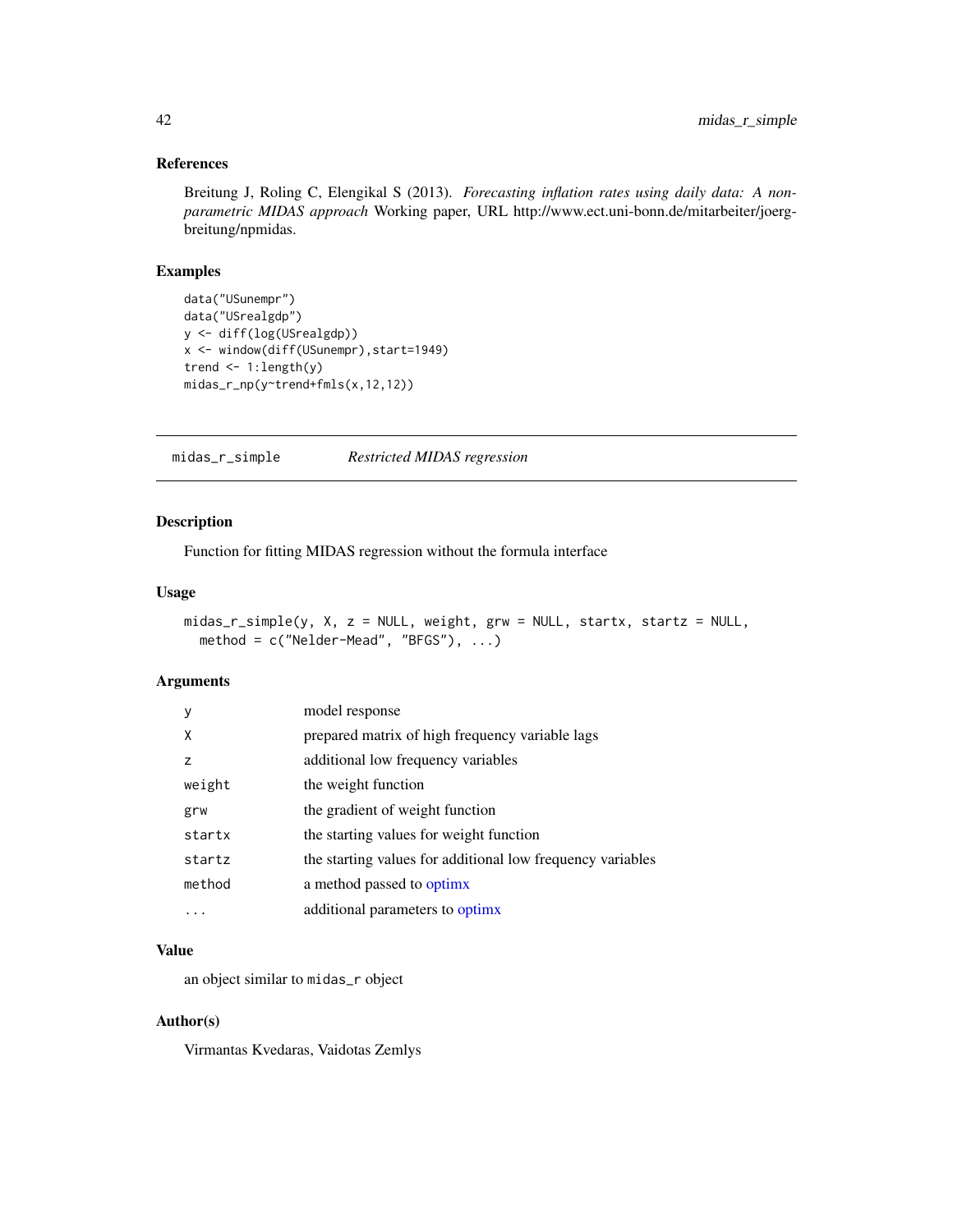#### <span id="page-42-0"></span>midas\_u 43

### Examples

```
data("USunempr")
data("USrealgdp")
y <- diff(log(USrealgdp))
x <- window(diff(USunempr),start=1949)
trend <- 1:length(y)
```
X<-fmls(x,11,12)

midas\_r\_simple(y,X,trend,weight=nealmon,startx=c(0,0,0))

#### <span id="page-42-1"></span>midas\_u *Estimate unrestricted MIDAS regression*

### Description

Estimate unrestricted MIDAS regression using OLS. This function is a wrapper for lm.

#### Usage

midas\_u(formula, data, ...)

#### Arguments

| formula | MIDAS regression model formula                                    |
|---------|-------------------------------------------------------------------|
| data    | a named list containing data with mixed frequencies               |
| $\cdot$ | further arguments, which could be passed to $\text{Im}$ function. |

#### Details

MIDAS regression has the following form:

$$
y_t = \sum_{j=0}^{k} \sum_{i=0}^{m-1} \theta_{jm+i} x_{(t-j)m-i} + \mathbf{z_t} \beta + u_t
$$

or alternatively

$$
y_t = \sum_{h=0}^{(k+1)m} \theta_h x_{tm-h} + \mathbf{z_t} \beta + u_t,
$$

where  $m$  is the frequency ratio and  $k$  is the number of lags included in the regression.

Given certain assumptions the coefficients can be estimated using usual OLS and they have the familiar properties associated with simple linear regression.

MIDAS regression involves times series with different frequencies.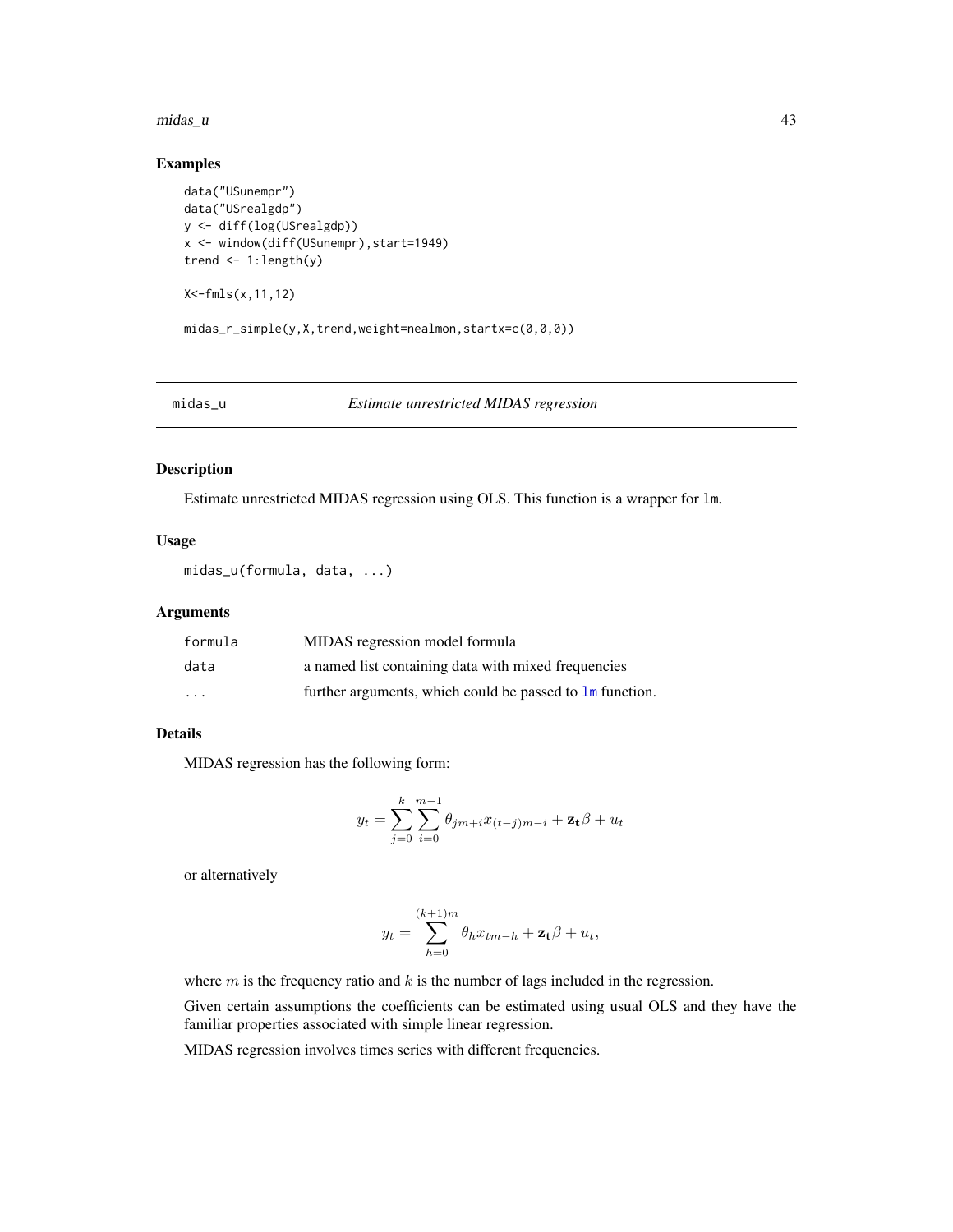44 midas\_u

#### Value

[lm](#page-0-0) object.

#### Author(s)

Virmantas Kvedaras, Vaidotas Zemlys

#### References

Kvedaras V., Zemlys, V. *Testing the functional constraints on parameters in regressions with variables of different frequency* Economics Letters 116 (2012) 250-254

```
##The parameter function
theta.h0 \leq function(p, dk, ...) {
  i \leq (1:d-1)/100pol <- p[3]*i + p[4]*i^2(p[1] + p[2]*i)*exp(pol)}
##Generate coefficients
theta0 <- theta.h0(c(-0.1,10,-10,-10),4*12)
##Plot the coefficients
##Do not run
#plot(theta0)
##Generate the predictor variable
x \le - simplearma.sim(list(ar=0.6),1500*12,1,12)
##Simulate the response variable
y \le - midas.sim(500, theta0, x, 1)
##Create low frequency data.frame
ldt <- data.frame(y=y,trend=1:length(y))
##Create high frequency data.frame
hdt <- data.frame(x=window(x, start=start(y)))
##Fit unrestricted model
mu <- midas_u(y~fmls(x,2,12)-1, list(ldt, hdt))
##Include intercept and trend in regression
mu.it <- midas_u(y~fmls(x,2,12)+trend, list(ldt, hdt))
##Pass data as partialy named list
mu.it <- midas_u(y~fmls(x,2,12)+trend, list(ldt, x=hdt$x))
```
<span id="page-43-0"></span>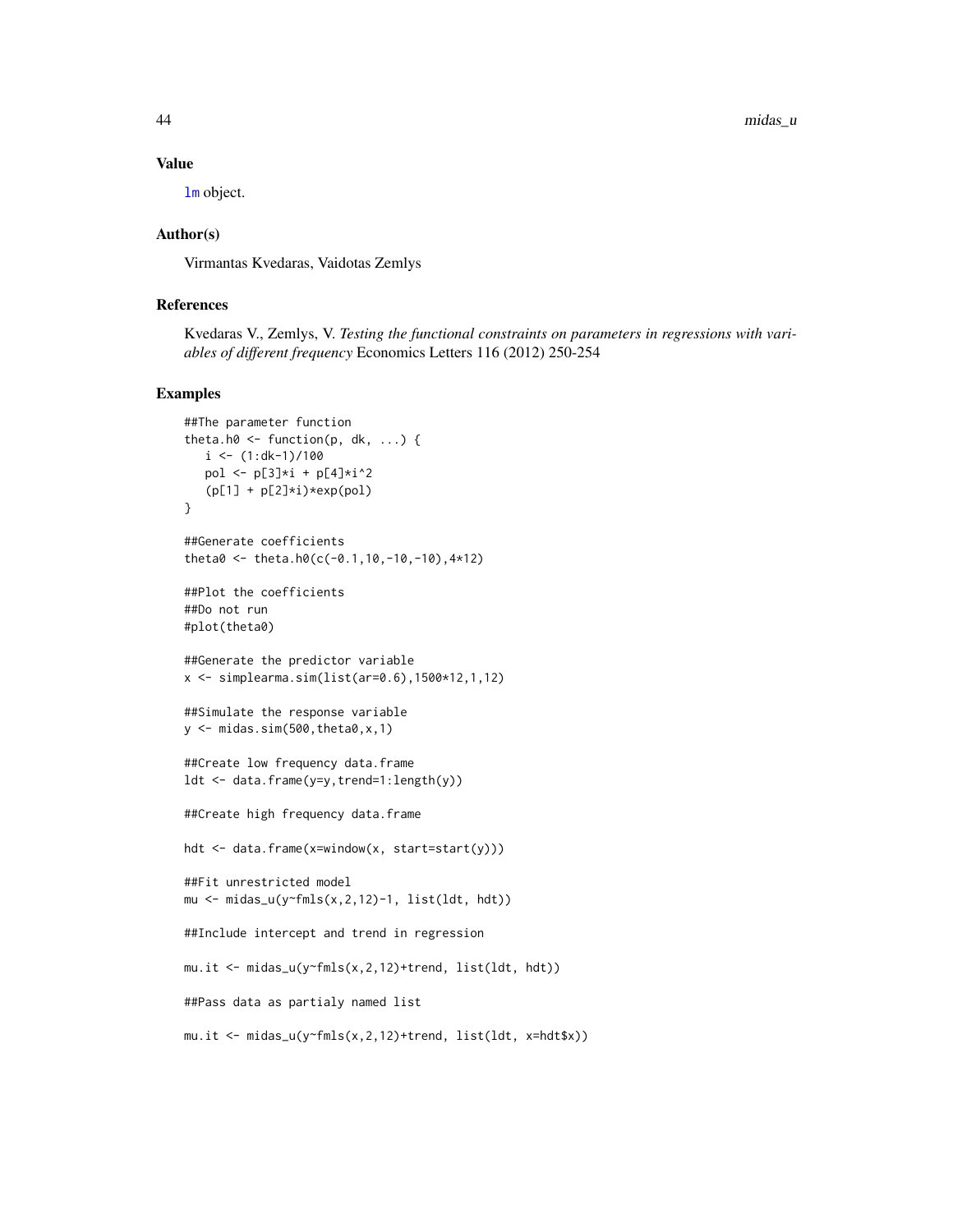<span id="page-44-0"></span>

Create a matrix of selected MIDAS lags

### Usage

mls(x, k, m, ...)

### Arguments

| x | a vector                                                  |
|---|-----------------------------------------------------------|
| k | a vector of lag orders, zero denotes contemporaneous lag. |
| m | frequency ratio                                           |
|   | further arguments used in fitting MIDAS regression        |

### Details

The function checks whether high frequency data is complete, i.e. m must divide length(x).

### Value

a matrix containing the lags

### Author(s)

Virmantas Kvedaras, Vaidotas Zemlys

```
## Quarterly frequency data
x \le -1:16## Create MIDAS lag for use with yearly data
mls(x,0:3,4)
## Do not use contemporaneous lag
mls(x,1:3,4)
## Compares with embed when m=1
embed(x,2)
mls(x,0:1,1)
```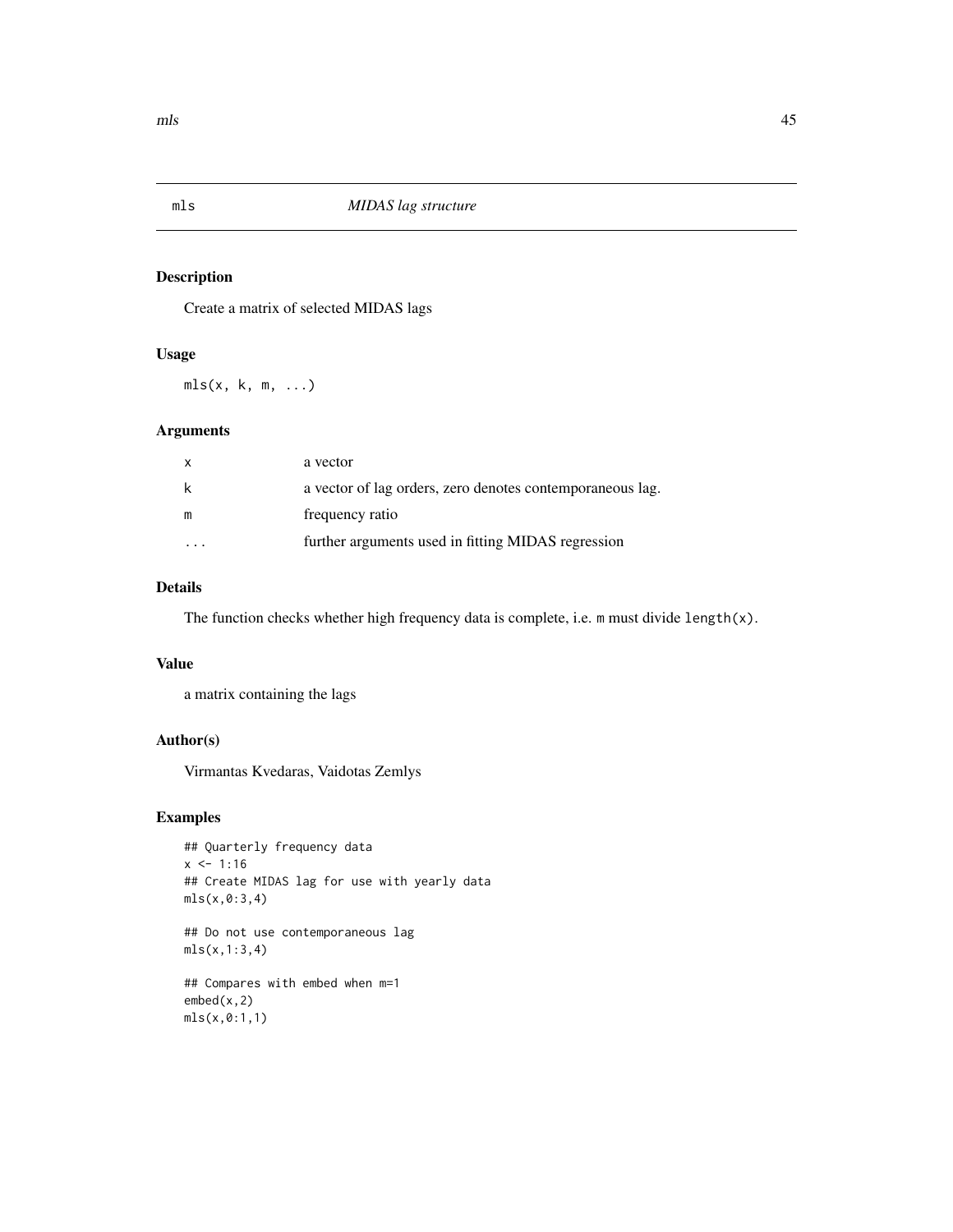<span id="page-45-0"></span>

Extracts the coefficients and returns those coefficients which name has string fmls or mls in it.

#### Usage

mls\_coef(x)

### Arguments

x an output from [midas\\_u](#page-42-1)

#### Value

a vector

### Author(s)

Vaidotas Zemlys

modsel *Select the model based on given information criteria*

### Description

Selects the model with minimum of given information criteria and model type

#### Usage

```
modsel(x, IC = x$IC[1], test = x$test[1], type = c("restricted",
  "unrestricted"), print = TRUE)
```
### Arguments

| x     | and output from iclagtab function                                  |
|-------|--------------------------------------------------------------------|
| IC    | the name of information criteria to base the choosing of the model |
| test  | the name of the test for which to print out the p-value            |
| type  | the type of MIDAS model, either restricted or unrestricted         |
| print | logical, if TRUE, prints the summary of the best model.            |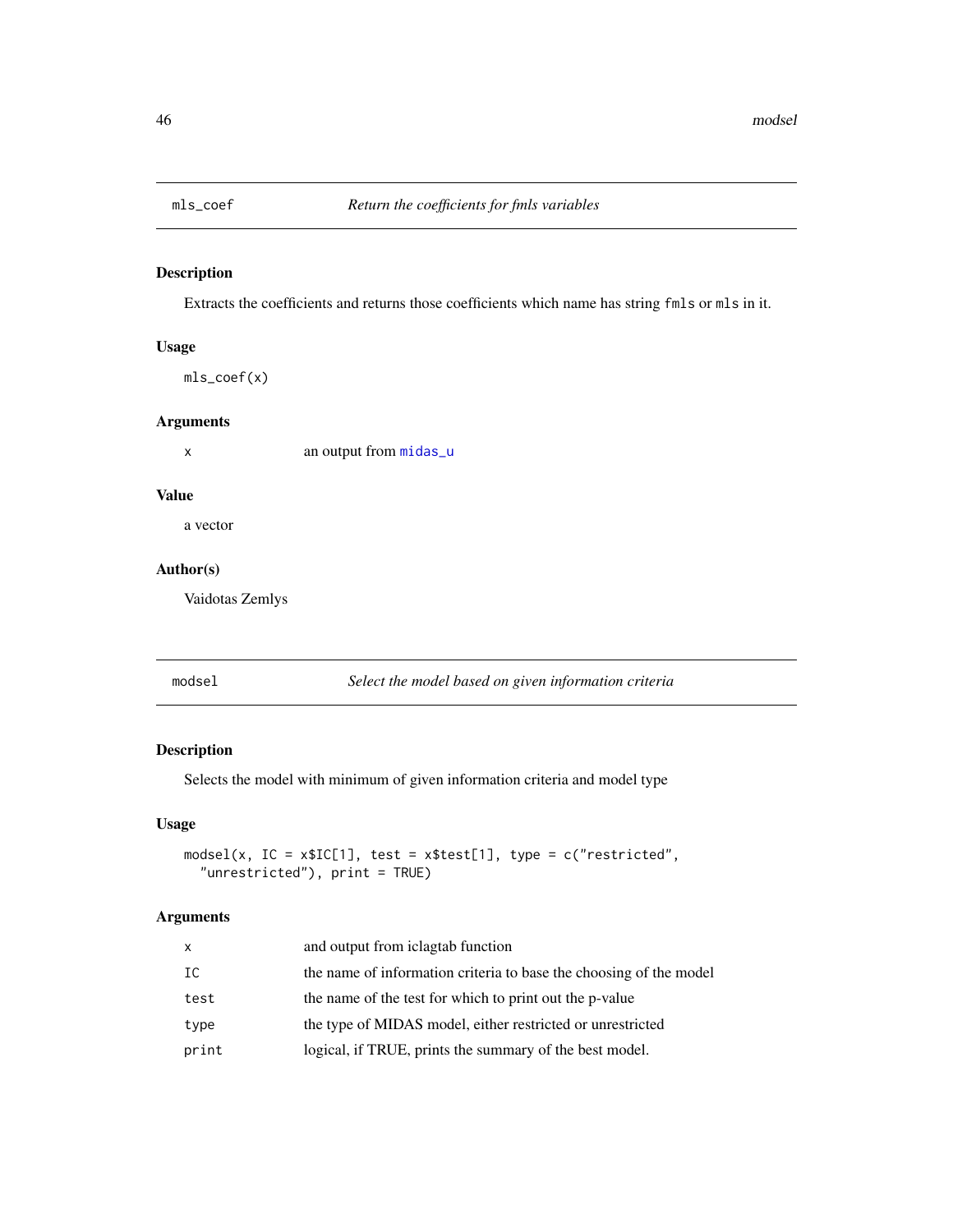#### <span id="page-46-0"></span>nakagamip 47

#### Details

This function selects the model from the model selection table for which the chosen information criteria achieves the smallest value. The function works with model tables produced by functions [lf\\_lags\\_table,](#page-30-1) [hf\\_lags\\_table,](#page-24-1) [amidas\\_table](#page-6-1) and [midas\\_r\\_ic\\_table.](#page-39-1)

#### Value

(invisibly) the best model based on information criteria, [midas\\_r](#page-34-1) object

#### Author(s)

Virmantas Kvedaras, Vaidotas Zemlys

#### Examples

```
data("USunempr")
data("USrealgdp")
y <- diff(log(USrealgdp))
x <- window(diff(USunempr),start=1949)
trend \leq -1: length(y)
mhfr <- hf_lags_table(y~trend+fmls(x,12,12,nealmon),
                      start=list(x=rep(0,3)),
                      from=list(x=0),to=list(x=c(4,6)))mlfr <- lf_lags_table(y~trend+fmls(x,12,12,nealmon),
                      start=list(x=rep(0,3)),
                      from=list(x=0),to=list(x=c(2,3)))modsel(mhfr,"BIC","unrestricted")
modsel(mlfr,"BIC","unrestricted")
```
nakagamip *Normalized Nakagami probability density function MIDAS weights specification Calculate MIDAS weights according to normalized Nakagami probability density function specification*

#### **Description**

Normalized Nakagami probability density function MIDAS weights specification Calculate MIDAS weights according to normalized Nakagami probability density function specification

#### Usage

nakagamip(p, d, m)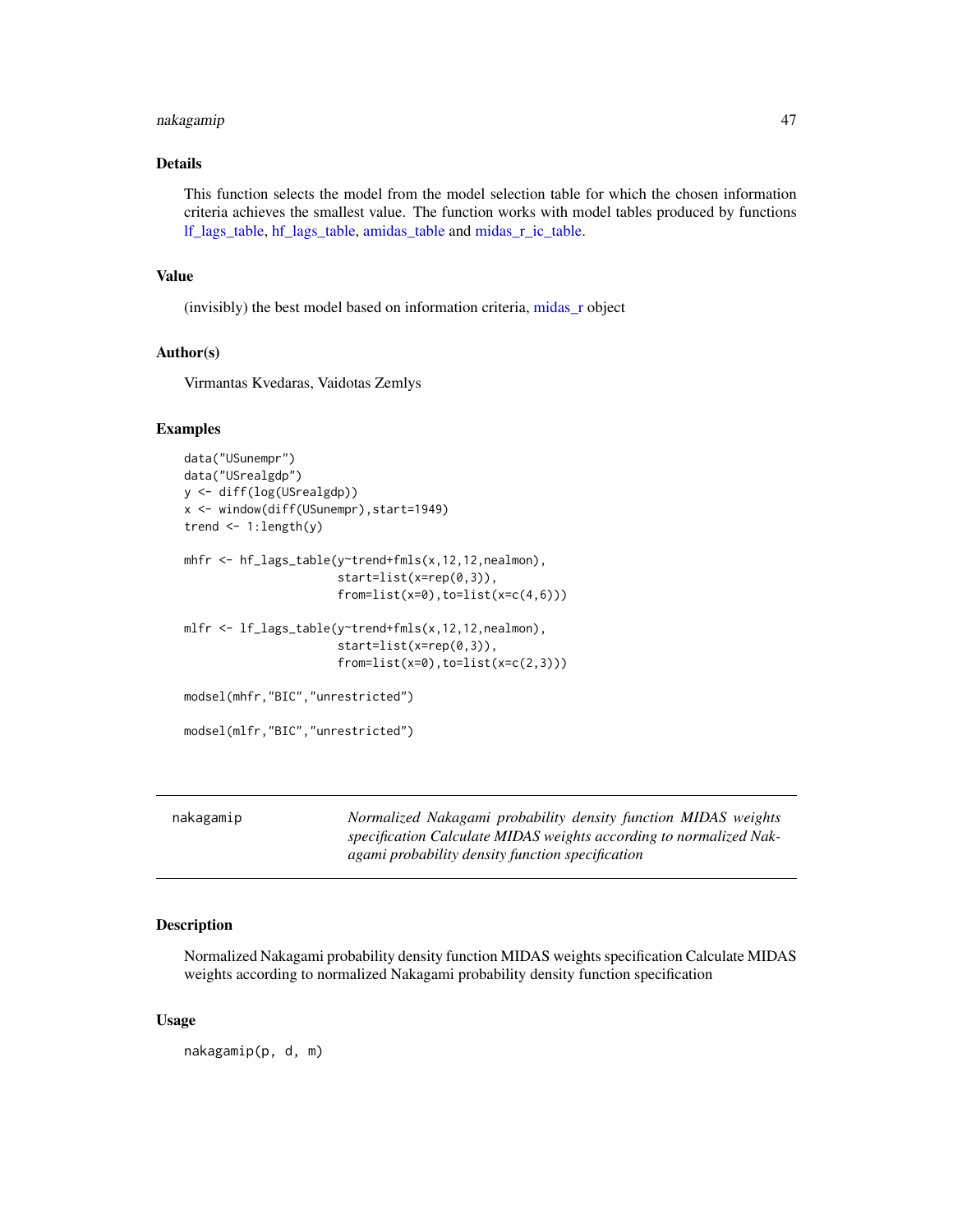### <span id="page-47-0"></span>Arguments

|   | parameters for normalized Nakagami probability density function |
|---|-----------------------------------------------------------------|
|   | number of coefficients                                          |
| m | the frequency ratio, currently ignored                          |

### Value

vector of coefficients

#### Author(s)

Julius Vainora

| nakagamip.gradient | Gradient function for normalized Nakagami probability density func-<br>tion MIDAS weights specification Calculate gradient function for nor-<br>malized Nakagami probability density function specification of MIDAS<br><i>weights.</i> |
|--------------------|-----------------------------------------------------------------------------------------------------------------------------------------------------------------------------------------------------------------------------------------|
|                    |                                                                                                                                                                                                                                         |

### Description

Gradient function for normalized Nakagami probability density function MIDAS weights specification Calculate gradient function for normalized Nakagami probability density function specification of MIDAS weights.

### Usage

nakagamip.gradient(p, d, m)

### Arguments

|     | parameters for normalized Nakagami probability density function |
|-----|-----------------------------------------------------------------|
| - d | number of coefficients                                          |
| m   | the frequency ratio, currently ignored                          |

### Value

vector of coefficients

### Author(s)

Julius Vainora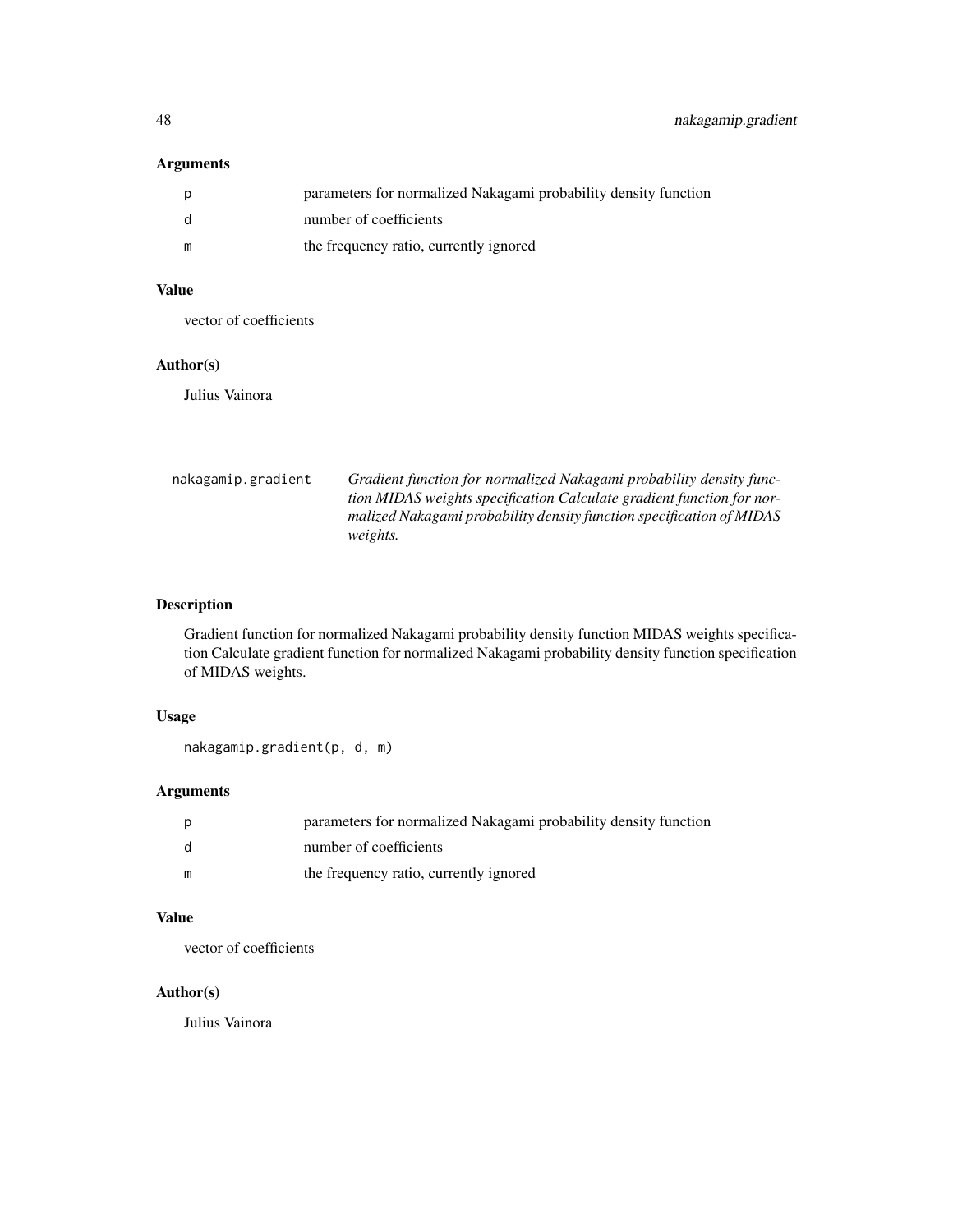<span id="page-48-0"></span>nbeta *Normalized beta probability density function MIDAS weights specification Calculate MIDAS weights according to normalized beta probability density function specification*

### Description

Normalized beta probability density function MIDAS weights specification Calculate MIDAS weights according to normalized beta probability density function specification

#### Usage

nbeta(p, d, m)

### Arguments

| p            | parameters for normalized beta probability density function |
|--------------|-------------------------------------------------------------|
| <sub>d</sub> | number of coefficients                                      |
| m            | the frequency ratio, currently ignored                      |

#### Value

vector of coefficients

#### Author(s)

Virmantas Kvedaras, Vaidotas Zemlys

| nbeta.gradient | Gradient function for normalized beta probability density function MI- |
|----------------|------------------------------------------------------------------------|
|                | DAS weights specification Calculate gradient function for normalized   |
|                | beta probability density function specification of MIDAS weights.      |

### Description

Gradient function for normalized beta probability density function MIDAS weights specification Calculate gradient function for normalized beta probability density function specification of MIDAS weights.

#### Usage

nbeta.gradient(p, d, m)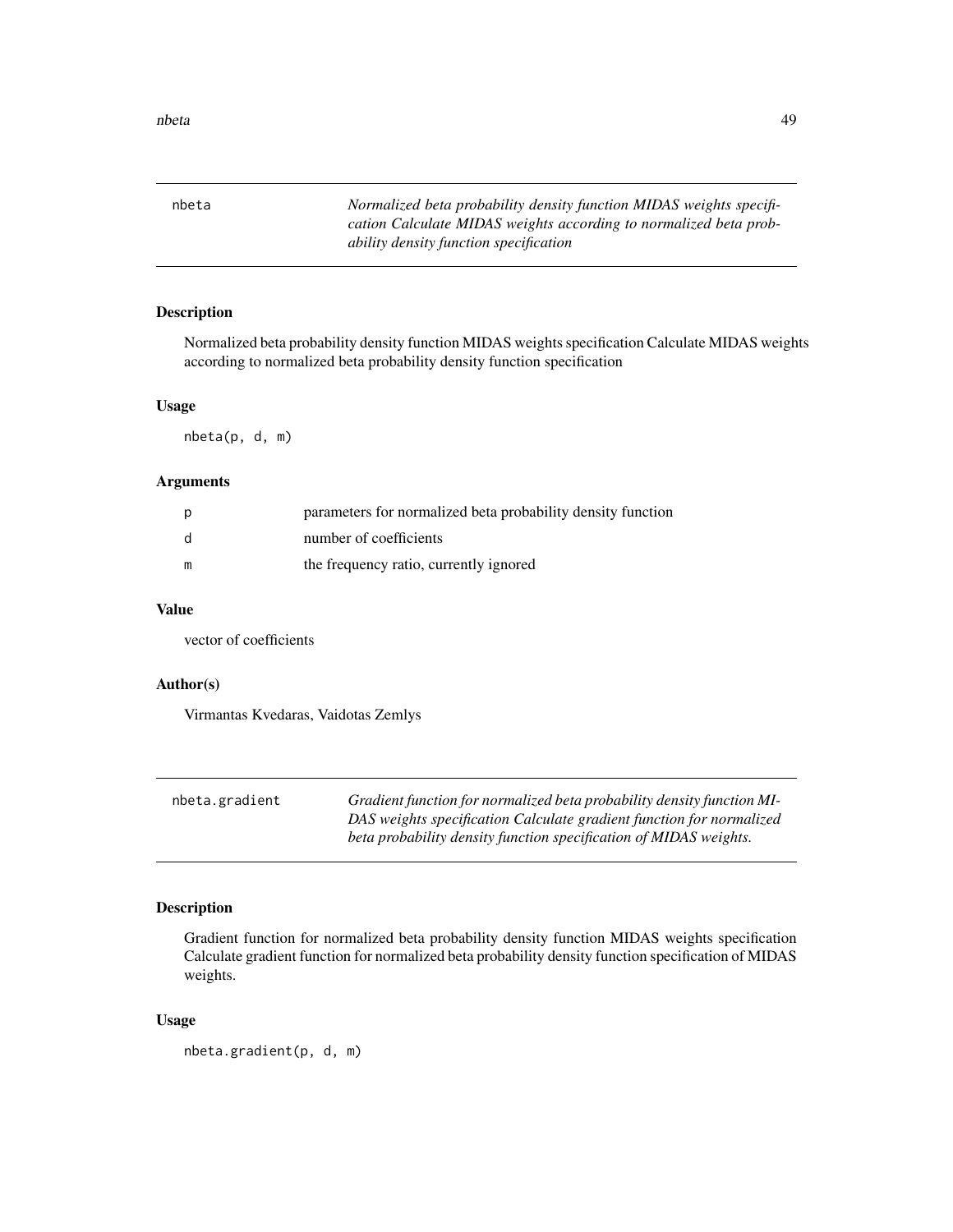<span id="page-49-0"></span>50 nbetaMT

### Arguments

|     | parameters for normalized beta probability density function |
|-----|-------------------------------------------------------------|
| - q | number of coefficients                                      |
| m   | the frequency ratio, currently ignored                      |

### Value

vector of coefficients

#### Author(s)

Virmantas Kvedaras, Vaidotas Zemlys

| nbetaMT | Normalized beta probability density function MIDAS weights specifi-<br>cation (MATLAB toolbox compatible) Calculate MIDAS weights ac-<br>cording to normalized beta probability density function specification.<br>Compatible with the specification in MATLAB toolbox. |
|---------|-------------------------------------------------------------------------------------------------------------------------------------------------------------------------------------------------------------------------------------------------------------------------|
|         |                                                                                                                                                                                                                                                                         |

### Description

Normalized beta probability density function MIDAS weights specification (MATLAB toolbox compatible) Calculate MIDAS weights according to normalized beta probability density function specification. Compatible with the specification in MATLAB toolbox.

#### Usage

nbetaMT(p, d, m)

### Arguments

|     | parameters for normalized beta probability density function |
|-----|-------------------------------------------------------------|
| - d | number of coefficients                                      |
| m   | the frequency ratio, currently ignored                      |

### Value

vector of coefficients

#### Author(s)

Virmantas Kvedaras, Vaidotas Zemlys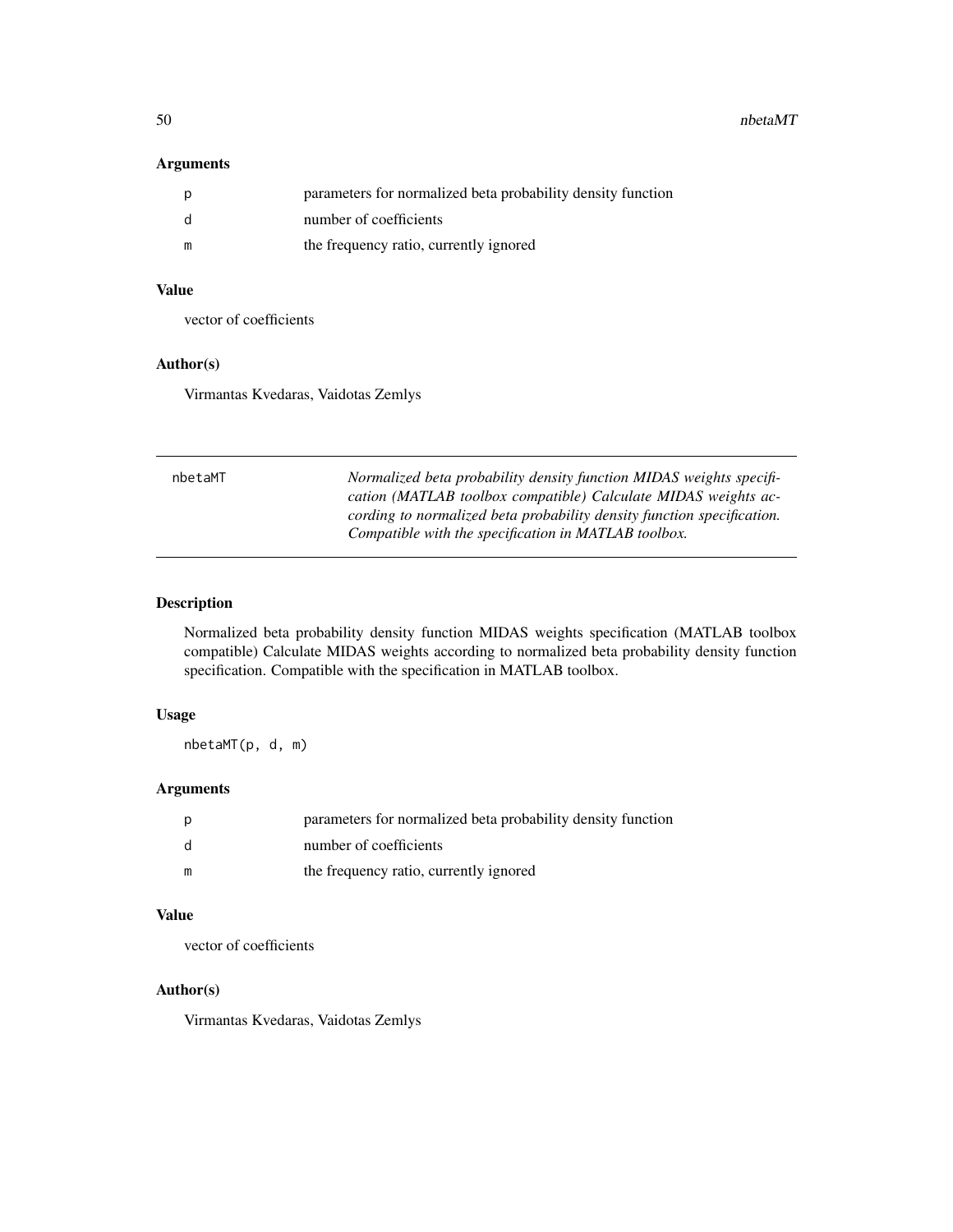<span id="page-50-0"></span>

| nbetaMT.gradient | Gradient function for normalized beta probability density function      |
|------------------|-------------------------------------------------------------------------|
|                  | MIDAS weights specification (MATLAB toolbox compatible) Calcu-          |
|                  | late gradient function for normalized beta probability density function |
|                  | specification of MIDAS weights.                                         |

Gradient function for normalized beta probability density function MIDAS weights specification (MATLAB toolbox compatible) Calculate gradient function for normalized beta probability density function specification of MIDAS weights.

#### Usage

nbetaMT.gradient(p, d, m)

### Arguments

| p            | parameters for normalized beta probability density function |
|--------------|-------------------------------------------------------------|
| <sub>d</sub> | number of coefficients                                      |
| m            | the frequency ratio, currently ignored                      |

#### Value

vector of coefficients

### Author(s)

Virmantas Kvedaras, Vaidotas Zemlys

nealmon *Normalized Exponential Almon lag MIDAS coefficients*

### Description

Calculate normalized exponential Almon lag coefficients given the parameters and required number of coefficients.

#### Usage

nealmon(p, d, m)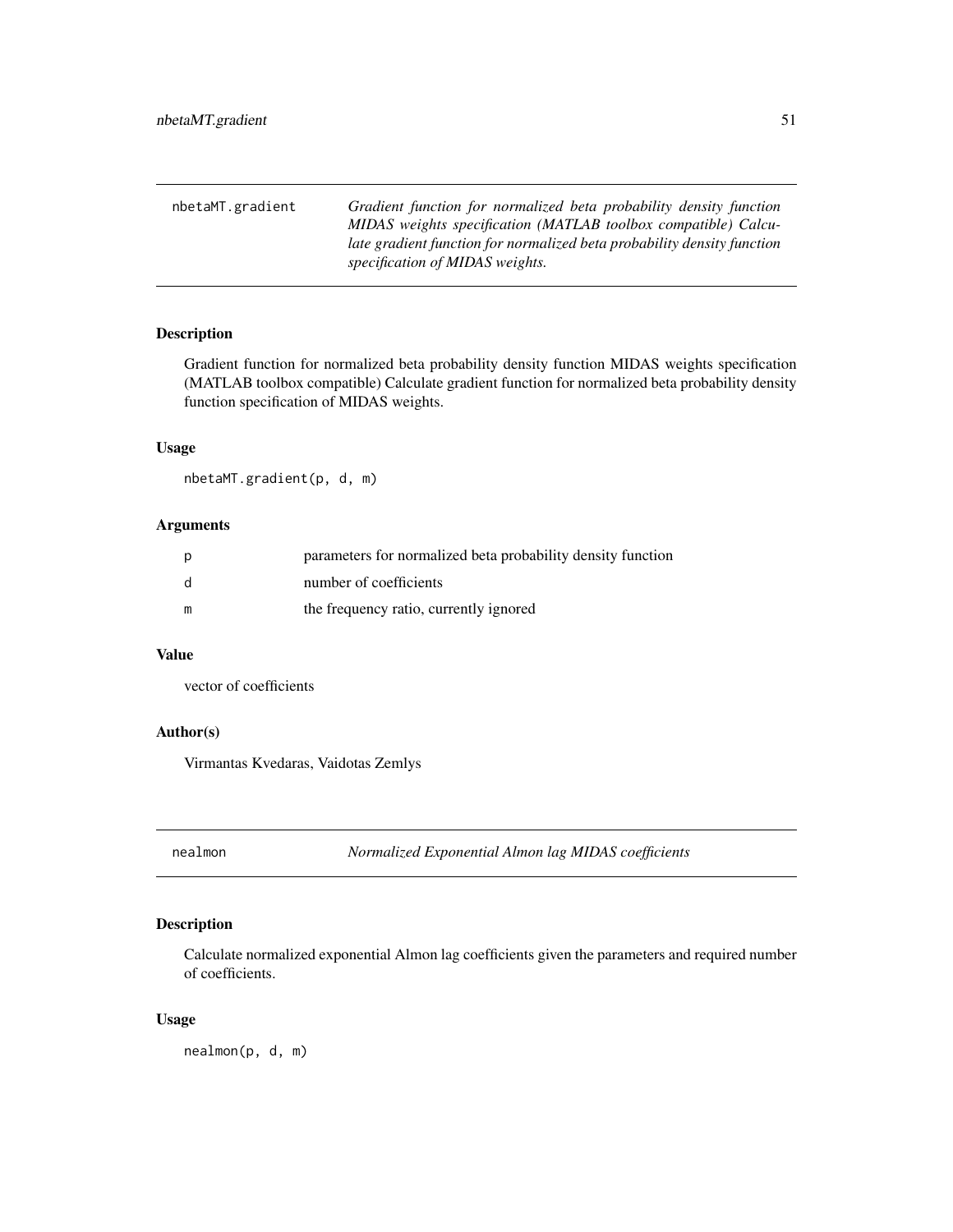52 nealmon states of the state of the state of the state of the state of the state of the state of the state of the state of the state of the state of the state of the state of the state of the state of the state of the st

#### Arguments

| р  | parameters for Almon lag          |
|----|-----------------------------------|
| d. | number of the coefficients        |
|    | the frequency, currently ignored. |

### Details

Given unrestricted MIDAS regression

$$
y_t = \sum_{h=0}^d \theta_h x_{tm-h} + \mathbf{z_t} \beta + u_t
$$

normalized exponential Almon lag restricts the coefficients  $theta_h$  in the following way:

$$
\theta_h = \delta \frac{\exp(\lambda_1(h+1)+\ldots+\lambda_r(h+1)^r)}{\sum_{s=0}^d \exp(\lambda_1(s+1)+\ldots+\lambda_r(h+1)^r)}
$$

The parameter  $\delta$  should be the first element in vector p. The degree of the polynomial is then decided by the number of the remaining parameters.

### Value

vector of coefficients

### Author(s)

Virmantas Kvedaras, Vaidotas Zemlys

```
##Load data
data("USunempr")
data("USrealgdp")
```

```
y <- diff(log(USrealgdp))
x <- window(diff(USunempr),start=1949)
t < -1: length(y)
```

```
midas_r(y~t+fmls(x,11,12,nealmon),start=list(x=c(0,0,0)))
```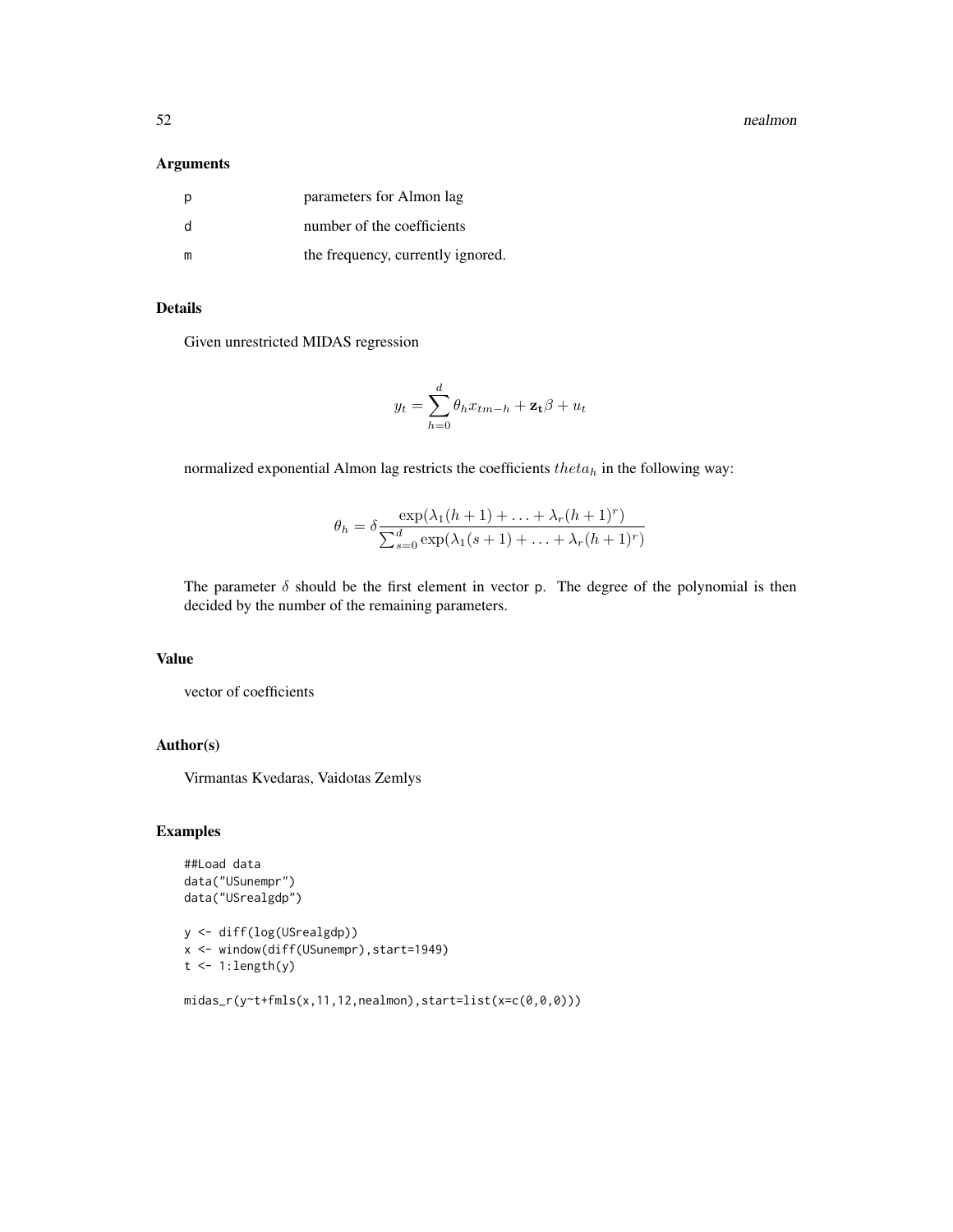<span id="page-52-0"></span>nealmon.gradient *Gradient function for normalized exponential Almon lag weights*

#### Description

Gradient function for normalized exponential Almon lag weights

#### Usage

```
nealmon.gradient(p, d, m)
```
#### Arguments

|    | hyperparameters for Almon lag          |
|----|----------------------------------------|
| -d | number of coefficients                 |
| m  | the frequency ratio, currently ignored |

#### Value

the gradient matrix

#### Author(s)

Vaidotas Zemlys

oos\_prec *Out-of-sample prediction precision data on simulation example*

#### Description

The code in the example generates the out-of-sample prediction precision data for correctly and incorrectly constrained MIDAS regression model compared to unconstrained MIDAS regression model.

#### Format

A data.frame object with four columns. The first column indicates the sample size, the second the type of constraint, the third the value of the precision measure and the fourth the type of precision measure.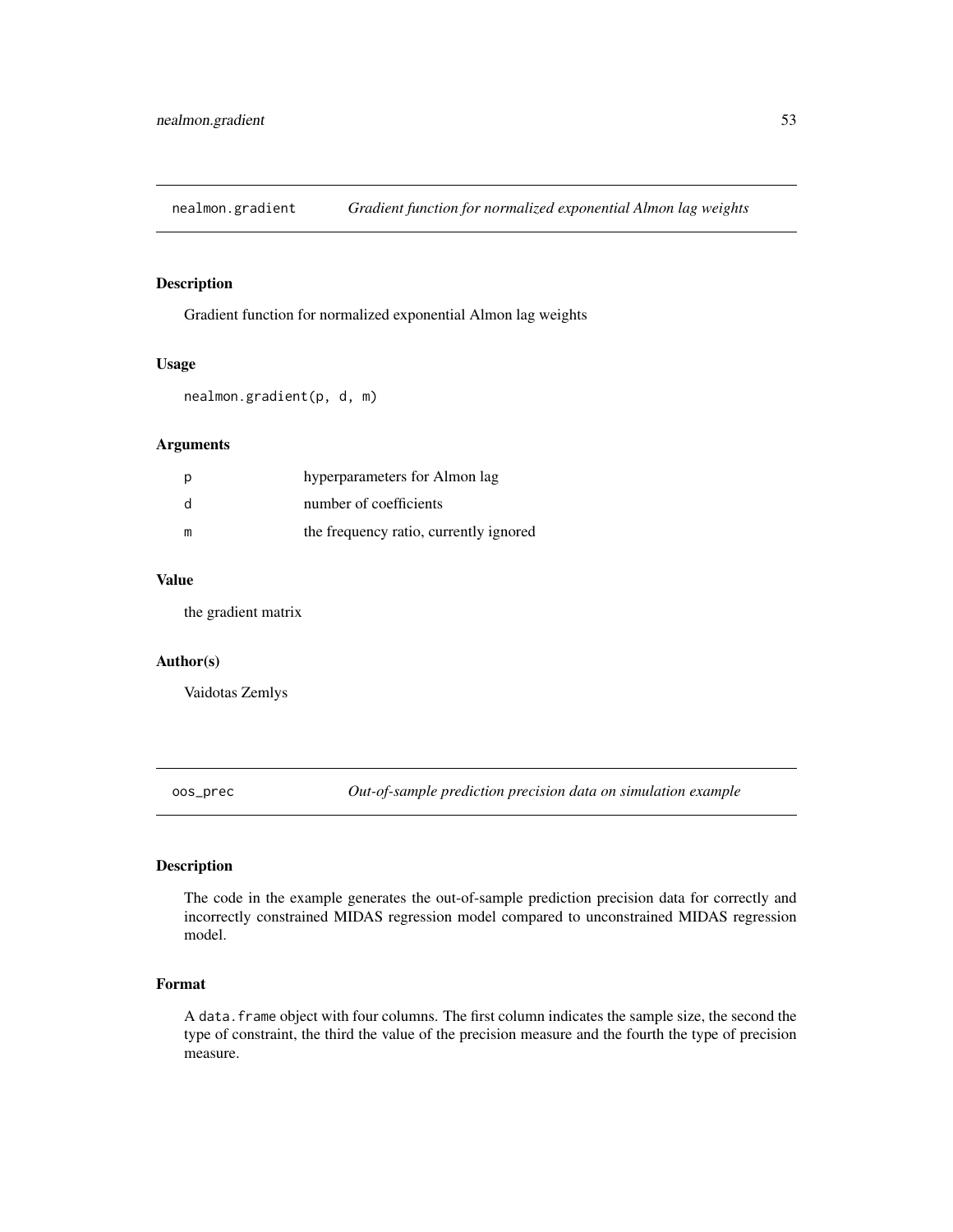```
## Do not run:
## set.seed(1001)
## gendata<-function(n) {
\# trend <- c(1:n)
## z<-rnorm(12*n)
## fn.z <- nealmon(p=c(2,0.5,-0.1),d=17)
## y<-2+0.1*trend+mls(z,0:16,12)%*%fn.z+rnorm(n)
## list(y=as.numeric(y),z=z,trend=trend)
## }
## nn <- c(50,100,200,300,500,750,1000)
## data_sets <- lapply(n,gendata)
## mse <- function(x) {
## mean(residuals(x)^2)
## }
## bnorm \leq function(x) {
## sqrt(sum((midas_coef(x)-c(2,0.1,nealmon(p=c(2,0.5,-0.1),d=17)))^2))
## }
## rep1 \leq function(n) {
## dt <- gendata(round(1.25*n))
## ni <- n
## ind <- 1:ni
## mind <- 1:(ni*12)
## indt<-list(y=dt$y[ind],z=dt$z[mind],trend=dt$trend[ind])
## outdt <- list(y=dt$y[-ind],z=dt$z[-mind],trend=dt$trend[-ind])
## um <- midas_r(y~trend+mls(z,0:16,12),data=indt,start=NULL)
## nm <- midas_r(y~trend+mls(z,0:16,12,nealmon),data=indt,start=list(z=c(1,-1,0)))
## am <- midas_r(y~trend+mls(z,0:16,12,almonp),data=indt,start=list(z=c(1,0,0,0)))
## modl <- list(um,nm,am)
## names(modl) <- c("um","nm","am")
## list(norms=sapply(modl,bnorm),
## mse=sapply(modl,function(mod)mean((forecast(mod,newdata=outdt)-outdt$y)^2)))
## }
## repr <- function(n,R) {
## cc <- lapply(1:R,function(i)rep1(n))
## list(norms=t(sapply(cc,"[[","norms")),mse=t(sapply(cc,"[[","mse")))
## }
## res <- lapply(nn,repr,R=1000)
## norms <- data.frame(nn,t(sapply(lapply(res,"[[","norms"),function(l)apply(l,2,mean))))
## mses <- data.frame(nn,t(sapply(lapply(res,"[[","mse"),function(l)apply(l,2,mean))))
## msd <- melt(mses[-1,],id=1)
```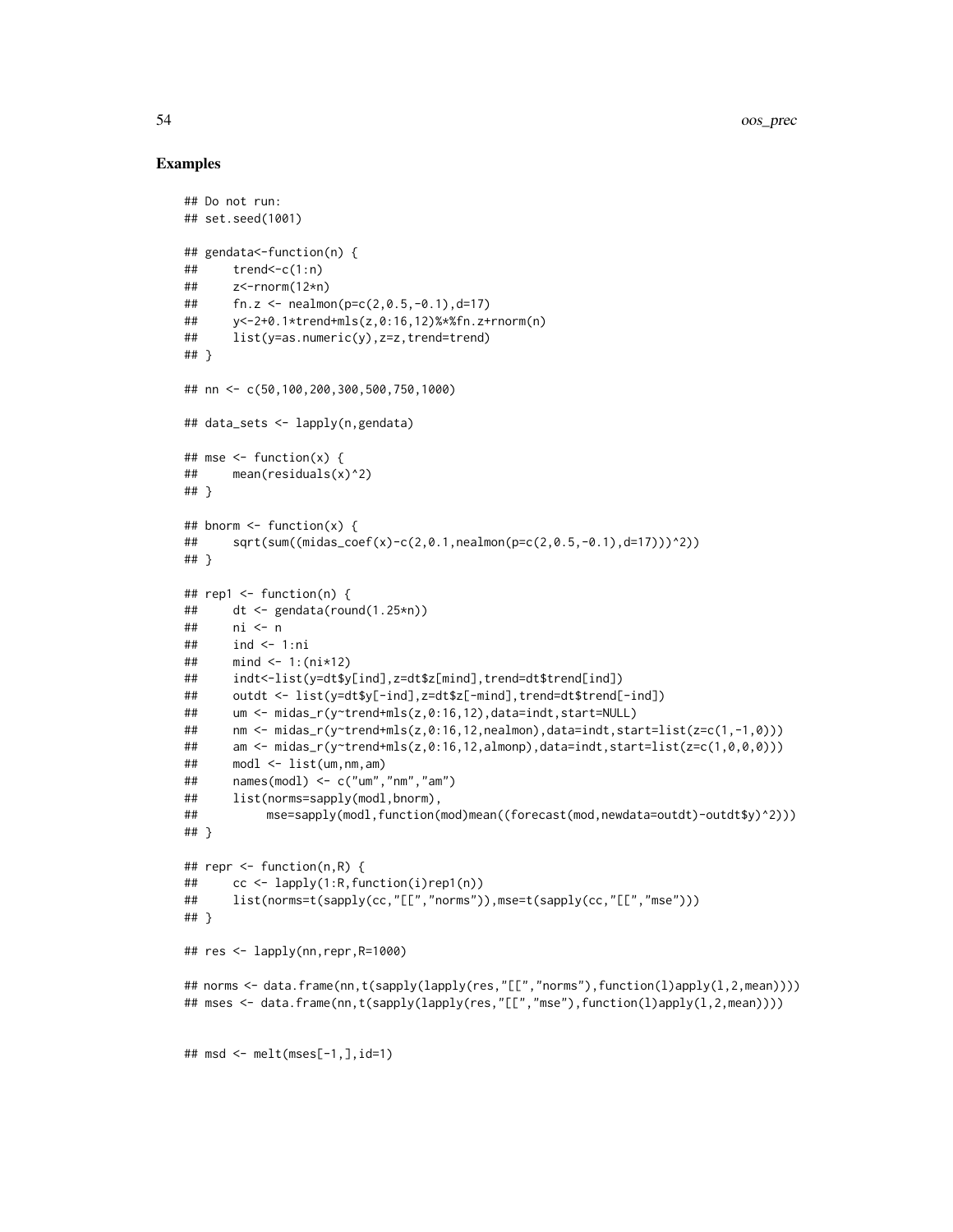#### <span id="page-54-0"></span>polystep 55 to 10 minutes and 20 minutes of the contract of the contract of the contract of the contract of the contract of the contract of the contract of the contract of the contract of the contract of the contract of th

```
## colnames(msd)[2] <- "Constraint"
## nmd <- melt(norms[-1,],id=1)
## colnames(nmd)[2] <- "Constraint"
## msd$Type <- "Mean squared error"
## nmd$Type <- "Distance from true values"
## oos_prec <- rbind(msd,nmd)
## oos_prec$Type <- factor(oos_prec$Type,levels=c("Mean squared error","Distance from true values"))
```
### polystep *Step function specification for MIDAS weights*

### Description

Step function specification for MIDAS weights

#### Usage

polystep(p, d, m, a)

### Arguments

|   | vector of parameters                                        |
|---|-------------------------------------------------------------|
| d | number of coefficients                                      |
| m | the frequency ratio, currently ignored                      |
| a | vector of increasing positive integers indicating the steps |

#### Value

vector of coefficients

### Author(s)

Vaidotas Zemlys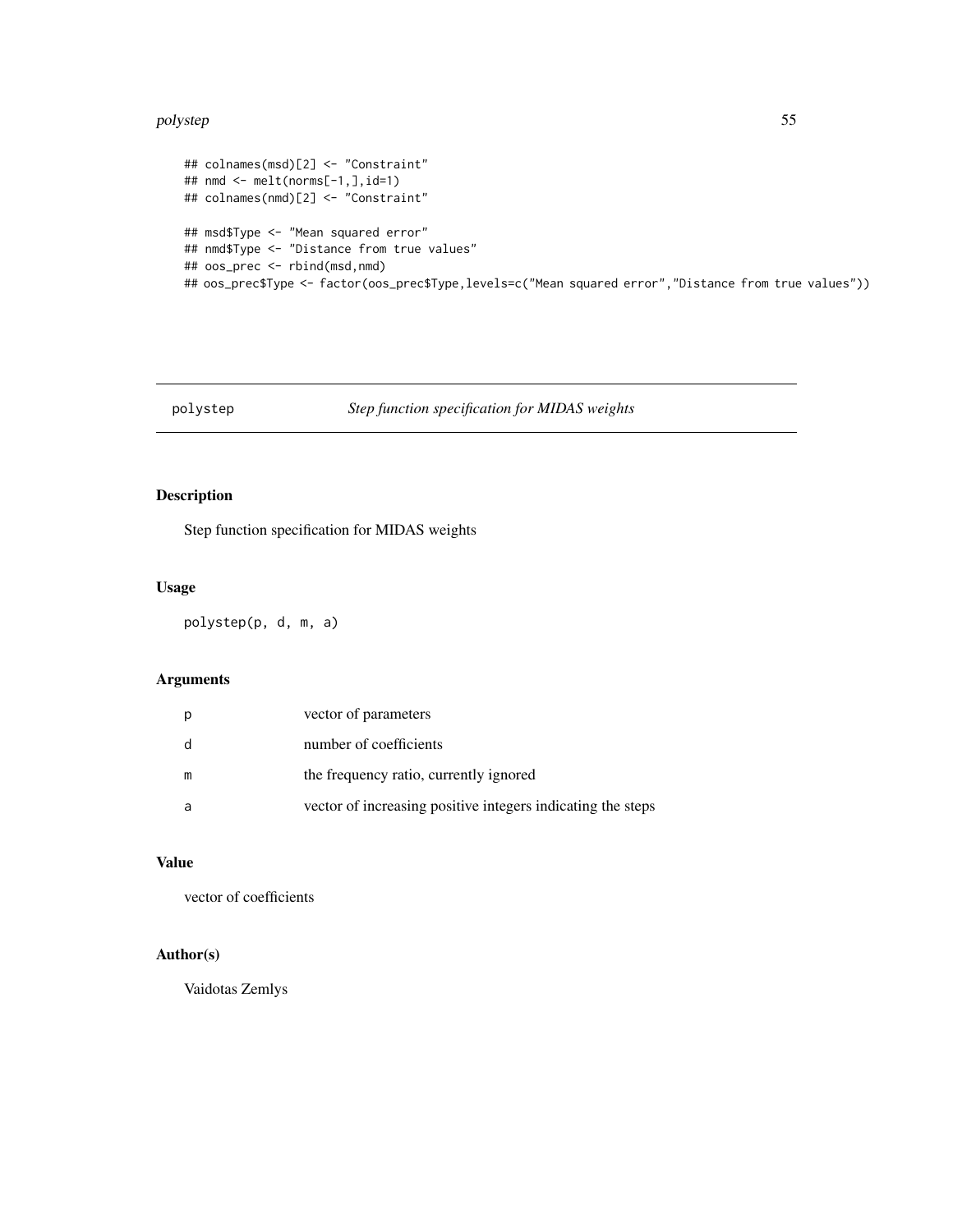<span id="page-55-0"></span>

Gradient of step function specification for MIDAS weights

### Usage

polystep.gradient(p, d, m, a)

### Arguments

| vector of parameters                                        |
|-------------------------------------------------------------|
| number of coefficients                                      |
| the frequency ratio, currently ignored                      |
| vector of increasing positive integers indicating the steps |
|                                                             |

### Value

vector of coefficients

### Author(s)

Vaidotas Zemlys

predict.midas\_r *Predict method for MIDAS regression fit*

### Description

Predicted values based on midas\_r object.

#### Usage

```
## S3 method for class 'midas_r'
predict(object, newdata, na.action = na.omit, ...)
```
### Arguments

| object    | midas_r object                                                                                                                                                                                                          |
|-----------|-------------------------------------------------------------------------------------------------------------------------------------------------------------------------------------------------------------------------|
| newdata   | a named list containing data for mixed frequencies. If omitted, the fitted values<br>are used.                                                                                                                          |
| na.action | function determining what should be done with missing values in newdata. The<br>most likely cause of missing values is the insufficient data for the lagged vari-<br>ables. The default is to omit such missing values. |
| .         | additional arguments, not used                                                                                                                                                                                          |
|           |                                                                                                                                                                                                                         |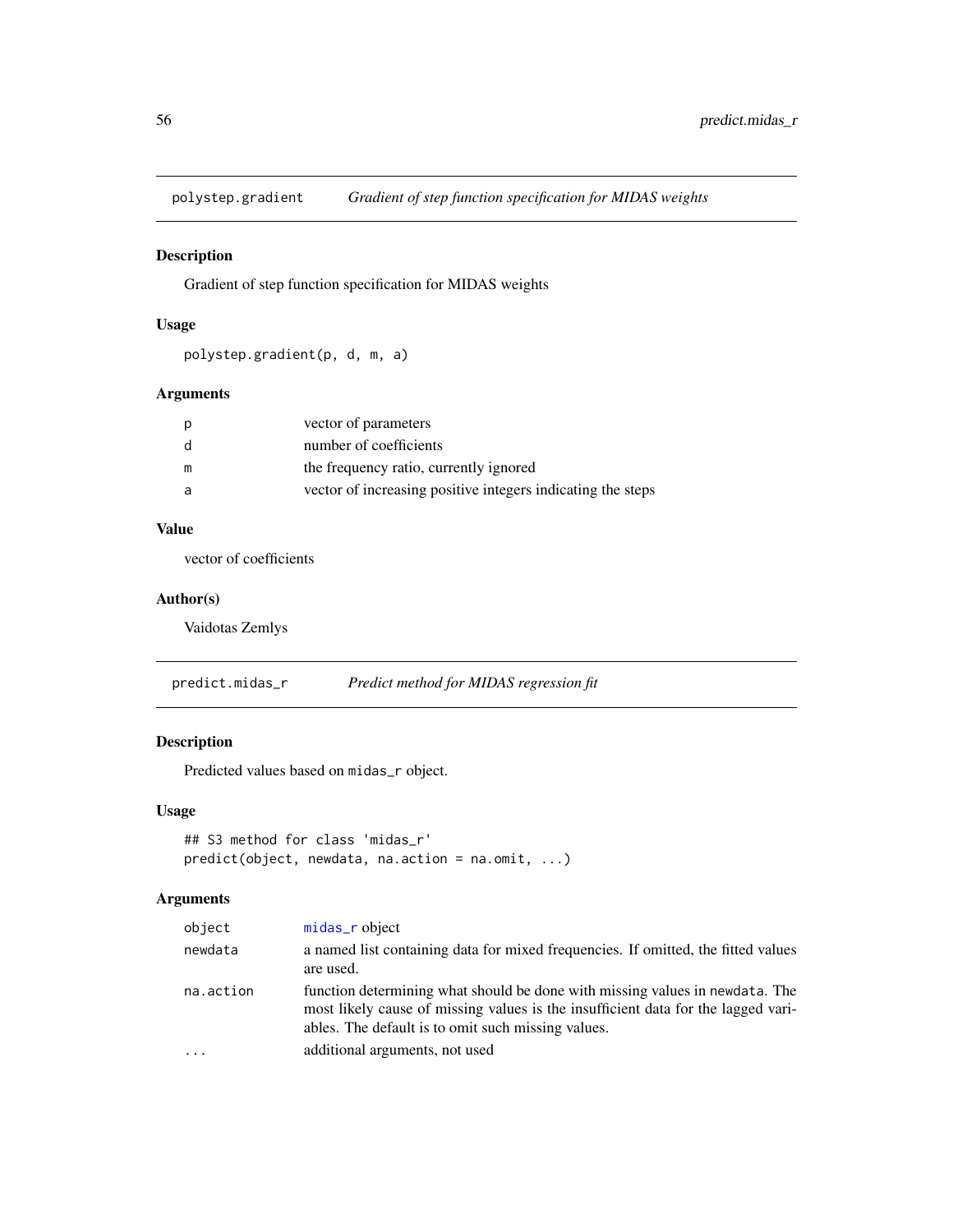#### <span id="page-56-0"></span>prepmidas\_r 57

#### Details

predict.midas\_r produces predicted values, obtained by evaluating regression function in the frame newdata. This means that the appropriate model matrix is constructed using only the data in newdata. This makes this function not very convenient for forecasting purposes. If you want to supply the new data for forecasting horizon only use the function [forecast.midas\\_r.](#page-15-2) Also this function produces only static predictions, if you want dynamic forecasts use the [forecast.midas\\_r.](#page-15-2)

### Value

```
a vector of predicted values
```
#### Author(s)

Virmantas Kvedaras, Vaidotas Zemlys

#### Examples

```
data("USrealgdp")
data("USunempr")
y <- diff(log(USrealgdp))
x <- window(diff(USunempr), start = 1949)
##24 high frequency lags of x included
mr <- midas_r(y ~ fmls(x, 23, 12, nealmon), start = list(x = rep(0, 3)))
##Declining unemployment
xn <- rnorm(2 * 12, -0.1, 0.1)
##Only one predicted value, historical values discarded
predict(mr, list(x = xn))##Historical values taken into account
forecast(mr, list(x = xn))
```

| prepmidas_r |  | Prepare necessary objects for fitting of the MIDAS regression |
|-------------|--|---------------------------------------------------------------|
|             |  |                                                               |

#### **Description**

Prepare necessary objects for fitting of the MIDAS regression

#### Usage

```
prepmidas_r(y, X, mt, Zenv, cl, args, start, Ofunction, user.gradient,
  lagsTable, unrestricted = NULL, guess_start = TRUE)
```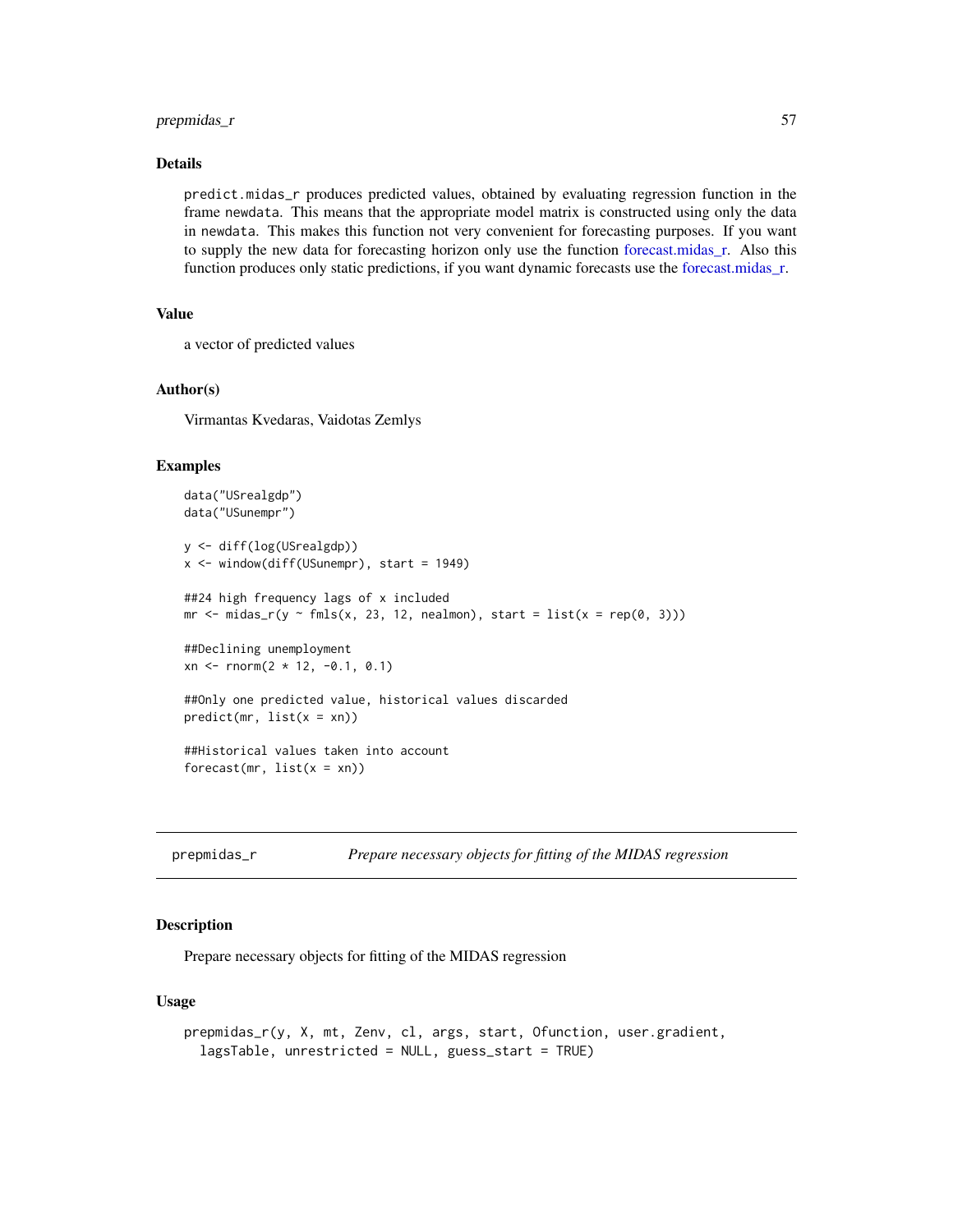<span id="page-57-0"></span>58 prep\_hAh

### Arguments

| у             | the response                                                                                           |
|---------------|--------------------------------------------------------------------------------------------------------|
| χ             | the model matrix                                                                                       |
| mt            | the terms of the formula                                                                               |
| Zenv          | the environment to evaluate the formula                                                                |
| cl            | call of the function                                                                                   |
| args          | additional argument                                                                                    |
| start         | starting values                                                                                        |
| Ofunction     | the optimisation function                                                                              |
| user.gradient | see midas r documentation                                                                              |
| lagsTable     | the lagstable from checkARstar                                                                         |
| unrestricted  | the unrestricted model                                                                                 |
| guess_start   | if TRUE, get the initial values for non-MIDAS terms via OLS, if FALSE, ini-<br>tialize them with zero. |

### Author(s)

Vaidotas Zemlys

prep\_hAh *Calculate data for [hAh.test](#page-19-1) and [hAhr.test](#page-20-1)*

### Description

Workhorse function for calculating necessary matrices for [hAh.test](#page-19-1) and [hAhr.test.](#page-20-1) Takes the same parameters as [hAh.test](#page-19-1)

### Usage

prep\_hAh(x)

### Arguments

x midas\_r object

### Value

a list with necessary matrices

### Author(s)

Virmantas Kvedaras, Vaidotas Zemlys

### See Also

hAh.test, hAhr.test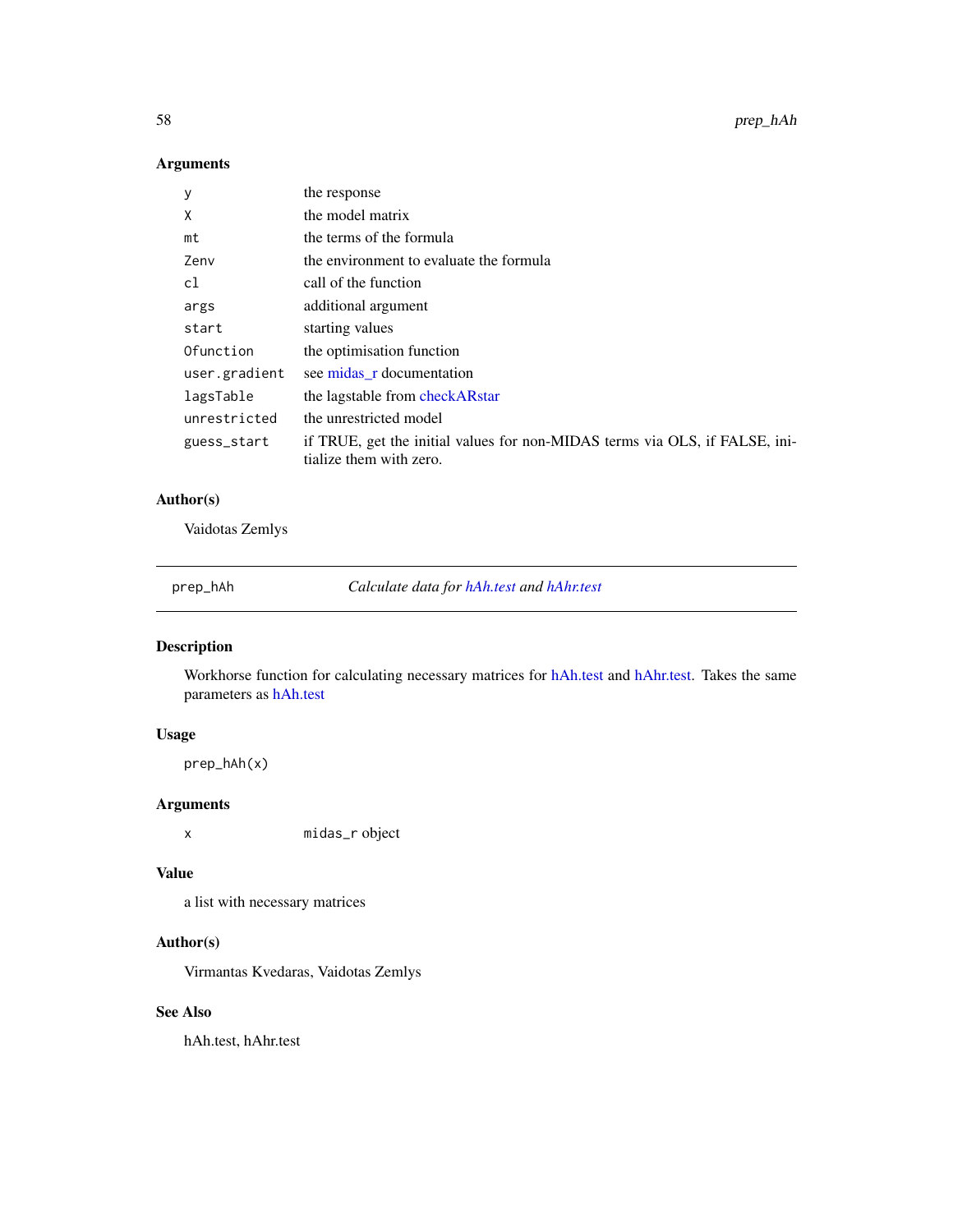<span id="page-58-0"></span>Realized volatility of S&P500(Live) index of the period 2000 01 03 - 2013 11 22

#### Format

A data.frame object with two columns. First column contains date id, and the second the realized volatility for S&P500 index.

#### Source

<http://realized.oxford-man.ox.ac.uk/media/1366/oxfordmanrealizedvolatilityindices.zip>

#### References

Heber, Gerd and Lunde, Asger, and Shephard, Neil and Sheppard, Kevin *Oxford-Man Institute's realized library*, Oxford-Man Institute, University of Oxford (2009)

#### Examples

```
## Do not run:
## Download the data from
## http://realized.oxford-man.ox.ac.uk/media/1366/oxfordmanrealizedvolatilityindices.zip
## It contains the file OxfordManRealizedVolatilityIndices.csv.
## rvi <- read.csv("OxfordManRealizedVolatilityIndices.csv",check.names=FALSE,skip=2)
## ii <- which(rvi$DateID=="20131112")
## rvsp500 <- na.omit(rvi[1:ii,c("DataID","SPX2.rv")]
```
select\_and\_forecast *Create table for different forecast horizons*

#### Description

Creates tables for different forecast horizons and table for combined forecasts

#### Usage

```
select_and_forecast(formula, data, from, to, insample, outsample, weights,
 wstart, start = NULL, IC = "AIC", seltype = c("restricted",
  "unrestricted"), test = "hAh.test", ftype = c("fixed", "recursive",
  "rolling"), measures = c("MSE", "MAPE", "MASE"), fweights = c("EW",
  "BICW", "MSFE", "DMSFE"), ...)
```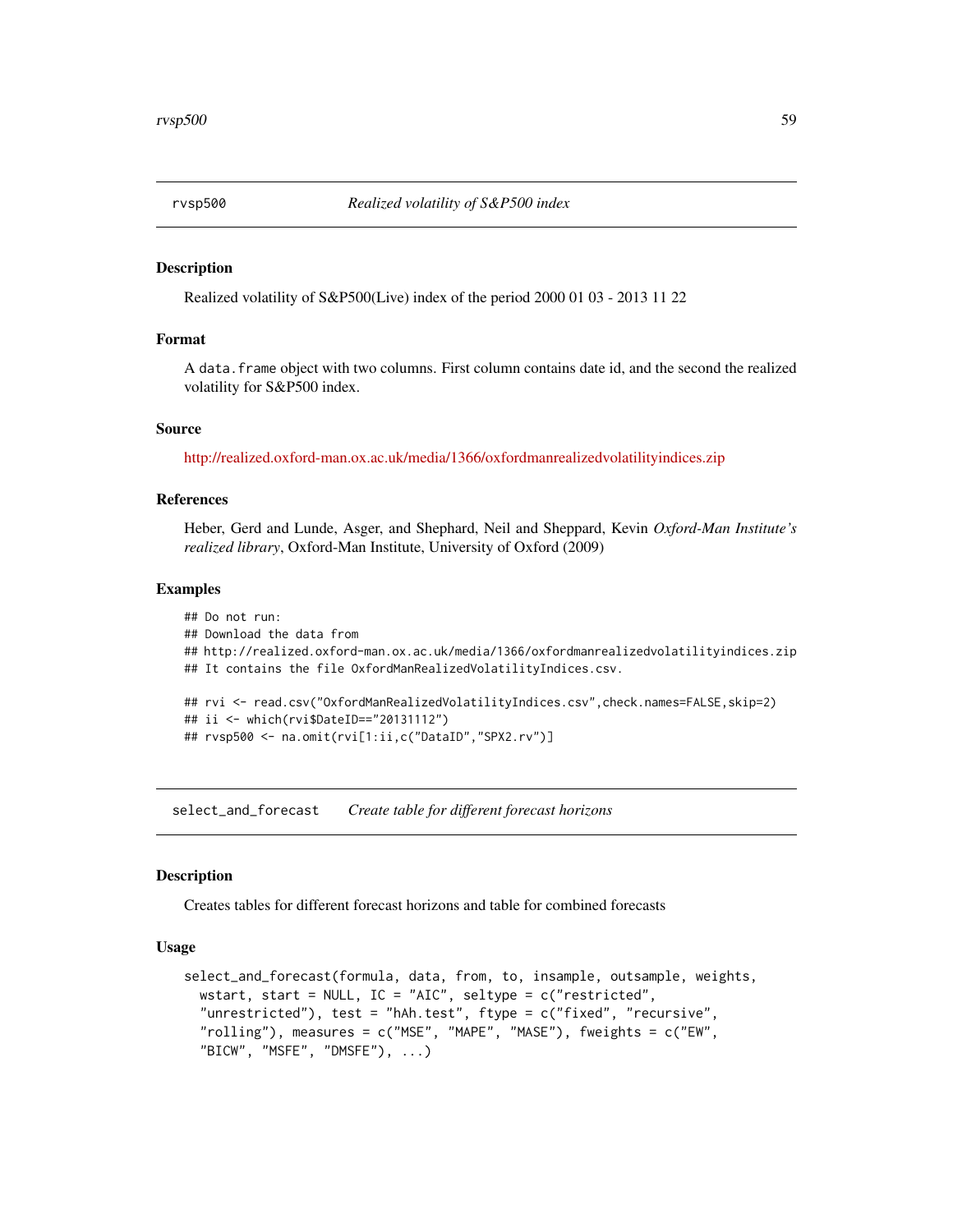### Arguments

| formula   | initial formula for the                                                                                                                                                                       |
|-----------|-----------------------------------------------------------------------------------------------------------------------------------------------------------------------------------------------|
| data      | list of data                                                                                                                                                                                  |
| from      | a named list of starts of lags from where to fit. Denotes the horizon                                                                                                                         |
| to        | a named list for lag selections                                                                                                                                                               |
| insample  | the low frequency indexes for in-sample data                                                                                                                                                  |
| outsample | the low frequency indexes for out-of-sample data                                                                                                                                              |
| weights   | names of weight function candidates                                                                                                                                                           |
| wstart    | starting values for weight functions                                                                                                                                                          |
| start     | other starting values                                                                                                                                                                         |
| IC        | name of information criteria to choose model from                                                                                                                                             |
| seltype   | argument to modsel, "restricted" for model selection based on information<br>criteria of restricted MIDAS model, "unrestricted" for model selection based<br>on unrestricted (U-MIDAS) model. |
| ftype     | which type of forecast to use.                                                                                                                                                                |
| test      | argument to modsel                                                                                                                                                                            |
| measures  | the names of goodness of fit measures                                                                                                                                                         |
| fweights  | names of weighting schemes                                                                                                                                                                    |
|           | additional arguments for optimisation method, see midas_r                                                                                                                                     |
|           |                                                                                                                                                                                               |

### Details

Divide data into in-sample and out-of-sample. Fit different forecasting horizons for in-sample data. Calculate accuracy measures for individual and average forecasts.

#### Value

a list containing forecasts, tables of accuracy measures and the list with selected models

### Author(s)

Virmantas Kvedaras, Vaidotas Zemlys

```
### Sets a seed for RNG ###
set.seed(1001)
## Number of low-frequency observations
n<-250
## Linear trend and higher-frequency explanatory variables (e.g. quarterly and monthly)
trend<-c(1:n)x<-rnorm(4*n)
z<-rnorm(12*n)
## Exponential Almon polynomial constraint-consistent coefficients
fn.x <- nealmon(p=c(1,-0.5),d=8)
```
<span id="page-59-0"></span>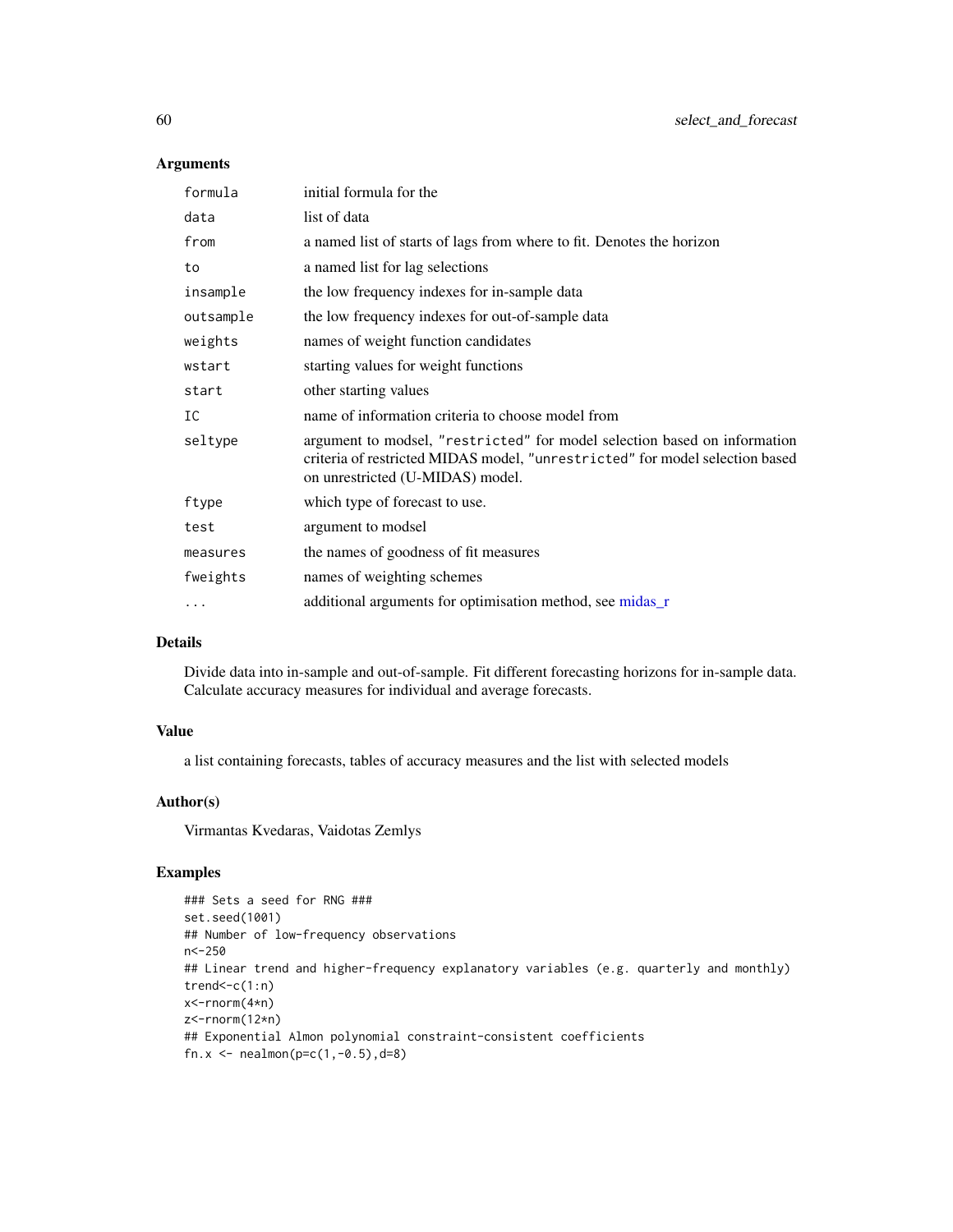#### <span id="page-60-0"></span>simplearma.sim 61

```
fn.z <- nealmon(p=c(2, 0.5, -0.1), d=17)## Simulated low-frequency series (e.g. yearly)
y<-2+0.1*trend+mls(x,0:7,4)%*%fn.x+mls(z,0:16,12)%*%fn.z+rnorm(n)
##Do not run
## cbfc<-select_and_forecast(y~trend+mls(x,0,4)+mls(z,0,12),
## from=list(x=c(4,8,12),z=c(12,24,36)),
## to=list(x=rbind(c(14,19),c(18,23),c(22,27)),z=rbind(c(22,27),c(34,39),c(46,51))),
## insample=1:200,outsample=201:250,
## weights=list(x=c("nealmon","almonp"),z=c("nealmon","almonp")),
## wstart=list(nealmon=rep(1,3),almonp=rep(1,3)),
## IC="AIC",
## seltype="restricted",
## ftype="fixed",
## measures=c("MSE","MAPE","MASE"),
## fweights=c("EW","BICW","MSFE","DMSFE")
## )
```
simplearma.sim *Simulate AR(1) or MA(1) model*

### Description

Simulate MIDAS regressor as a AR(1) or MA(1) time series

#### Usage

```
simplearma.sim(model, n, innov.sd, frequency, n.start = 300)
```
#### Arguments

| model     | A named vector of length one. Name is either "ar", or "ma" depending on which<br>$AR(1)$ or $MA(1)$ process should be generated |
|-----------|---------------------------------------------------------------------------------------------------------------------------------|
| n         | the length of output series                                                                                                     |
| innov.sd  | the standard error of innovations, which are zero mean normal random variables                                                  |
| frequency | the frequency of the regressor, should be larger than one.                                                                      |
| n.start   | the length of the burn in period, the default is 300.                                                                           |

#### Value

a time-series object of class ts

### Author(s)

Virmantas Kvedaras, Vaidotas Zemlys

```
#Generate AR(1) model with rho=0.6, with frequency 12
x <- simplearma.sim(list(ar=0.6),1500*12,1,12)
```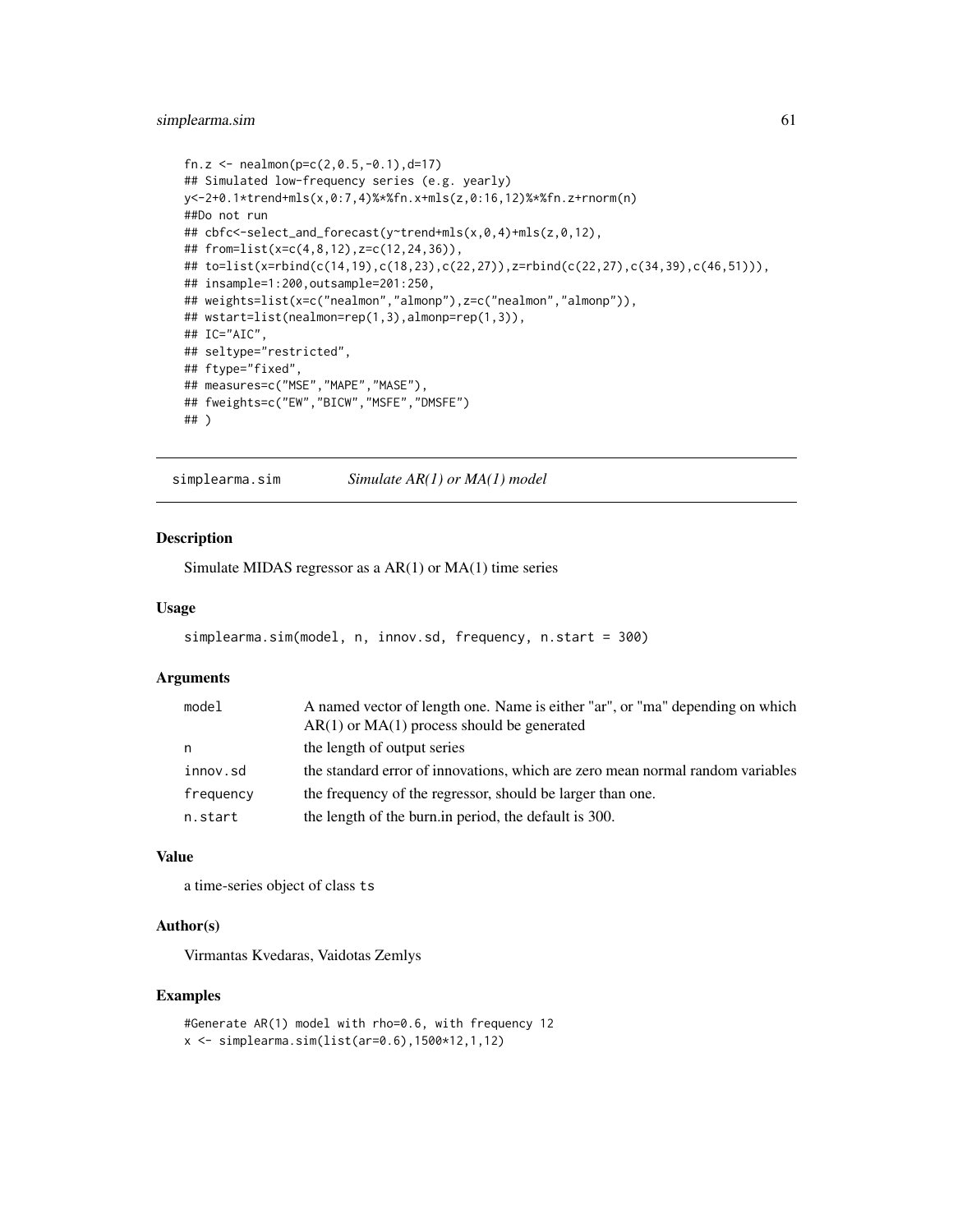Splits mixed frequency data into in-sample and out-of-sample datasets given the indexes of the low frequency data

#### Usage

split\_data(data, insample, outsample)

#### Arguments

| data      | a list containing mixed frequency data           |
|-----------|--------------------------------------------------|
| insample  | the low frequency indexes for in-sample data     |
| outsample | the low frequency indexes for out-of-sample data |

### Details

It is assumed that data is a list containing mixed frequency data. Then given the indexes of the low frequency data the function splits the data into two subsets.

#### Value

a list with elements indata and outdata containing respectively in-sample and out-of-sample data sets

#### Author(s)

Virmantas Kvedaras, Vaidotas Zemlys

```
#Monthly data
x \le -1:24#Quartely data
z \le -1:8#Yearly data
y \le -1:2split_data(list(y=y,x=x,z=z),insample=1,outsample=2)
```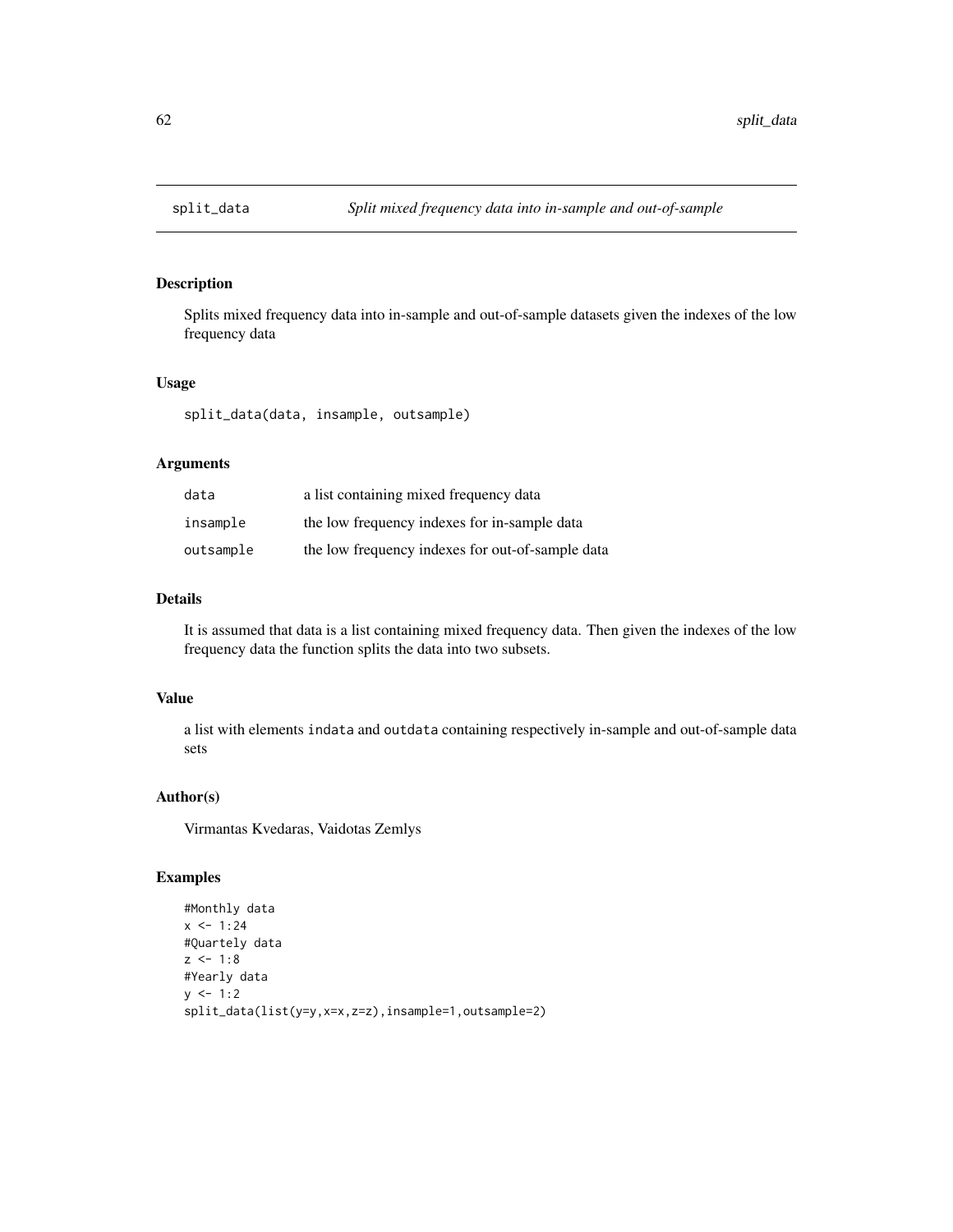<span id="page-62-0"></span>USpayems *United States total employment non-farms payroll, monthly, seasonally adjusted.*

#### Description

United States total employment non-farms payroll, monthly, seasonally adjusted. Retrieved from FRED, symbol "PAYEMS" at 2014-04-25.

### Format

A [ts](#page-0-0) object.

#### Source

[FRED, Federal Reserve Economic Data, from the Federal Reserve Bank of St. Louis](http://research.stlouisfed.org/fred2/series/PAYEMS)

#### Examples

## Do not run:

```
## library(quantmod)
```

```
## USpayems <- ts(getSymbols("PAYEMS",src="FRED",auto.assign=FALSE),start=c(1939,1),frequency=12)
```

| USqgdp | United States gross domestic product, quarterly, seasonaly adjusted |
|--------|---------------------------------------------------------------------|
|        | annual rate.                                                        |

### Description

United States gross domestic product, quarterly, seasonaly adjusted annual rate. Retrieved from FRED, symbol "GDP" at 2014-04-25.

#### Format

A [ts](#page-0-0) object.

#### Source

[FRED, Federal Reserve Economic Data, from the Federal Reserve Bank of St. Louis](http://research.stlouisfed.org/fred2/series/GDP)

```
## Do not run:
## library(quantmod)
## USqgdp <- ts(getSymbols("GDP",src="FRED",auto.assign=FALSE),start=c(1947,1),frequency=4)
```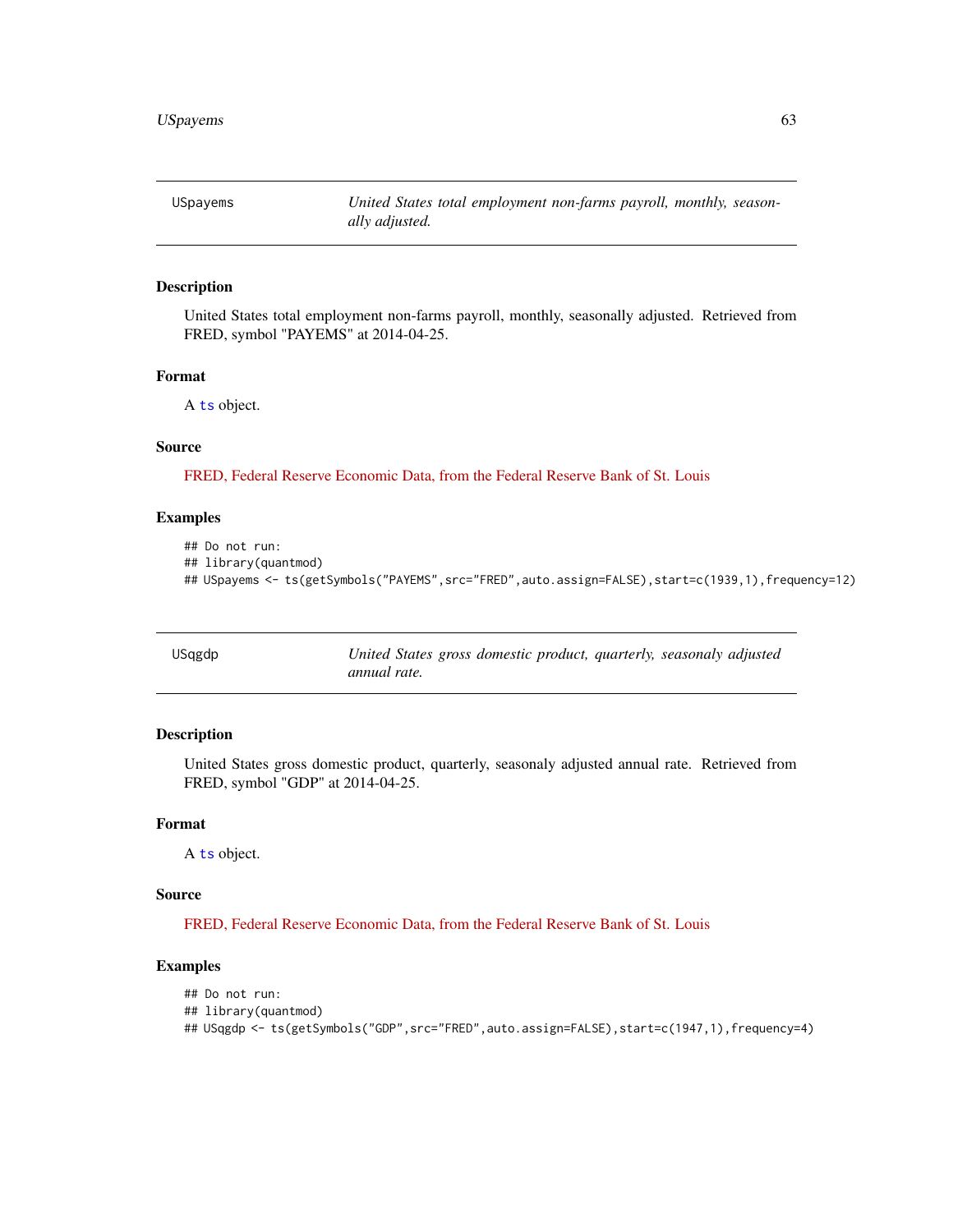<span id="page-63-0"></span>

The annual gross domestic product in billions of chained 2005 dollars for US from 1948 to 2011.

#### Format

A [ts](#page-0-0) object.

#### Source

[U.S. Department of Commerce, Bureau of Economic Analysis](http://www.bea.gov/national/xls/gdplev.xls)

USunempr *US monthly unemployment rate*

### Description

The monthly unemployment rate for United States from 1948 to 2011.

#### Format

A [ts](#page-0-0) object.

### Source

[U.S. Bureau of Labor Statistics](http://data.bls.gov/timeseries/LNS14000000)

weights\_table *Create a weight function selection table for MIDAS regression model*

### Description

Creates a weight function selection table for MIDAS regression model with given information criteria and weight functions.

#### Usage

```
weights_table(formula, data, start = NULL, IC = c("AIC", "BIC"),
  test = c("hAh.test"), Ofunction = "optim", user.gradient = FALSE, ...)
```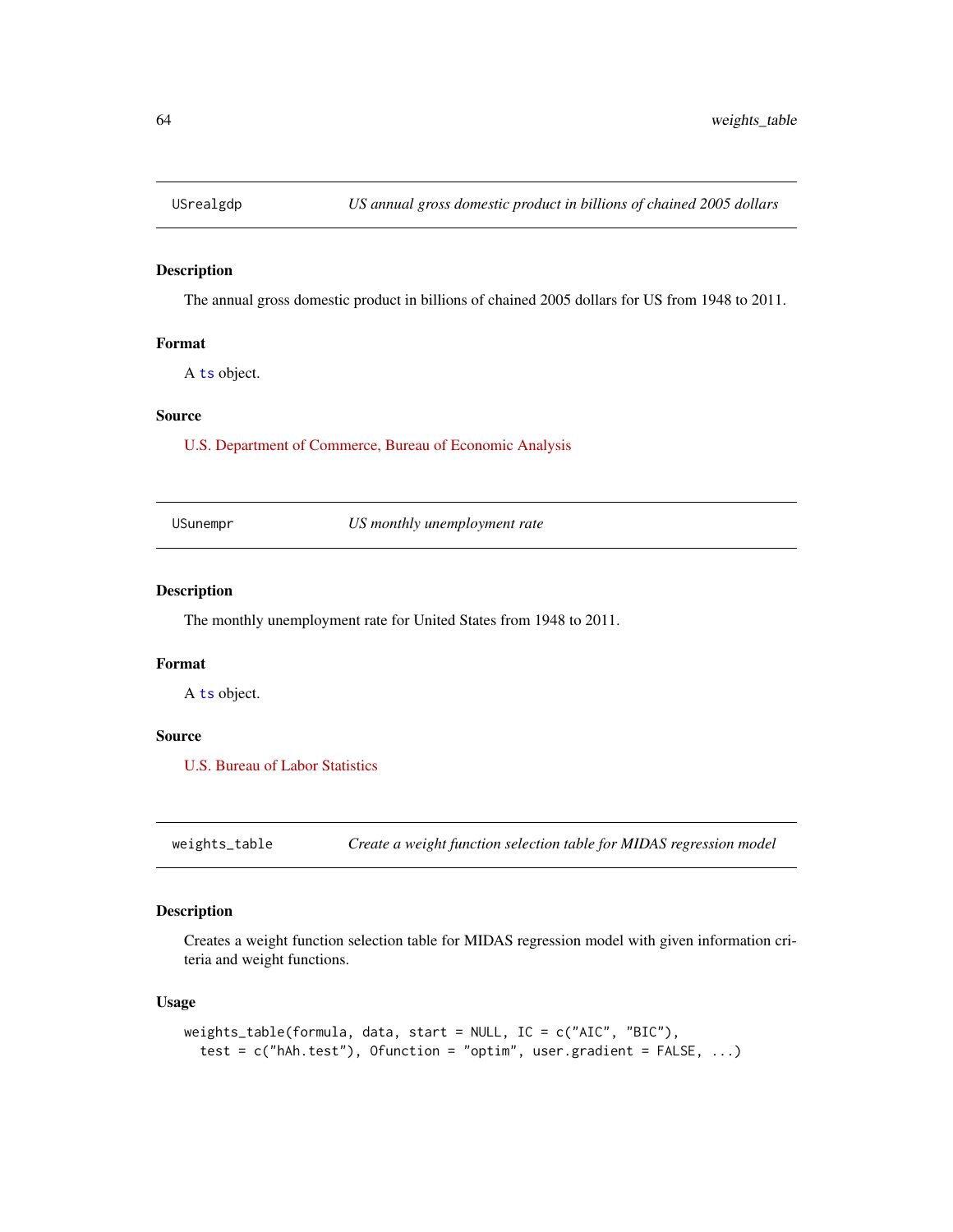### <span id="page-64-0"></span>weights\_table 65

#### Arguments

| formula       | the formula for MIDAS regression, the lag selection is performed for the last<br>MIDAS lag term in the formula                    |
|---------------|-----------------------------------------------------------------------------------------------------------------------------------|
| data          | a list containing data with mixed frequencies                                                                                     |
| start         | the starting values for optimisation                                                                                              |
| IC            | the information criteria which to compute                                                                                         |
| test          | the names of statistical tests to perform on restricted model, p-values are re-<br>ported in the columns of model selection table |
| Ofunction     | see midasr                                                                                                                        |
| user.gradient | see midas r                                                                                                                       |
| $\cdot$       | additional parameters to optimisation function, see midas_r                                                                       |

### Details

This function estimates models sequentially increasing the midas lag from kmin to kmax of the last term of the given formula

### Value

a midas\_r\_ic\_table object which is the list with the following elements:

| table    | the table where each row contains calculated information criteria for both re-<br>stricted and unrestricted MIDAS regression model with given lag structure |
|----------|-------------------------------------------------------------------------------------------------------------------------------------------------------------|
| candlist | the list containing fitted models                                                                                                                           |
| IC       | the argument IC                                                                                                                                             |

### Author(s)

Virmantas Kvedaras, Vaidotas Zemlys

### Examples

```
data("USunempr")
data("USrealgdp")
y <- diff(log(USrealgdp))
x <- window(diff(USunempr),start=1949)
trend <- 1:length(y)
mwr <- weights_table(y~trend+fmls(x,12,12,nealmon),
                     start=list(x=list(nealmon=rep(0,3),
                     nbeta=c(1,1,1,0))))
```
mwr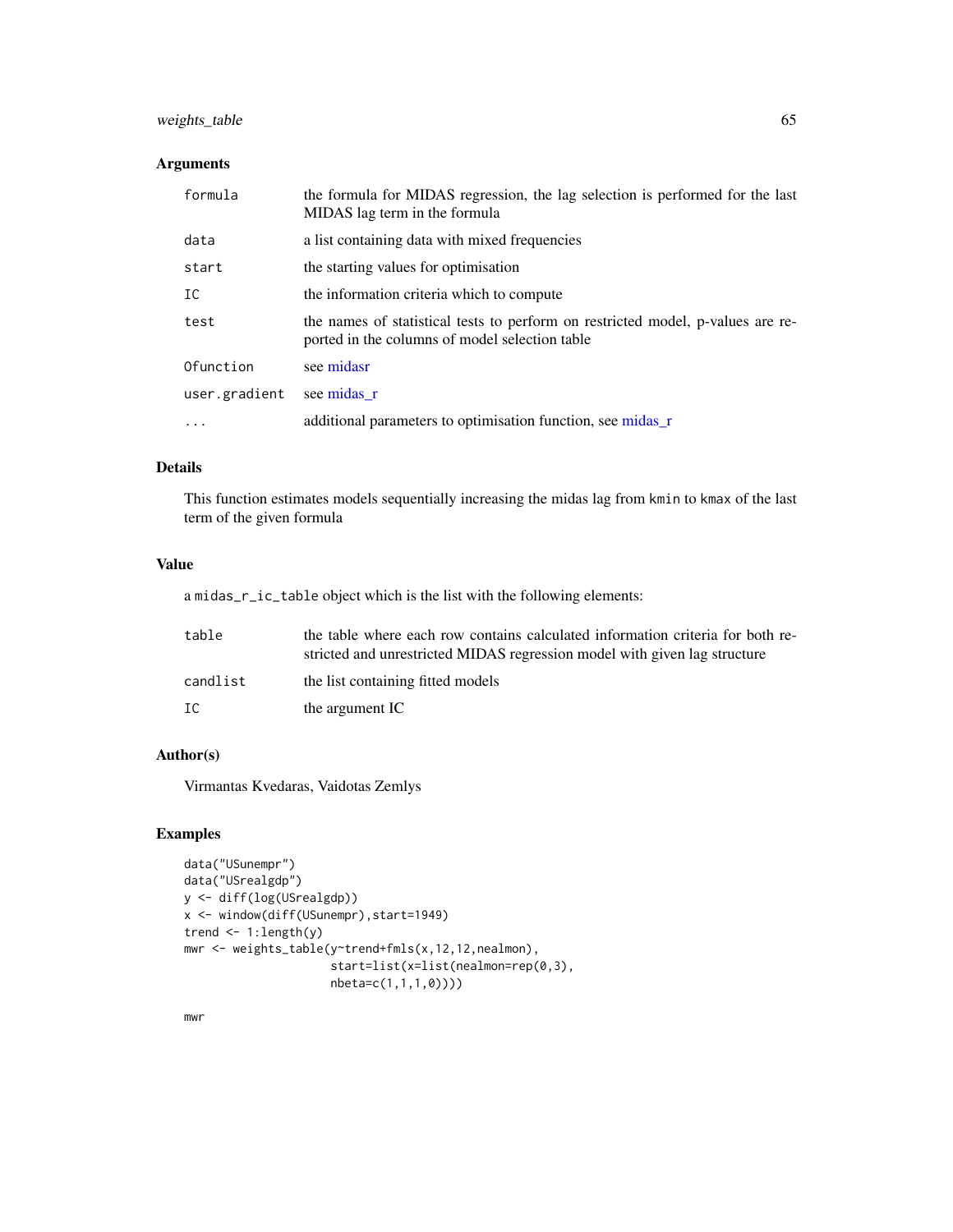<span id="page-65-0"></span>

A helper function for working with output of [midas\\_r](#page-34-1). Returns the restricted coefficients generated by restriction function(s)

#### Usage

 $weight\_coeff(x, name = weight\_names(x))$ 

#### Arguments

|      | an output from $midas_r$                                                        |
|------|---------------------------------------------------------------------------------|
| name | name(s) of the restriction function(s), the default value is the name(s) of the |
|      | restriction function(s) supplied to $midas_r$                                   |

#### Value

a list if length(name)>1, a vector otherwise

#### Author(s)

Vaidotas Zemlys

weight\_names *Return the names of restriction function(s)*

### Description

A helper function for working with output of [midas\\_r](#page-34-1). Returns the name(s) of restriction function(s) used in call to [midas\\_r](#page-34-1)

### Usage

weight\_names(x)

#### Arguments

x an output from [midas\\_r](#page-34-1)

### Value

a character vector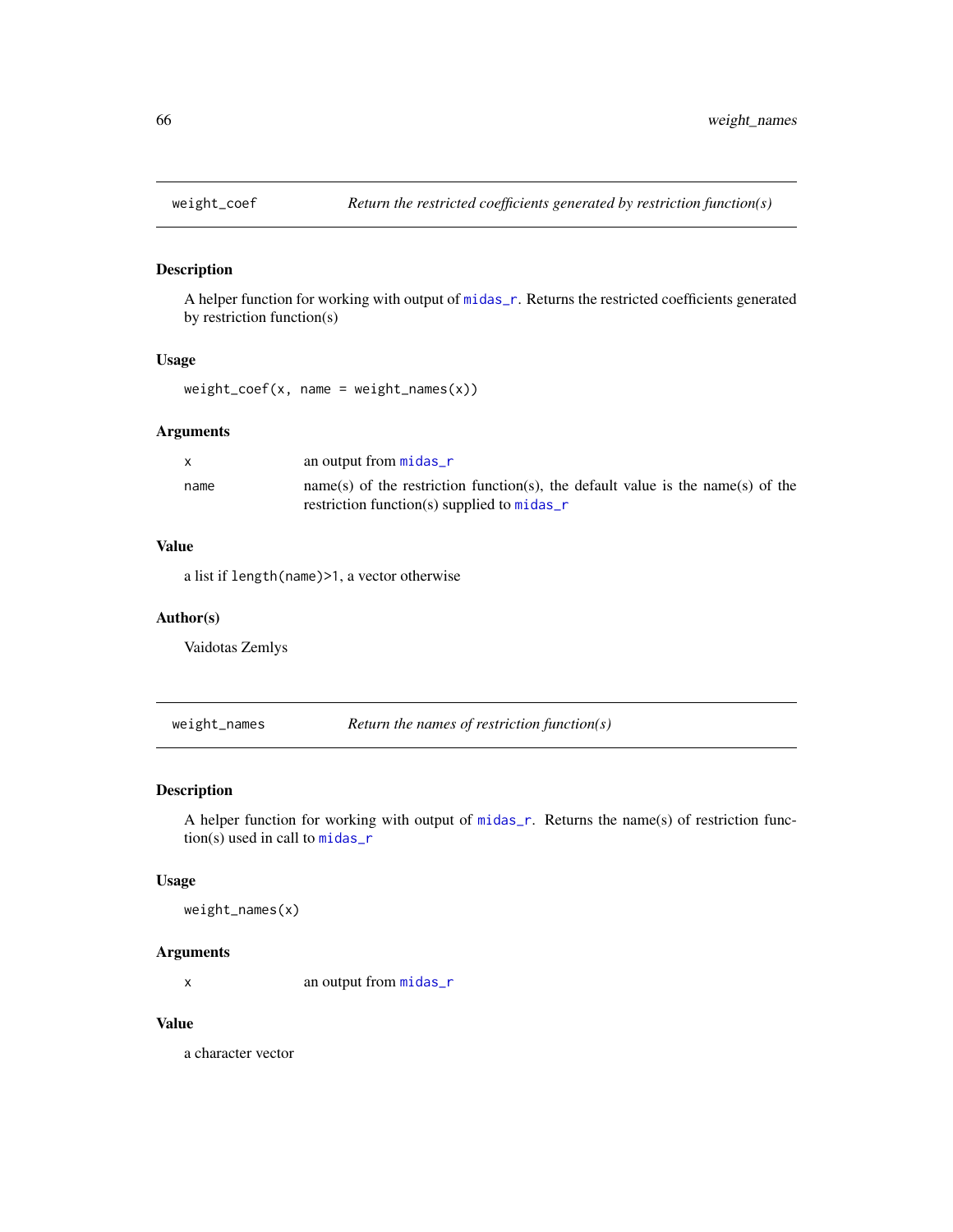### <span id="page-66-0"></span>weight\_param 67

### Author(s)

Vaidotas Zemlys

weight\_param *Return the estimated hyper parameters of the weight function(s)*

### Description

A helper function for working with output of [midas\\_r](#page-34-1). Returns the estimated parameters of restriction function(s)

### Usage

weight\_param(x, name = weight\_names(x))

### Arguments

|      | an output from $midas_r$                                                            |
|------|-------------------------------------------------------------------------------------|
| name | name of the restriction function, the default value is the names of the restriction |
|      | functions supplied to midas_r                                                       |

#### Value

a list if length(name)>1, a vector otherwise

### Author(s)

Vaidotas Zemlys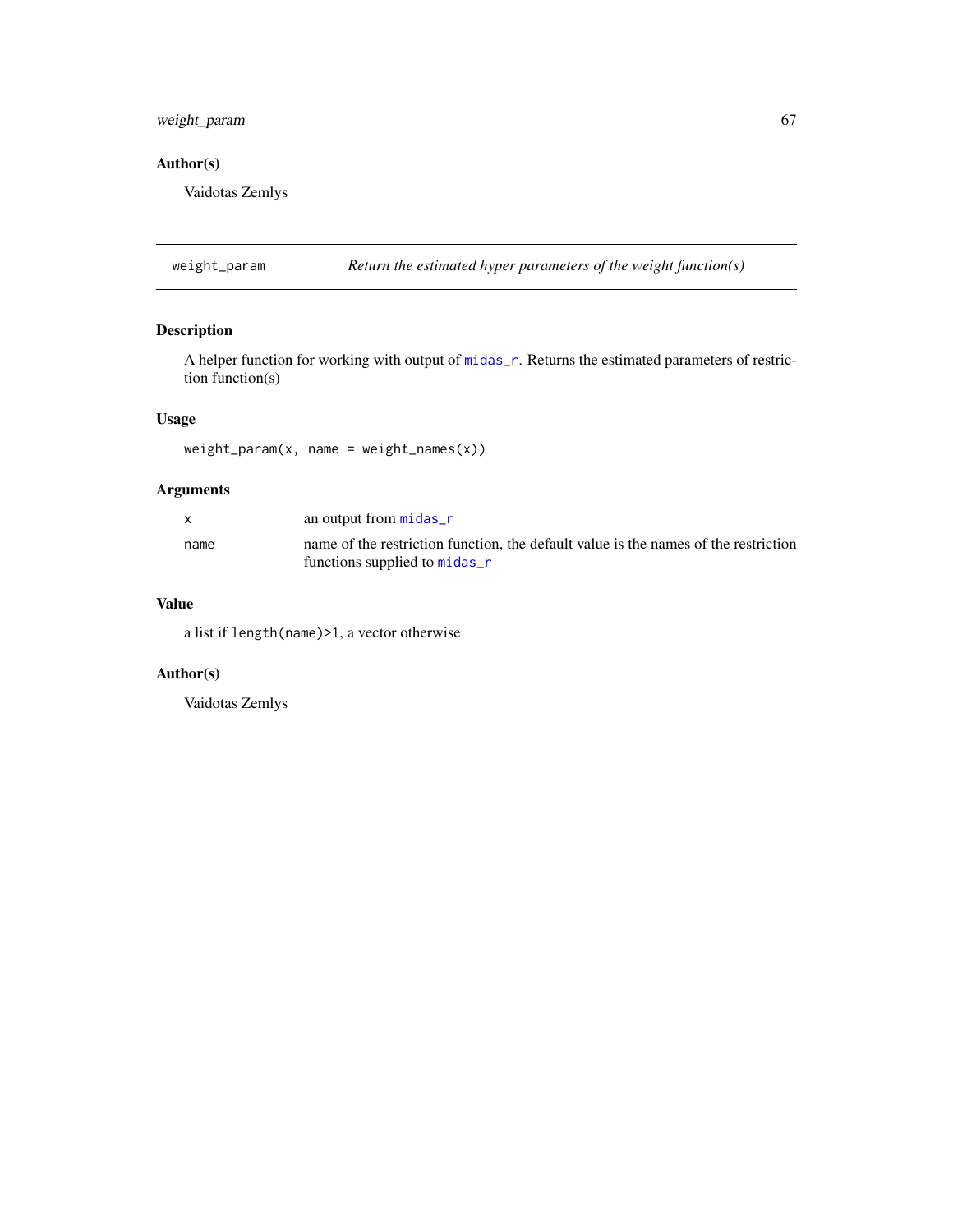# <span id="page-67-0"></span>Index

∗Topic datasets oos\_prec , [53](#page-52-0) rvsp500 , [59](#page-58-0) USpayems, [63](#page-62-0) USqgdp , [63](#page-62-0) USrealgdp , [64](#page-63-0) USunempr, [64](#page-63-0) ∗Topic package midasr-package , [3](#page-2-0) +.lws\_table , [3](#page-2-0) agk.test , [4](#page-3-0) AICc, [5](#page-4-0) almonp, [6](#page-5-0) almonp.gradient, [6](#page-5-0) amidas\_table , [7](#page-6-0) , *[47](#page-46-0)* amweights , *[7](#page-6-0)* , [8](#page-7-0) , *[14](#page-13-0)* average\_forecast , [9](#page-8-0) check\_mixfreq , [11](#page-10-0) checkARstar , [11](#page-10-0) , *[58](#page-57-0)* deriv\_tests , [12](#page-11-0) deviance.midas\_r , [13](#page-12-0) dmls , [13](#page-12-0) expand\_amidas , [14](#page-13-0) expand\_weights\_lags , [15](#page-14-0) , *[40](#page-39-0)* fmls , [16](#page-15-0) , *[27](#page-26-0)* , *[36](#page-35-0)* forecast, [16](#page-15-0) forecast.midas\_r , *[57](#page-56-0)* get\_estimation\_sample , [18](#page-17-0) gompertzp , [18](#page-17-0) gompertzp.gradient , [19](#page-18-0) hAh.test , *[3](#page-2-0)* , [20](#page-19-0) , *[58](#page-57-0)* hAhr.test , [21](#page-20-0) , *[58](#page-57-0)* harstep, [23](#page-22-0) harstep.gradient , [24](#page-23-0)

hf\_lags\_table , [25](#page-24-0) , *[47](#page-46-0)* imidas\_r , [26](#page-25-0) imidas\_r.imidas\_r , [29](#page-28-0) lcauchyp , [29](#page-28-0) lcauchyp.gradient, [30](#page-29-0) lf\_lags\_table , [31](#page-30-0) , *[47](#page-46-0)* lm , *[43](#page-42-0) , [44](#page-43-0)* midas.auto.sim, [32](#page-31-0) midas.sim , [33](#page-32-0) midas\_coef,[35](#page-34-0) midas\_r , *[4](#page-3-0) , [5](#page-4-0)* , *[7](#page-6-0)* , *[12](#page-11-0) , [13](#page-12-0)* , *[20](#page-19-0)* , *[22](#page-21-0)* , *[26,](#page-25-0) [27](#page-26-0)* , *[31](#page-30-0)* , *[35](#page-34-0)* , [35](#page-34-0) , *[39](#page-38-0) , [40](#page-39-0)* , *[47](#page-46-0)* , *[56](#page-55-0)* , *[58](#page-57-0)* , *[60](#page-59-0)* , *[65](#page-64-0) [–67](#page-66-0)* midas\_r.fit,3<mark>8</mark> midas\_r.midas\_r , [39](#page-38-0) midas\_r\_ic\_table , *[15](#page-14-0)* , [40](#page-39-0) , *[47](#page-46-0)* midas\_r\_np , [41](#page-40-0) midas\_r\_simple,[42](#page-41-0) midas\_u , *[28](#page-27-0)* , *[37](#page-36-0)* , [43](#page-42-0) , *[46](#page-45-0)* midasr , *[7](#page-6-0)* , *[26](#page-25-0)* , *[31](#page-30-0)* , *[40](#page-39-0)* , *[65](#page-64-0)* midasr *(*midasr-package *)* , [3](#page-2-0) midasr-package , [3](#page-2-0) mls , [45](#page-44-0) mls\_coef , [46](#page-45-0) modsel , [46](#page-45-0) nakagamip , [47](#page-46-0) nakagamip.gradient, [48](#page-47-0) nbeta , [49](#page-48-0) nbeta.gradient , [49](#page-48-0) nbetaMT, <mark>5</mark>0 nbetaMT.gradient , [51](#page-50-0) nealmon , [51](#page-50-0) nealmon.gradient , [53](#page-52-0) nls , *[27](#page-26-0)* , *[36](#page-35-0)*

oos\_prec , [53](#page-52-0) optim , *[27](#page-26-0)* , *[36](#page-35-0)* optimx , *[42](#page-41-0)*